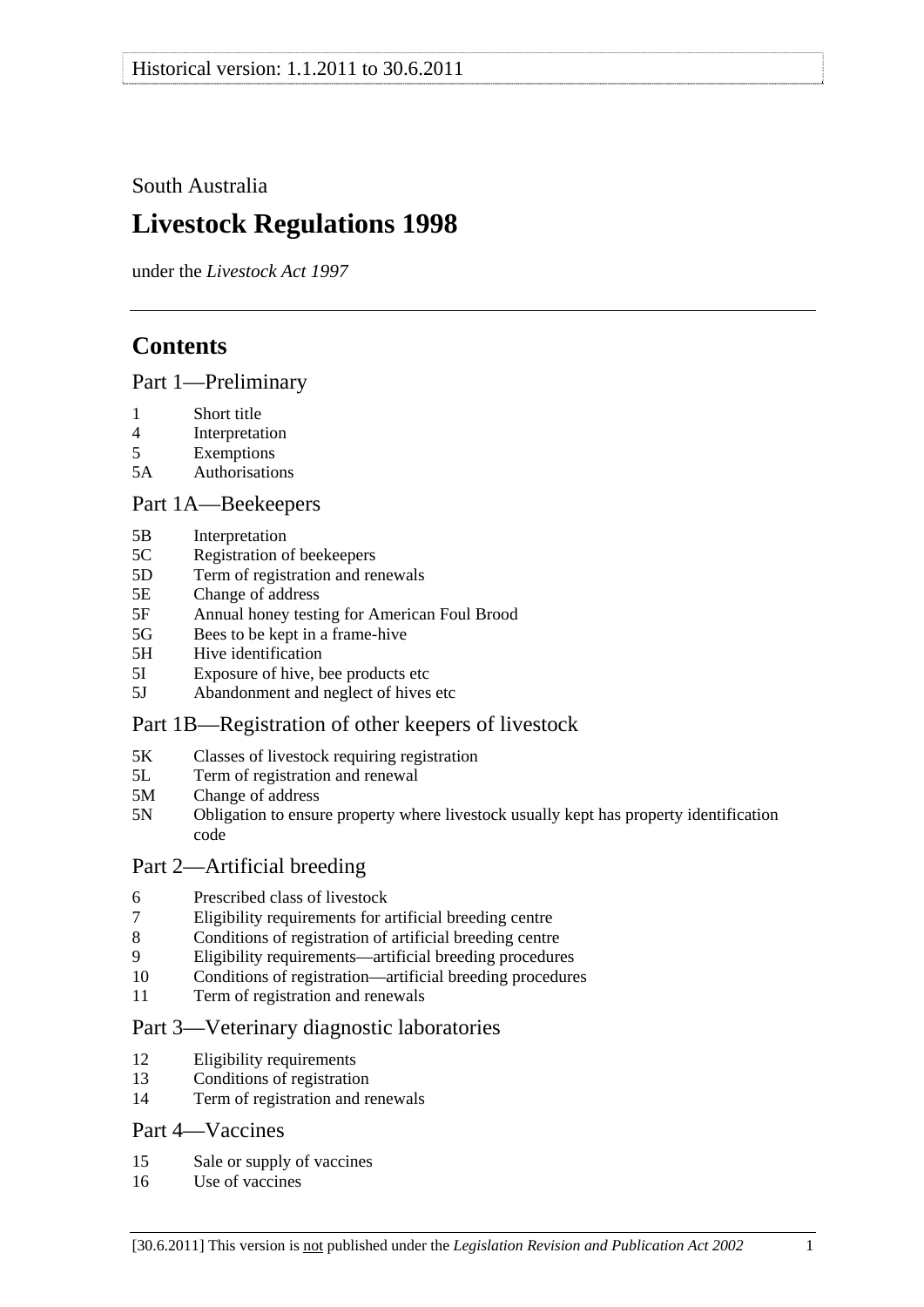- [17 Storage and disposal of vaccines](#page-15-0)
- [18 Prohibition on use of diagnostic agents](#page-15-0)

#### [Part 5—Hormonal growth promotants](#page-16-0)

- [19 Method of treatment of cattle or buffalo with hormonal growth promotants](#page-16-0)
- [20 HGP earmarks](#page-16-0)
- [21 HGP records](#page-16-0)
- [22 HGP free declarations](#page-17-0)
- [23 HGP free tags](#page-18-0)
- [24 HGP free invoices etc](#page-18-0)

#### [Part 5A—Identification codes](#page-19-0)

#### [Division 1—Property identification code](#page-19-0)

- [25 Allocation and renewal of property identification code](#page-19-0)
- [25A Substitution of responsible person, variation of boundaries and cancellation of property](#page-20-0)  [identification code](#page-20-0)

[Division 2—Pig tattoo code](#page-20-0) 

- [25B Allocation of pig tattoo code](#page-20-0)
- [25C Cancellation of pig tattoo code](#page-20-0)

#### [Division 3—Stock agent identification code](#page-21-0)

[25D Allocation and cancellation of stock agent identification code](#page-21-0)

#### [Division 4—General](#page-21-0)

- [25E Applications and fees](#page-21-0)
- [25F Register of property identification codes and pig tattoo codes](#page-21-0)

## [Part 6—Livestock identification](#page-22-0)

#### [Division 1—Preliminary](#page-22-0)

- [26 Interpretation](#page-22-0)
- [26A Chief Inspector may authorise acts otherwise prohibited under this Part](#page-24-0)
- [26B Records kept under this Part](#page-25-0)

#### [Division 2—Identification of cattle, sheep and goats](#page-25-0)

- [27 Application of Division](#page-25-0)
- [27A PIDs](#page-25-0)
- [27B Movement documentation](#page-25-0)
- [27C NLIS notification before removal of animals from land of pasture](#page-28-0)
- [27D NLIS notification after animals moved to different land of pasture](#page-28-0)
- [27E Animals at livestock saleyards must have PID and movement documentation](#page-30-0)
- [27EA NLIS notification of animals consigned to livestock saleyard for sale](#page-31-0)
- [27EB NLIS notification of movement of bobby calves from land of pasture to abattoir](#page-34-0)
- [27EC Animals at abattoirs must have PID and movement documentation](#page-34-0)
- [27ED NLIS notification when animals slaughtered](#page-35-0)
- [27EF Identification of animal at abattoir must be possible until fitness for human consumption](#page-36-0)  [assessed](#page-36-0)
- [27F False or misleading statements under this Division](#page-36-0)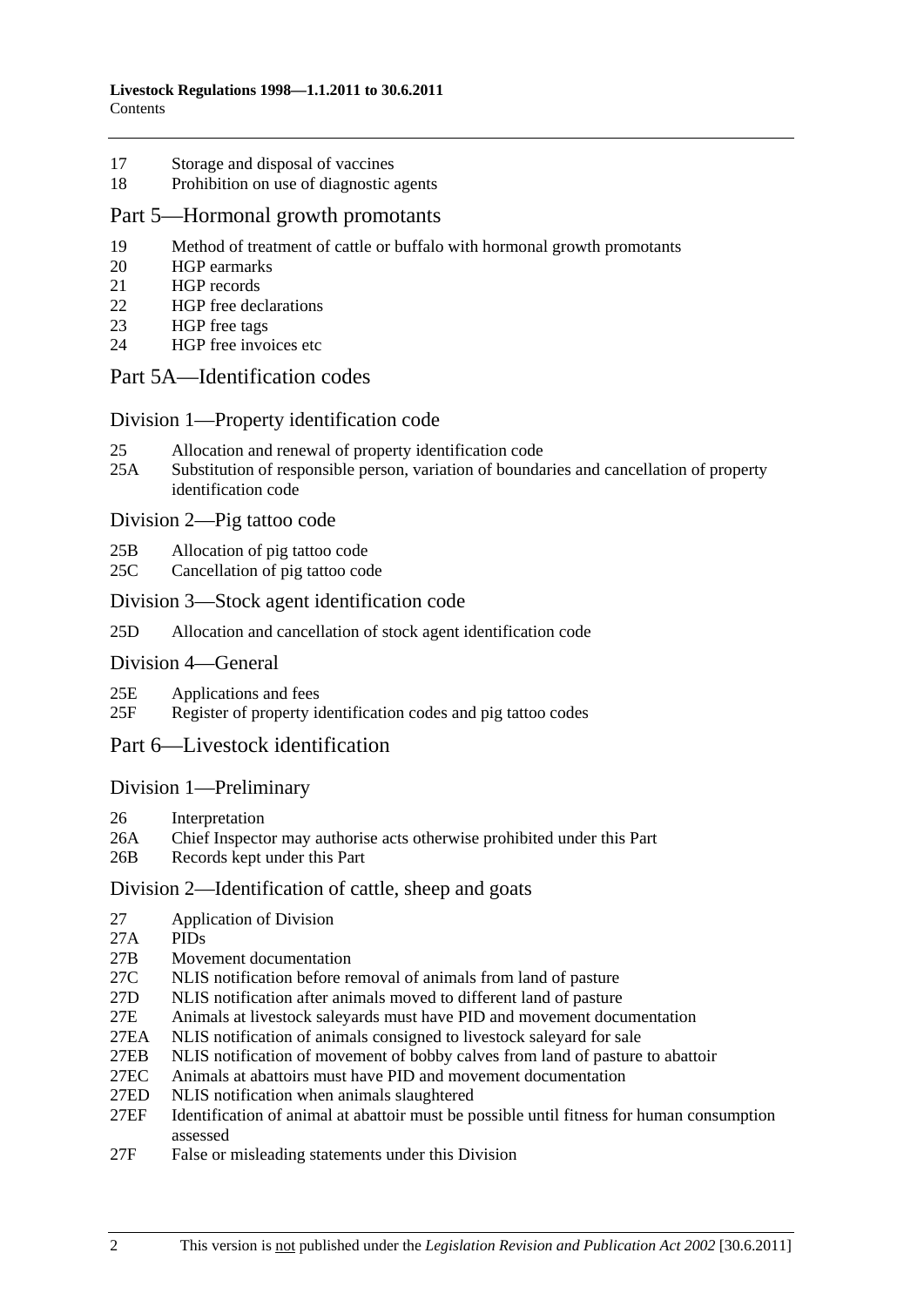#### [Division 3—Identification of pigs](#page-37-0)

[27FA Identification of pigs](#page-37-0)

### [Division 4—Identification of deer](#page-37-0)

[27G Identification of deer](#page-37-0) 

## [Division 5—General](#page-38-0)

- [27H Removal of livestock in contravention of this Part](#page-38-0)
- [28 Types of devices](#page-38-0)
- [29A Authorisation of manufacturers and recyclers](#page-38-0)
- [29B Supply of tags and devices](#page-38-0)
- [29C Animal must not have more than 1 PID](#page-39-0)
- [29D PIDs and tags must bear correct information](#page-39-0)
- [29DA Removal and disposal of PIDs](#page-39-0)
- [29E Replacement of lost devices other than at livestock saleyards](#page-40-0)
- [29F Offence to alter or deface tags and devices](#page-40-0)

## [Part 7—Sheep lice](#page-40-0)

- [30 Offence if lice-infested sheep at market](#page-40-0)
- [31 Offence if lice-infested sheep stray](#page-41-0)

#### [Part 7A—Vendor declarations](#page-41-0)

- [31A Signing of vendor declarations](#page-41-0)
- [31B False or misleading vendor declarations](#page-41-0)

#### [Part 8—Provision for funds under repealed Acts](#page-42-0)

- [32 Cattle Compensation Fund](#page-42-0)
- [33 Beekeepers Compensation Fund](#page-42-0)
- [34 Swine Compensation Fund](#page-42-0)
- [34A Deer Keepers Compensation Fund](#page-42-0)
- [Part 9—Stock foods](#page-42-0)

#### [Division 1—Preliminary](#page-42-0)

[35 Interpretation](#page-42-0) 

#### [Division 2—Feeding of livestock](#page-43-0)

- [36 Feeding of restricted animal material to ruminants](#page-43-0)
- [37 Feeding of restricted animal material from placental mammals to non-ruminants](#page-43-0)
- [38 Feeding of stock foods containing faeces](#page-43-0)
- [39 Feeding of stock foods containing registered veterinary products](#page-44-0)

#### [Division 3—Standards for stock foods](#page-44-0)

- [40 Offence](#page-44-0)
- [41 Restricted animal material in stock foods](#page-44-0)
- [42 Substances prohibited in stock foods](#page-44-0)
- [43 Organochlorine pesticides in stock foods](#page-44-0)
- [44 Antioxidants in stock foods](#page-44-0)
- [45 Registered veterinary products in stock foods](#page-45-0)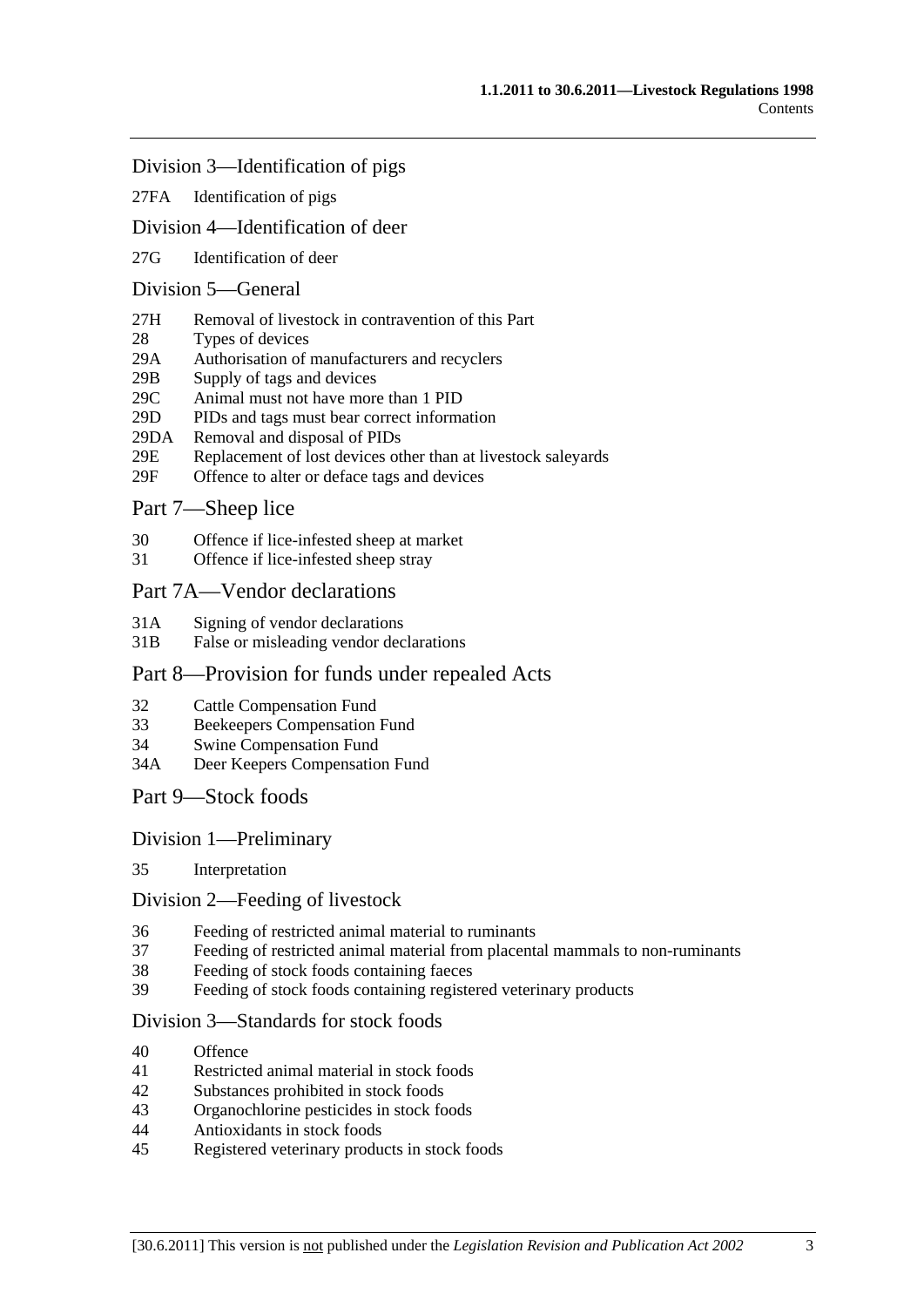<span id="page-3-0"></span>[Division 4—Labelling of manufactured stock foods](#page-45-0)

[46 Offences](#page-45-0) [47 Requirement for label or advice note](#page-45-0) [48 General information to be included on label or advice note](#page-46-0) [49 Information about restricted animal material content](#page-46-0) 

[Schedule 1—Fees](#page-46-0)

[Schedule 2—Stock foods](#page-47-0)

[Part 1—Prohibited substances](#page-0-0) 

[Part 2—Permitted levels of organochlorine pesticides](#page-0-0) 

[Part 3—Permitted levels of certain antioxidants](#page-0-0)

[Legislative history](#page-49-0) 

# **Part 1—Preliminary**

#### **1—Short title**

These regulations may be cited as the *Livestock Regulations 1998*.

## **4—Interpretation**

In these regulations—

*Act* means the *[Livestock Act 1997](http://www.legislation.sa.gov.au/index.aspx?action=legref&type=act&legtitle=Livestock%20Act%201997)*;

*class 1 vaccine* means a preparation or substance capable of producing immunity in livestock to the following organisms or disease syndromes:

anthrax

avian encephalomyelitis

Dichelobacter nodosus

Mareks disease

rabies

Shopes fibroma virus;

*class 2 vaccine* means a preparation or substance capable of producing immunity in livestock to the following organisms or disease syndromes:

bovine pestivirus

Campylobacter fetus var venerealis

canine adenovirus

- canine distemper
- canine calicivirus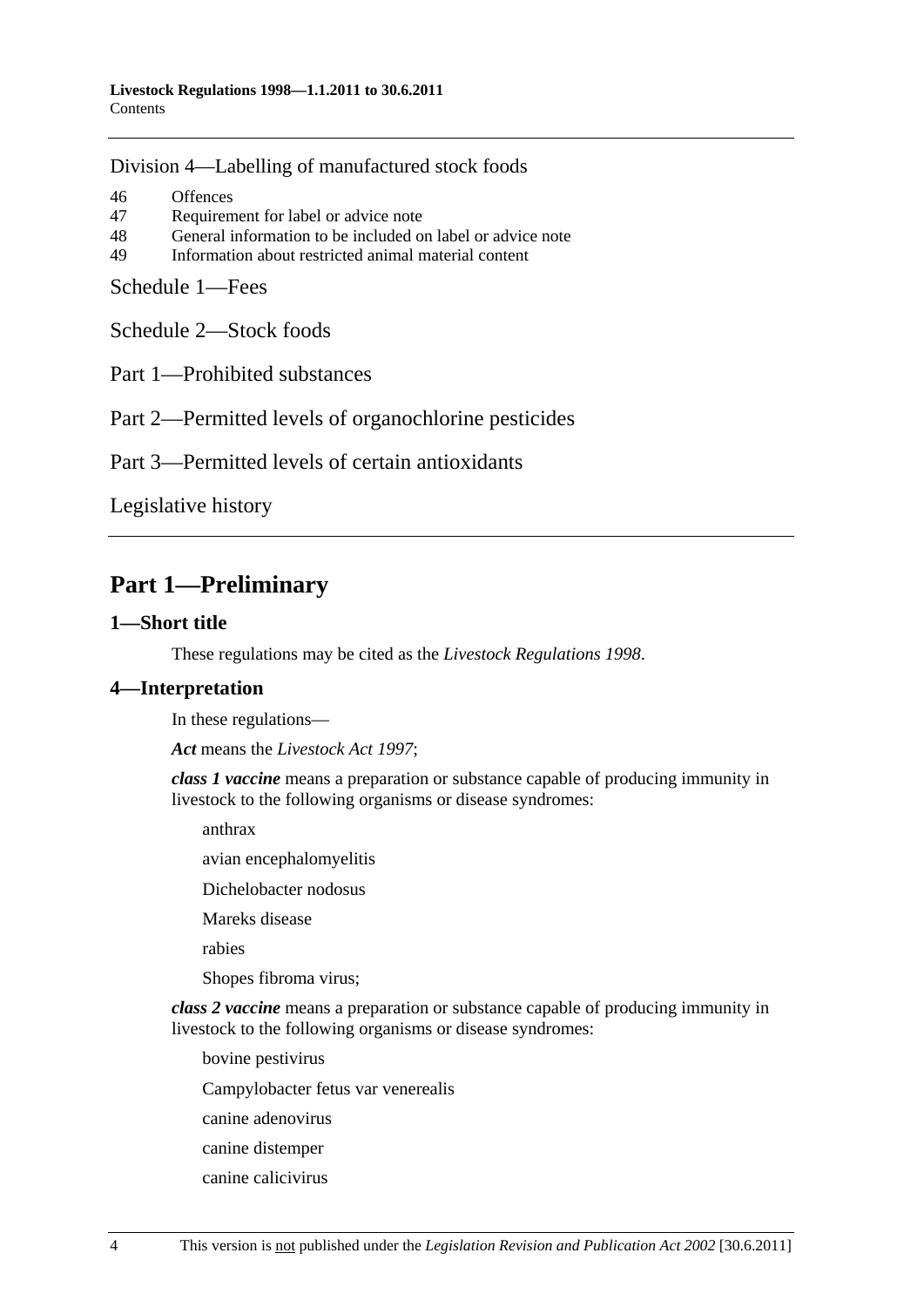canine parainfluenza virus

canine parvovirus

canine staphylococcal dermatitis

equine staphylococcal dermatitis

feline calicivirus

feline herpes virus

feline panleukopaenia

feline viral rhinotracheitis

feline T-lymphocytic lentivirus

infectious bovine rhinotracheitis

infectious canine hepatitis

Parainfluenza 3 virus

Staphylococcal mastitis

Streptococcus equi;

*corresponding law* means—

- (a) *Animal Diseases Act 2005* of the Australian Capital Territory;
- (b) *Stock Diseases Act 1923* of New South Wales;
- (c) *Stock Diseases Act* of the Northern Territory;
- (d) *Stock Act 1915* of Queensland;
- (e) *Animals (Brands and Movement) Act 1984* of Tasmania;
- (f) *Livestock Disease Control Act 1994* of Victoria;
- (g) *Stock Diseases (Regulations) Act 1968* of Western Australia;
- (h) *Stock (Identification and Movement) Act 1970* of Western Australia;

*deer* means an animal of the family *Cervidae*;

*HGP earmark* means an earmark of the kind required to be made immediately after cattle or buffalo are treated with a hormonal growth promotant (see [regulation 20](#page-16-0));

*HGP free declaration* means a declaration, in a form approved by the Chief Inspector, that cattle or buffalo have not been treated with hormonal growth promotants;

*HGP free invoice* means an invoice issued by a stock agent in respect of cattle or buffalo sold by the agent containing an endorsement in a form approved by the Chief Inspector for the purposes of indicating that HGP free tags were attached to cattle or buffalo at the time of sale;

*HGP free tag* means a tag of a colour, and conforming to any other requirements, specified by the Chief Inspector for the purposes of indicating that cattle or buffalo to which such tags are attached have not been treated with hormonal growth promotants;

*hormonal growth promotant* means a product containing one or more hormones (including but not limited to oestradiol, progesterone, trenbolone and zeranol) that increases the growth rate of, and enhances feed conversion in, cattle or buffalo;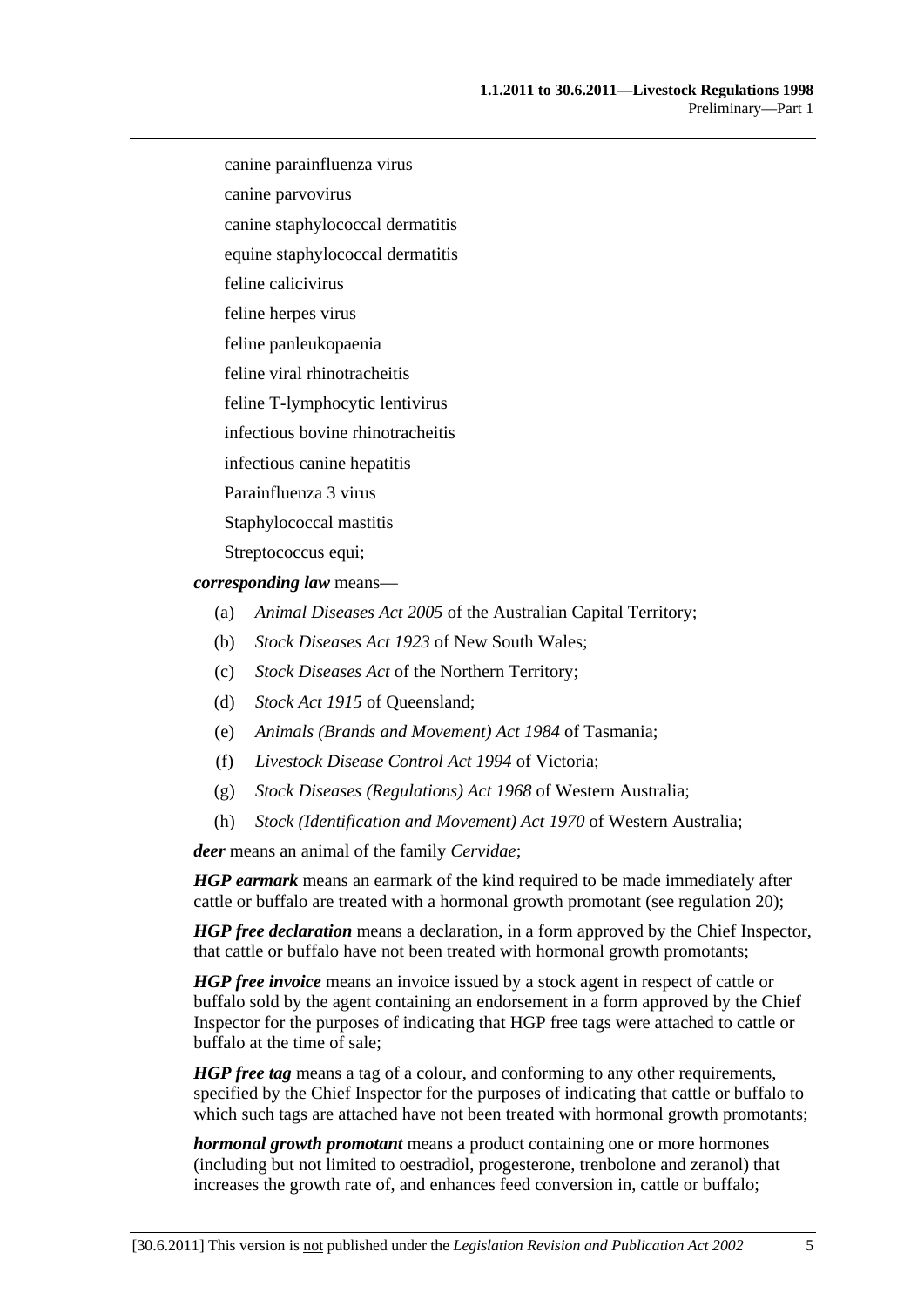<span id="page-5-0"></span>*identification code of stock agent*—see [Part 5A Division 3;](#page-21-0)

*identification tag*, in relation to a deer, means an ear tag obtained from an authorised manufacturer (see [Part 6](#page-22-0));

*lice* means sheep body lice of the genus *Bovicola ovis*;

*lice-infested sheep* means sheep on which one or more live lice are present;

*pig tattoo code*—see [Part 5A Division 2](#page-20-0);

*property identification code*—see [Part 5A Division 1;](#page-19-0)

*responsible person* for a property identification code—the responsible person is the person nominated as the responsible person for the code in an application for allocation or renewal of the code or, in the absence of such an application or nomination, the owner or occupier of the place identified by the code;

*stock agent*, in relation to a vendor or purchaser of livestock, means a person who, for fee or reward, arranges for the sale or purchase of the livestock on behalf of the vendor or purchaser;

*vaccine* means—

- (a) a class 1 or 2 vaccine; or
- (b) any other preparation or substance capable of producing immunity in livestock to disease;

*vendor declaration* means a declaration made in connection with the sale or proposed sale of livestock, using—

- (a) a form known as a "Vendor Declaration" from time to time approved by the Chief Inspector in respect of livestock of the relevant kind; or
- (b) a form to the same effect as the form referred to in [paragraph \(a\).](#page-5-0)

## **5—Exemptions**

- (1) Section 46(1)(a) of the Act does not apply in relation to the feeding of ruminants, dogs or cats.
- (2) Section  $46(1)(a)$  to (d) (inclusive) of the Act do not apply in relation to the following products:
	- (a) tallow;
	- (b) gelatine.

#### **5A—Authorisations**

- (1) An authorisation of the Chief Inspector under these regulations—
	- (a) must be in writing; and
	- (b) may be given to a particular person or to a class of persons or may apply generally; and
	- (c) may be subject to conditions; and
	- (d) may be varied or revoked by the Chief Inspector at any time.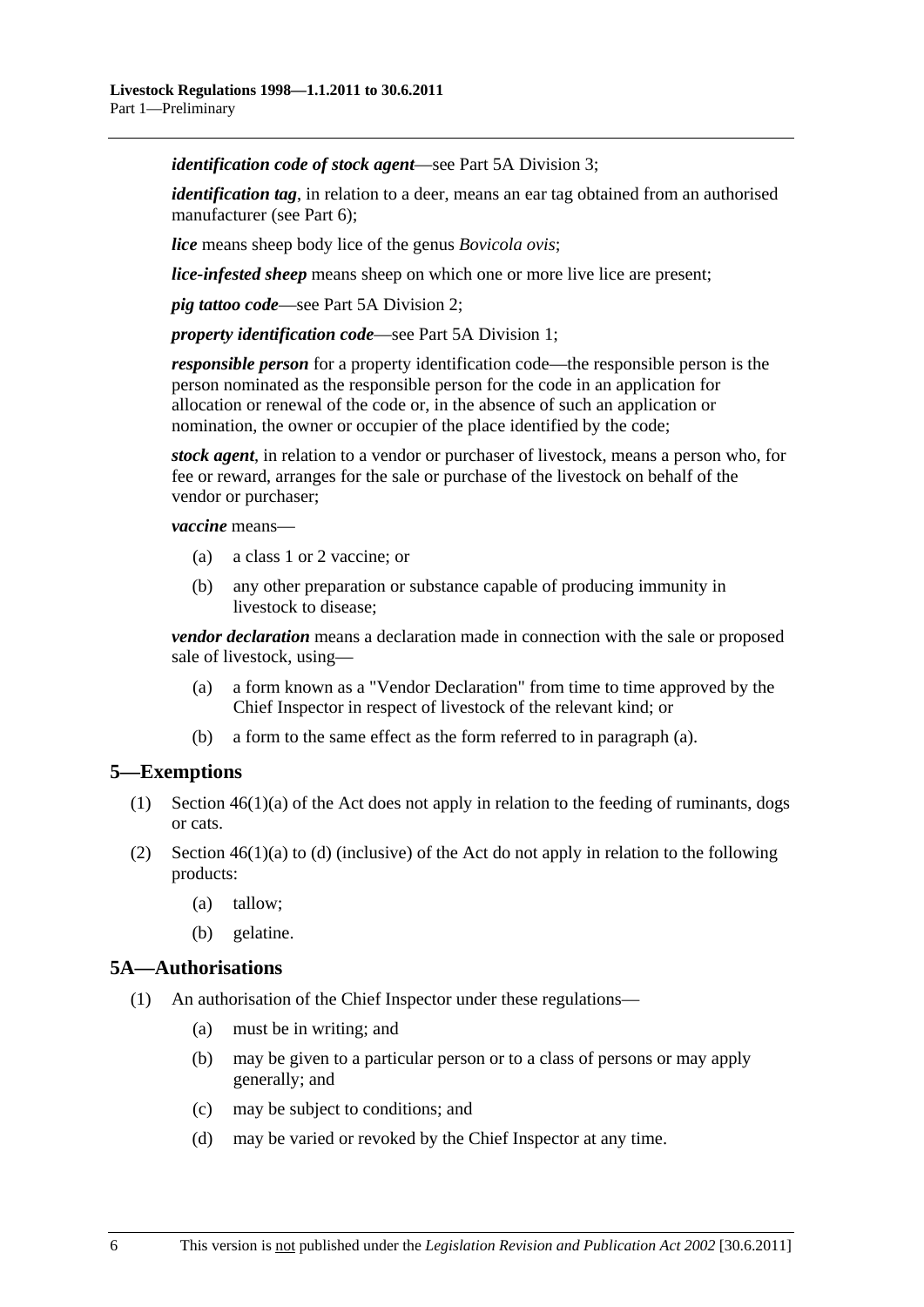- <span id="page-6-0"></span> (2) An authorisation of the Chief Inspector under these regulations or the variation or revocation of such an authorisation takes effect—
	- (a) if the authorisation is given to a particular person—when written notice of the authorisation or of the variation or revocation (as the case may be) is served on the person; or
	- (b) if the authorisation is given to a class of persons or applies generally—when notice of the authorisation or of the variation or revocation (as the case may be) is published in the Gazette.

# **Part 1A—Beekeepers**

## **5B—Interpretation**

In this Part—

*appliance* means any article, apparatus or implement used in connection with the keeping of bees or the extraction or storage of honey;

*foundation* means material impressed with the pattern of cell bases on which bees build comb;

*registered beekeeper* means a person registered as a beekeeper under section 17 of the Act.

#### **5C—Registration of beekeepers**

- (1) Bees for which a hive is kept are a prescribed class of livestock for the purposes of section 17 of the Act.
- (2) A person who keeps bees is not required to be registered under section 17 of the Act if—
	- (a) the bees are kept only in hives in respect of which another person is registered as a beekeeper; or
	- (b) the bees are kept in a hive brought into the State from another State or Territory for a period of not more than 90 days in any continuous period of 12 months and the manner in which the person keeps the bees would, if those bees were being kept in that other State or Territory, comply with the requirements of the corresponding laws of that State or Territory.

## **5D—Term of registration and renewals**

- (1) Registration as a beekeeper is for a term expiring on the last day of February following registration.
- (2) Registration as a beekeeper may be renewed from time to time for a further term of 12 months.
- (3) An application for renewal of registration as a beekeeper must—
	- (a) be made to the Chief Inspector; and
	- (b) be in the form and contain or be accompanied by the information required by the Chief Inspector; and
	- (c) be accompanied by the fee set out in [Schedule 1.](#page-46-0)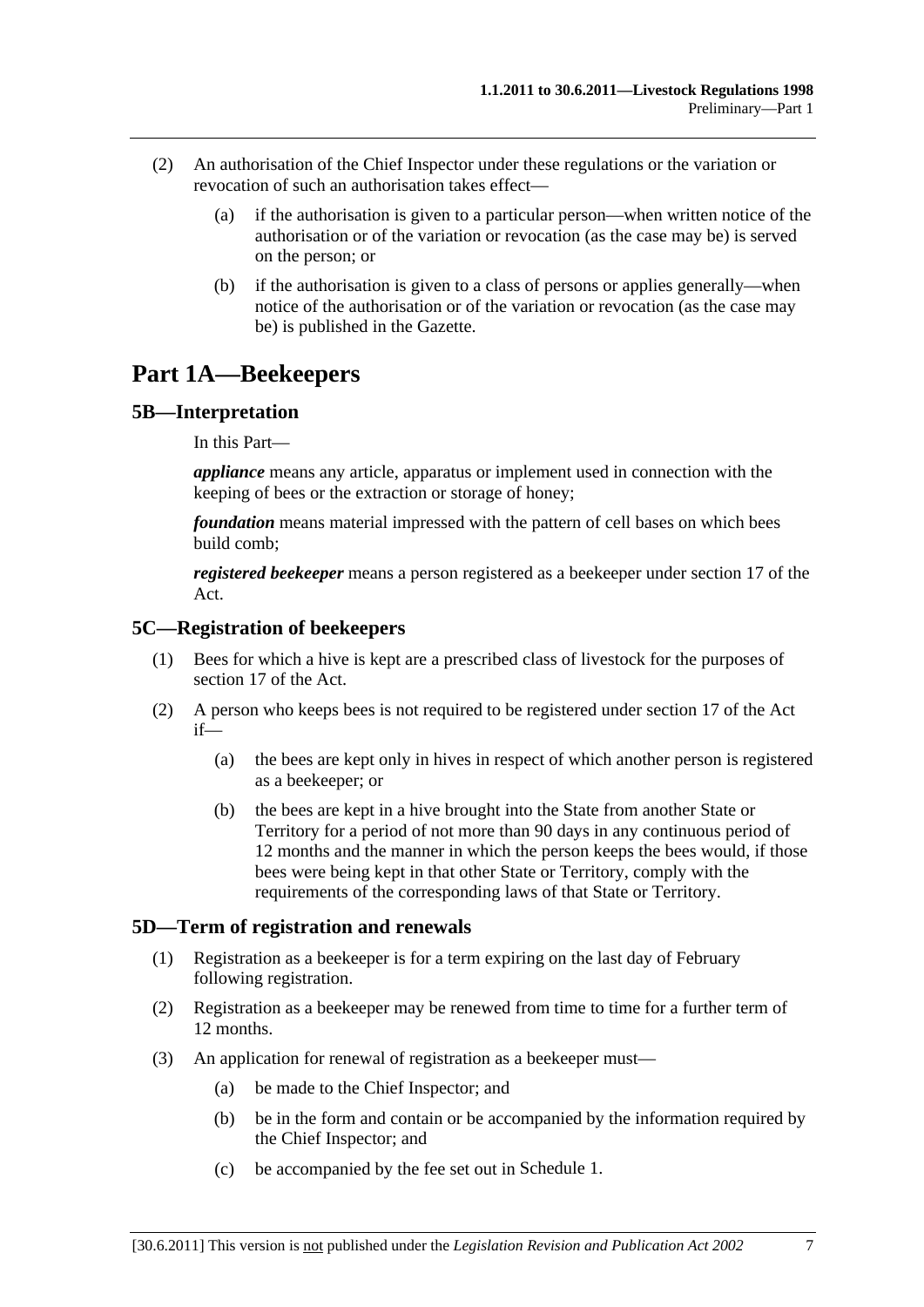<span id="page-7-0"></span> (4) The Chief Inspector may, at his or her discretion and on payment of the late application fee set out in [Schedule 1](#page-46-0), renew registration on a late application despite the fact that the registration has expired and, in that event, the renewal has effect from the end of the term for which the registration was previously granted or renewed.

### **5E—Change of address**

A registered beekeeper must within 14 days after changing his or her postal address notify the Chief Inspector of the change in writing.

Maximum penalty: \$250.

Expiation fee: \$80.

## **5F—Annual honey testing for American Foul Brood**

- (1) The Chief Inspector may, by notice in writing, require a beekeeper to provide the Chief Inspector, within a period specified in the notice, with—
	- (a) a copy of the results of an AFB test carried out on a composite sample of honey collected following the notice or within the preceding three months from hives kept by the beekeeper; or
	- (b) a composite sample of honey collected following the notice or within the preceding three months from hives kept by the beekeeper to be subjected to an AFB test at the cost of the beekeeper.
- (2) The Chief Inspector may not make a requirement under [subregulation \(1\)](#page-7-0) of the same beekeeper more than once in each 12 month period commencing on 1 March.
- (3) If a beekeeper refuses or fails to comply with a requirement under [subregulation \(1\)](#page-7-0), the Chief Inspector may—
	- (a) cause a composite sample of honey to be collected by an inspector from hives kept by the beekeeper and to be subjected to an AFB test; and
	- (b) recover costs and expenses reasonably incurred in doing so as a debt owed by the person of whom the requirement was made.
- (4) A beekeeper who does not comply with a requirement made under [subregulation \(1\)](#page-7-0) is guilty of an offence.

Maximum penalty: \$1 250.

Expiation fee: \$160.

- (5) This regulation does not derogate from other powers of an inspector to take samples of honey or to require honey to be tested.
- (6) For the purposes of this regulation, a composite sample of honey must be collected from hives kept by a beekeeper as follows:
	- (a) if the number of hives kept is 20 or less—a sample of at least ten millilitres of honey must be collected from each of the hives;
	- (b) if the number of hives kept is more than 20 but less than 100—a sample of at least ten millilitres of honey must be collected from each of 20 different hives chosen randomly;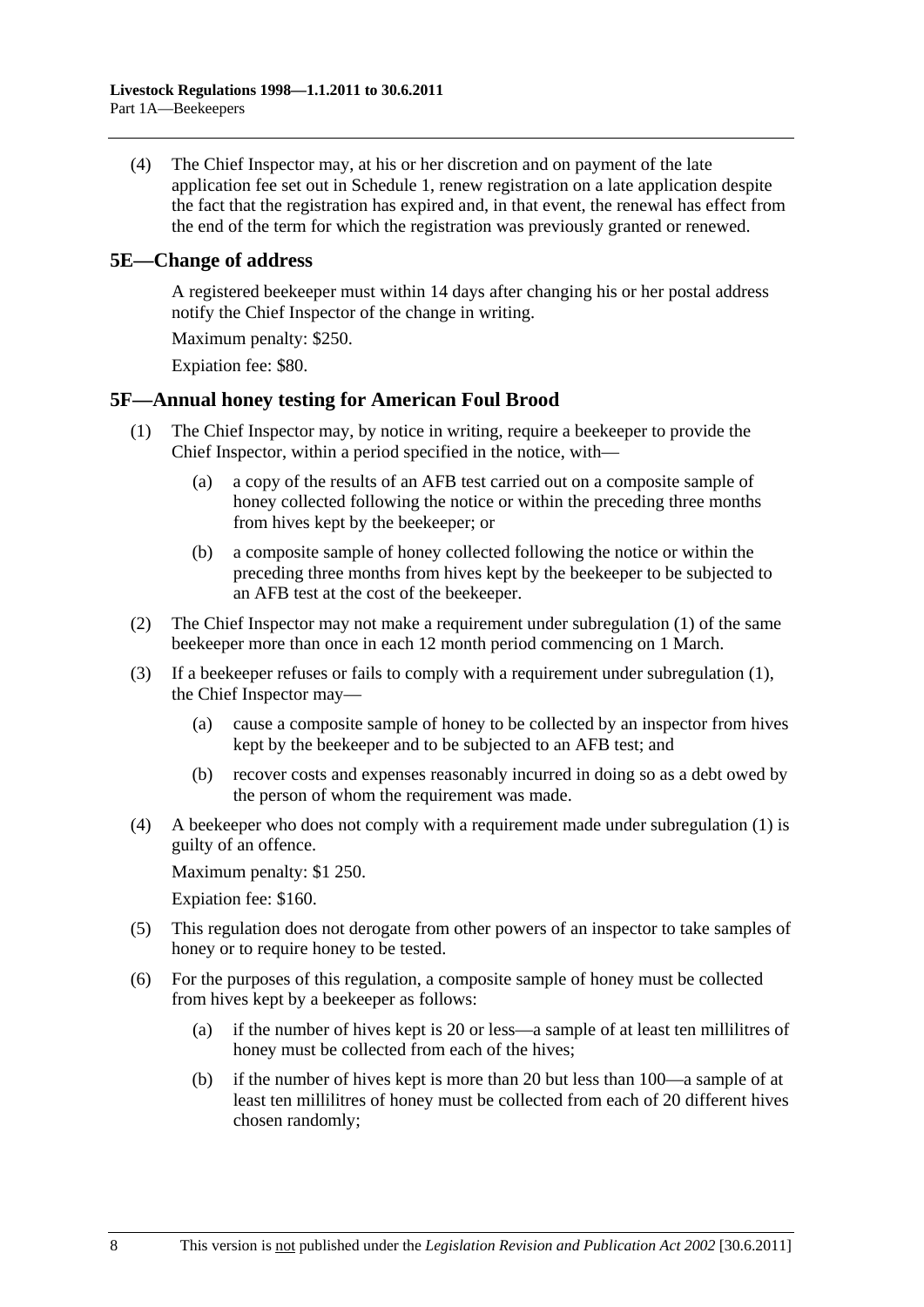- <span id="page-8-0"></span> (c) if the number of hives kept is more than 100—a sample of at least ten millilitres of honey must be collected from each of a number of different hives chosen randomly, that number being 20 per cent of the total number of hives kept (ignoring any resulting fraction).
- (7) In this regulation—

*AFB test* means a test for the presence of American Foul Brood conducted by a laboratory approved for the purpose by the Chief Inspector.

#### **5G—Bees to be kept in a frame-hive**

A person who keeps bees, unless otherwise authorised by the Chief Inspector, must keep the bees in a hive (a frame-hive) that complies with the following requirements:

- (a) the hive must consist of a box with a lid that is removable so that the movement of bees in and out of the frame-hive can be easily controlled; and
- (b) the box must be fitted with movable frames supported inside the box so that they stand on edge in a vertical position and there is an interval of at least six millimetres, but not more than 20 millimetres, between adjacent frames; and
- (c) each movable frame must—
	- (i) have inserted at its centre a flat sheet of foundation; and
	- (ii) be separated from all inner surfaces of the box and any other movable frame placed above it by a space of at least eight millimetres; and
	- (iii) be placed inside the box so that it can be easily removed for inspection.

Maximum penalty: \$5 000.

Expiation fee: \$315.

## **5H—Hive identification**

 (1) A registered beekeeper must ensure that each hive is marked in accordance with this regulation with a hive identification code allocated to him or her in writing by the Chief Inspector.

Maximum penalty: \$5 000.

- (2) Unless otherwise directed by the Chief Inspector, the hive identification code must be marked on a hive in the following manner:
	- (a) subject to [subregulation \(3\),](#page-9-0) the code must be placed in the centre of an external vertical face of the hive; and
	- (b) the code may be burned, stencilled, embossed, carved or etched directly onto the face of the hive, or it may be inscribed on a metal plate secured to the face of the hive; and
	- (c) each character of the code must be 30 millimetres in height.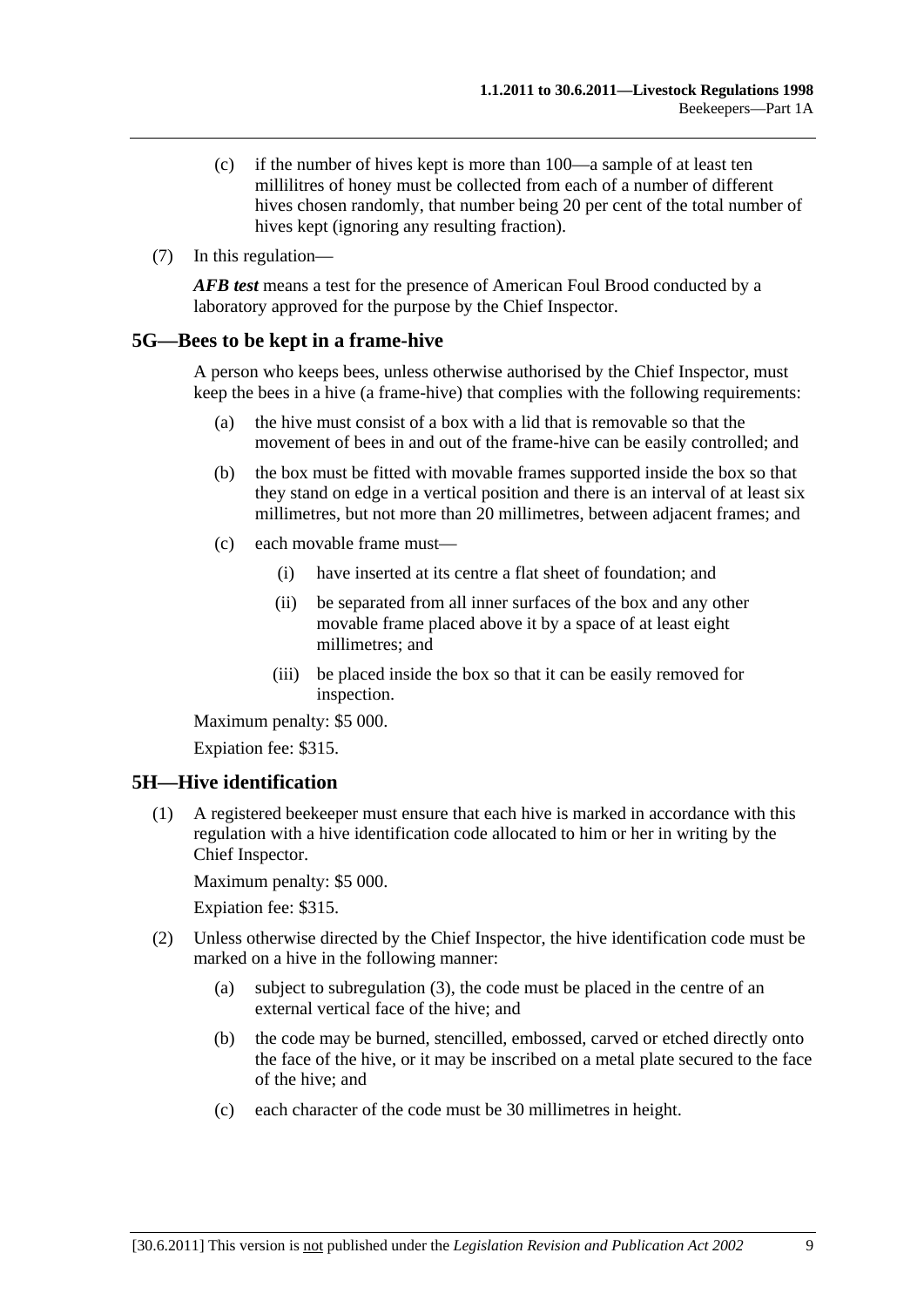<span id="page-9-0"></span> (3) If the face of a hive has previously been marked with a hive identification code (or a brand under the *[Apiaries Act 1931](http://www.legislation.sa.gov.au/index.aspx?action=legref&type=act&legtitle=Apiaries%20Act%201931)*), any subsequent hive identification codes allocated to the hive must be marked on the same vertical face, the first such code being placed in the top left hand corner of that face and each subsequent code being placed in the next corner proceeding clockwise.

### **5I—Exposure of hive, bee products etc**

A beekeeper must not without reasonable excuse, leave a hive, part of a hive (including frames, combs, honey, foundation or beeswax) or an appliance exposed in a manner or under conditions likely to attract robber bees.

Maximum penalty: \$5 000.

Expiation fee: \$315.

#### **5J—Abandonment and neglect of hives etc**

- (1) A beekeeper must not, without reasonable excuse—
	- (a) abandon a hive previously kept by the beekeeper; or
	- (b) neglect the management and care of a hive kept by the beekeeper to the extent that the hive is likely to become infected with disease or to attract robber bees; or
	- (c) fail to destroy or properly dispose of any unwanted bees or part of a hive (including frames, combs, honey, foundation or beeswax).

Maximum penalty: \$5 000.

Expiation fee: In the case of an offence against [paragraph \(b\)](#page-9-0) in the circumstances set out in [subregulation \(2\)\(b\)](#page-9-0)—\$315.

- (2) Without limiting [paragraph \(b\)](#page-9-0) of [subregulation \(1\),](#page-9-0) a beekeeper will be taken to neglect the management and care of a hive to the extent referred to in that paragraph if—
	- (a) the hive is not examined for the presence of disease at least once in each 6 month period; or
	- (b) the hive is one of a number of hives comprising an apiary and at least three of the following conditions apply to the apiary:
		- (i) there is no source of water accessible to bees within 200 metres of a hive in the apiary;
		- (ii) the prescribed number of hives in the apiary are, or exhibit signs of having been, infested with wax moth;
		- (iii) the prescribed number of hives in the apiary are dead;
		- (iv) a hive or part of a hive in the apiary has been left exposed in a manner or under conditions likely to attract robber bees.
- (3) In proceedings for an offence against this regulation, hives located on the same holding will, in the absence of proof to the contrary, be taken to comprise an apiary.
- (4) In this regulation—

*apiary* means a number of hives managed together;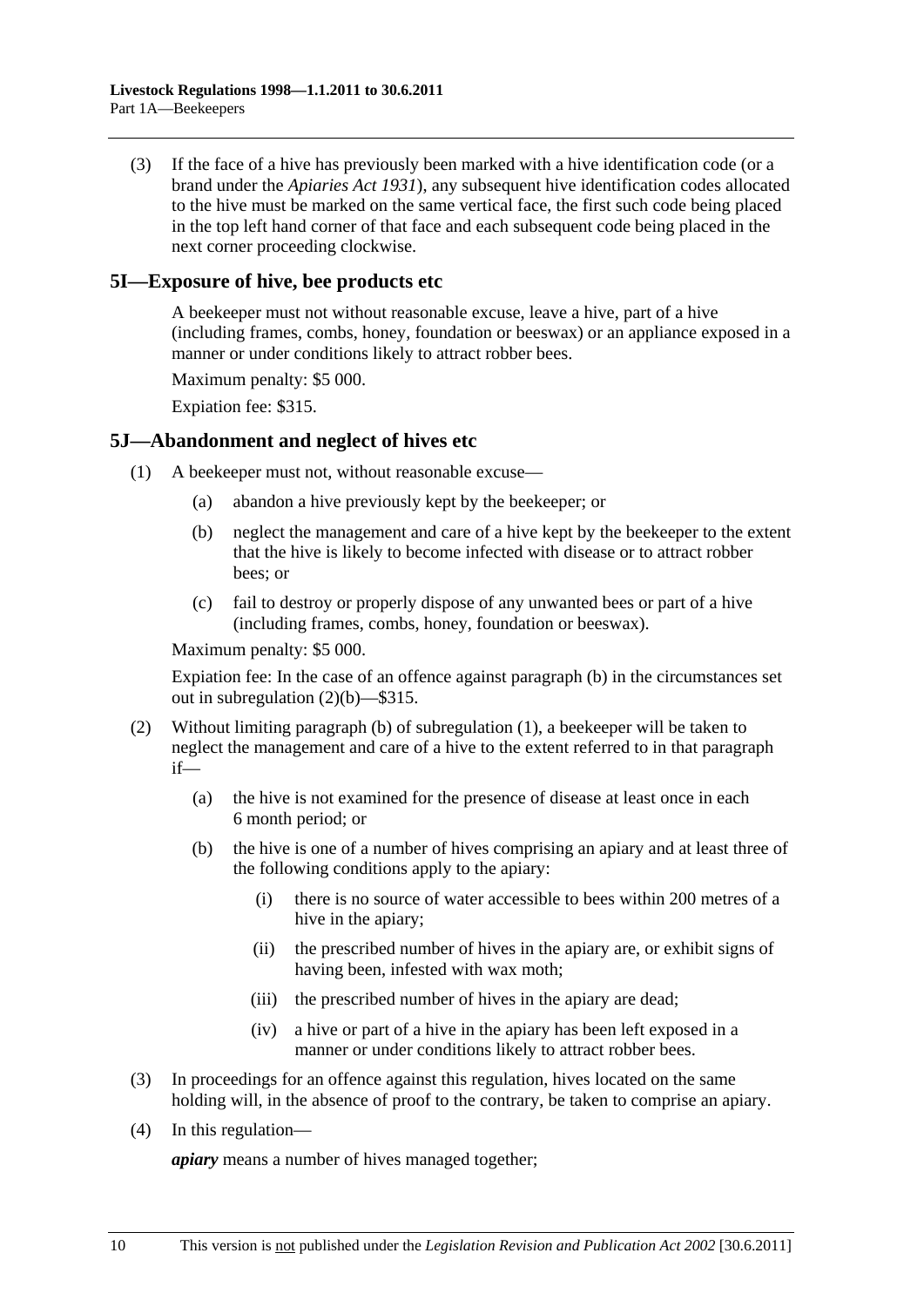<span id="page-10-0"></span>*prescribed number of hives* in an apiary means—

- (a) if the number of hives comprising the apiary is less than 10—one;
- (b) if the number of hives comprising the apiary is 10 or more—the number that is 10 per cent of the total number of hives comprising the apiary (ignoring any resulting fraction).
- (5) For the purposes of this regulation a hive is *dead* if a substantial number of the bees in the hive are dead.

# **Part 1B—Registration of other keepers of livestock**

#### **5K—Classes of livestock requiring registration**

The following are prescribed classes of livestock for the purposes of section 17 of the Act:

- (a) buffalo;
- (b) camels;
- (c) cattle;
- (d) deer;
- (e) equines (including horses, donkeys and mules);
- (f) goats;
- (g) pigs;
- (h) sheep;
- (i) South American camelids (including alpaca, llama, vicuna and guanaco).

#### **5L—Term of registration and renewal**

- (1) The term fixed for the purposes of section 23(1) and (2) of the Act is 2 years.
- (2) However, the Chief Inspector may fix a term that is shorter or longer than 2 years if that is necessary in order for the term to expire at the same time as the term of a property identification code for land on which the livestock are or are to be kept.
- (3) An application for renewal of registration under section 17 of the Act must—
	- (a) be made to the Chief Inspector; and
	- (b) be in the form and contain or be accompanied by the information required by the Chief Inspector; and
	- (c) be accompanied by the fee set out in [Schedule 1.](#page-46-0)
- (4) The Chief Inspector may, at his or her discretion and on payment of the late application fee set out in [Schedule 1,](#page-46-0) renew registration on a late application despite the fact that the registration has expired and, in that event, the renewal has effect from the end of the term for which the registration was previously granted or renewed.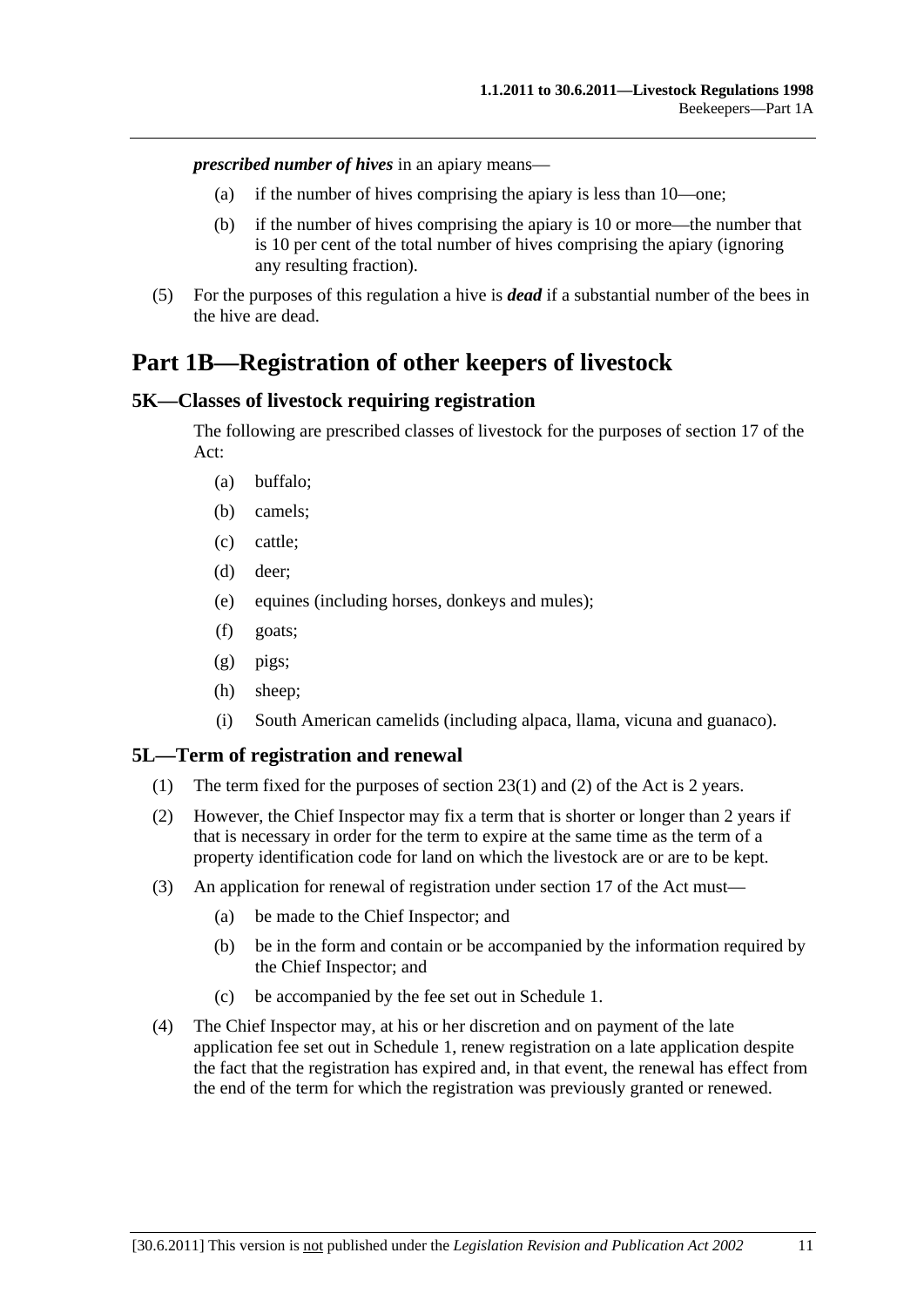#### <span id="page-11-0"></span>**5M—Change of address**

A person registered under section 17 of the Act (other than as a registered beekeeper) must within 14 days after changing his or her postal address notify the Chief Inspector of the change in writing.

Maximum penalty: \$250.

Expiation fee: \$80.

## **5N—Obligation to ensure property where livestock usually kept has property identification code**

A person who is registered under section 17 of the Act as a person who keeps livestock must ensure that the place at which the livestock are usually pastured or kept has an active property identification code under [Part 5A](#page-19-0).

Maximum penalty: \$5 000.

Expiation fee: \$315.

# **Part 2—Artificial breeding**

#### **6—Prescribed class of livestock**

The following are prescribed classes of livestock for the purposes of the definition of *artificial breeding centre* in section 3 of the Act and for the purposes of section 19(1) of the Act:

- (a) cattle;
- (b) sheep;
- (c) goats;
- (d) pigs;
- (e) horses.

## **7—Eligibility requirements for artificial breeding centre**

- (1) In determining whether to grant registration under section 18 of the Act to operate an artificial breeding centre, the Chief Inspector must have regard to—
	- (a) the suitability of the applicant to be granted registration; and
	- (b) the arrangements that the applicant has made to fulfil the obligations that may arise under these regulations; and
	- (c) the suitability of the premises for their purpose; and
	- (d) the standard of construction of the premises and the standard of the facilities and equipment on the premises; and
	- (e) the nature of the artificial breeding procedures to be carried out at the centre; and
	- (f) any other relevant matter.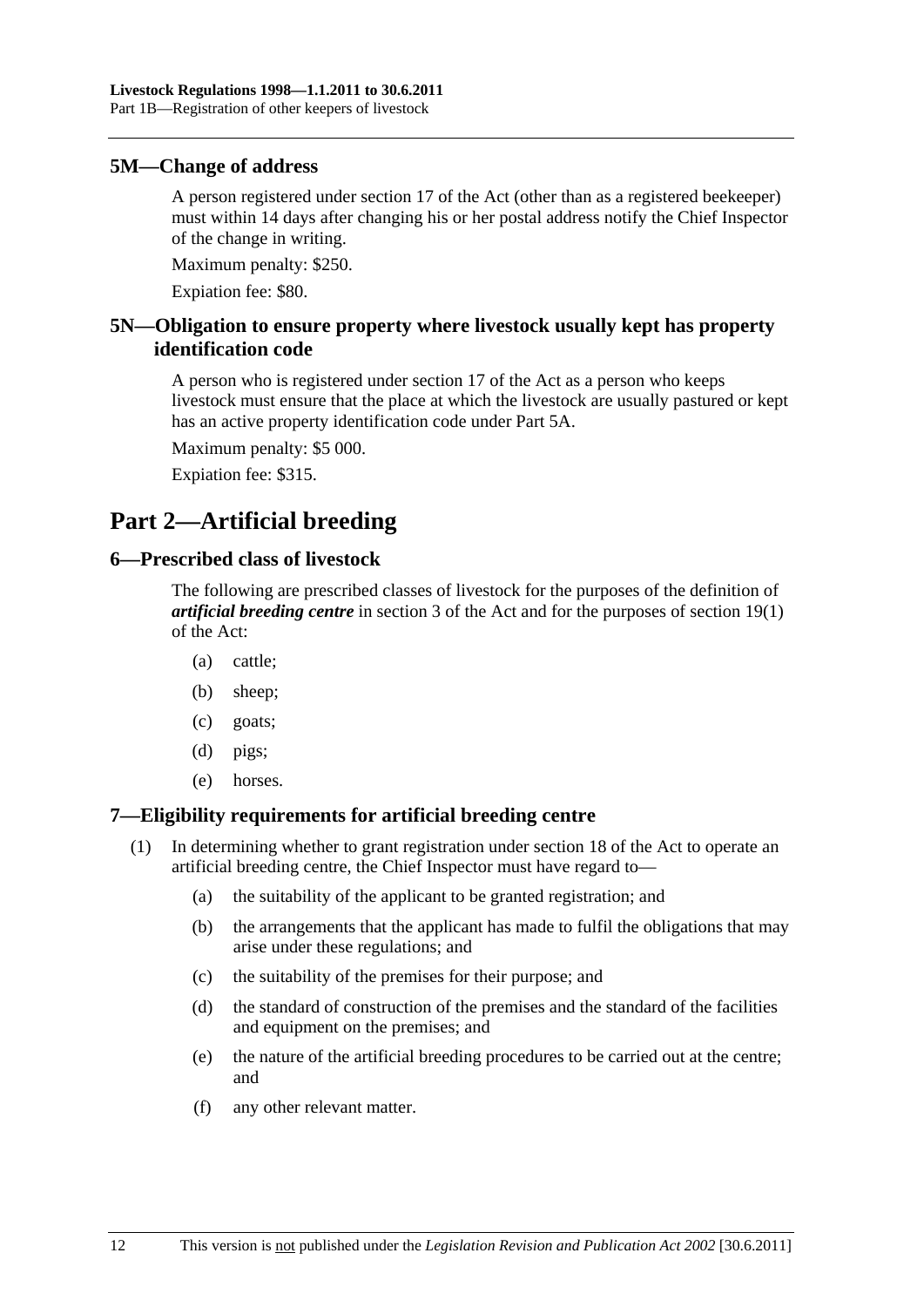- <span id="page-12-0"></span> (2) If an application is made in respect of proposed premises, the Chief Inspector—
	- (a) must determine whether he or she will grant registration if the premises are completed substantially in accordance with the proposal and, if so, the conditions (if any) he or she will impose on the registration; and
	- (b) if he or she determines that registration will be granted in those circumstances, is bound by that decision.

#### **8—Conditions of registration of artificial breeding centre**

The following are conditions of registration under section 18 of the Act to operate an artificial breeding centre:

- (a) there must be compliance in relation to artificial breeding procedures performed by the centre with—
	- (i) the *Code of Practice for Australian Livestock Artificial Breeding Centres* published by the Australian Quarantine and Inspection Service, as in force from time to time; and
	- (ii) the *Minimum Health Standards for Stock Standing at Licensed or Approved Artificial Breeding Centres in Australia* published by the Australian Quarantine and Inspection Service, as in force from time to time;
- (b) the premises to which registration of an artificial breeding centre relates must not, without the approval of the Chief Inspector—
	- (i) be altered or extended;
	- (ii) be used for the carrying out of artificial breeding procedures not authorised by the registration;
- (c) the following records must be kept:
	- (i) records that ensure that the animal from which any semen or embryos have been collected and the place and date of collection can, at all times, be readily determined;
	- (ii) accurate records of all artificial breeding procedures carried out pursuant to the registration;
	- (iii) accurate records relating to the health of an animal from which semen or embryos have been collected pursuant to the registration.

#### **9—Eligibility requirements—artificial breeding procedures**

A person is not eligible to be registered under section 19 of the Act to perform an artificial breeding procedure unless the person—

- (a) is a fit and proper person to be registered; and
- (b) has qualifications and experience that the Chief Inspector considers appropriate having regard to the kind of procedures that the applicant would be authorised to perform if granted the registration.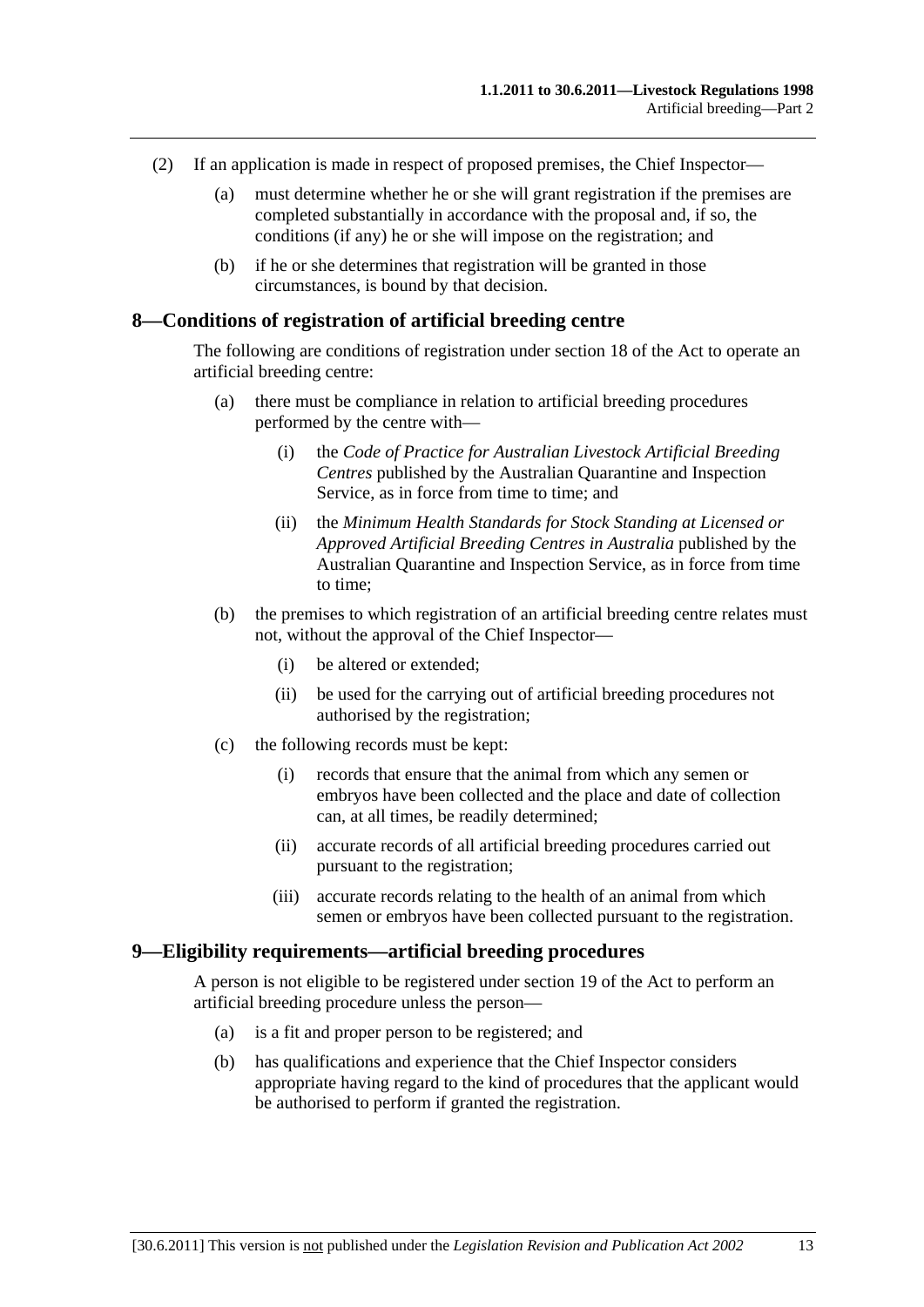#### <span id="page-13-0"></span>**10—Conditions of registration—artificial breeding procedures**

- (1) The following categories of registration under section 19 of the Act may be granted:
	- (a) insemination of livestock—authorising the holder to carry out artificial insemination of livestock;
	- (b) semen collection and processing—authorising the holder to collect semen from livestock and process it;
	- (c) embryo collection and processing—authorising the holder to collect ova or embryos from livestock and process them.
- (2) The following are conditions of registration under section 19 of the Act:
	- (a) artificial breeding procedures not authorised by the registration must not be performed;
	- (b) the following records must be kept:
		- (i) records that ensure that the animal from which any semen or embryos have been collected and the place and date of collection can, at all times, be readily determined;
		- (ii) accurate records of all artificial breeding procedures carried out pursuant to the registration;
		- (iii) accurate records relating to the health of an animal from which semen or embryos have been collected pursuant to the registration.

## **11—Term of registration and renewals**

- (1) The term of registration of an artificial breeding centre or a person authorised to perform artificial breeding procedures is until 30 June in the third year after its grant.
- (2) Renewal of registration is for three years.

# **Part 3—Veterinary diagnostic laboratories**

## **12—Eligibility requirements**

- (1) In determining whether to grant registration under section 20 of the Act to operate a veterinary diagnostic laboratory, the Chief Inspector must have regard to—
	- (a) the suitability of the applicant to be granted registration; and
	- (b) the arrangements that the applicant has made to fulfil the obligations that may arise under these regulations; and
	- (c) the suitability of the premises for their purpose; and
	- (d) the standard of construction of the premises and the standard of the facilities and equipment on the premises; and
	- (e) the nature of the examinations and tests to be carried out at the laboratory; and
	- (f) any other relevant matter.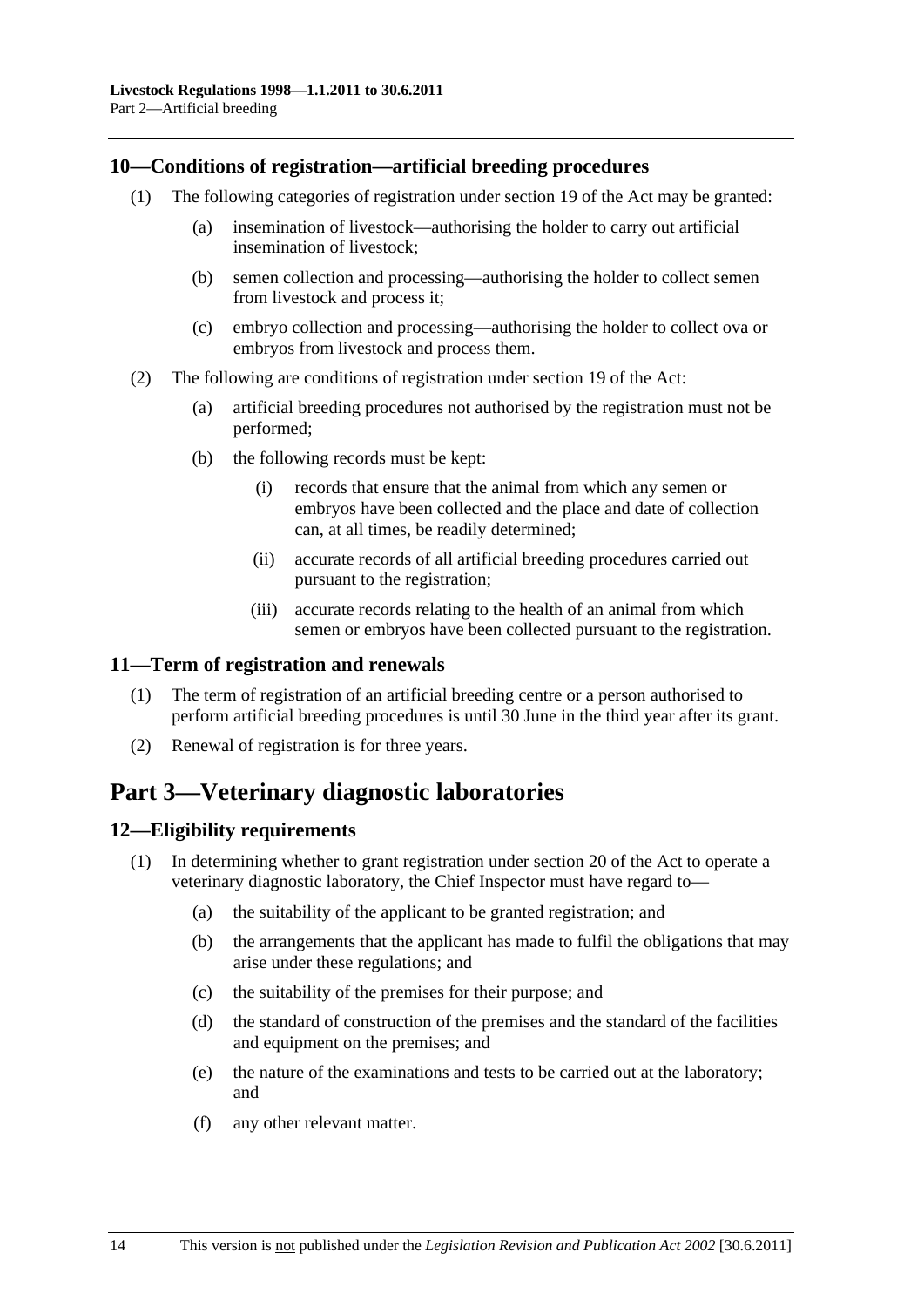- <span id="page-14-0"></span> (2) If an application is made in respect of proposed premises, the Chief Inspector—
	- (a) must determine whether he or she will grant registration if the premises are completed substantially in accordance with the proposal and, if so, the conditions (if any) he or she will impose on the registration; and
	- (b) if he or she determines that registration will be granted in those circumstances, is bound by that decision.

#### **13—Conditions of registration**

Registration under section 20 of the Act of a veterinary diagnostic laboratory is subject to the following conditions:

 (a) the laboratory must be supervised by a person or persons approved by the Chief Inspector;

> In respect of the supervision of animal disease diagnosis carried out at the laboratory, the person must be a veterinary surgeon. In respect of the supervision of residue analysis carried out at the laboratory, the person must hold appropriate qualifications.

- (b) the methods used at the laboratory for animal disease diagnosis must conform to the *Australian Standard Techniques for Animal Diseases* published for the Australian Agricultural Council (Standing Committee on Agriculture) by CSIRO Australia, as in force from time to time;
- (c) if a result from any test or analysis carried out at the laboratory indicates that any livestock or livestock product or other property is, or is likely to be, affected with a notifiable condition the result must be reported to the Chief Inspector by the quickest practicable means, together with such further information as the Chief Inspector may reasonably require;
- (d) records of results from each test or analysis carried out at the laboratory must be kept for a period of at least seven years;
- (e) a laboratory sample or specimen affected or reasonably suspected of being affected with a notifiable condition must not, without the approval of the Chief Inspector—
	- (i) be brought into the laboratory from interstate or overseas; or
	- (ii) be sent from the laboratory out of the State;
- (f) laboratory samples or specimens or records of results from a test or analysis carried out at the laboratory, must, at the request of the Chief Inspector, be provided to the Chief Inspector or a person nominated by the Chief;
- (g) the laboratory must participate in a quality assurance program approved by the Chief Inspector.

#### **14—Term of registration and renewals**

- (1) The term of registration of a veterinary diagnostic laboratory is until 30 June in the third year after registration is granted.
- (2) Renewal of registration is for 3 years.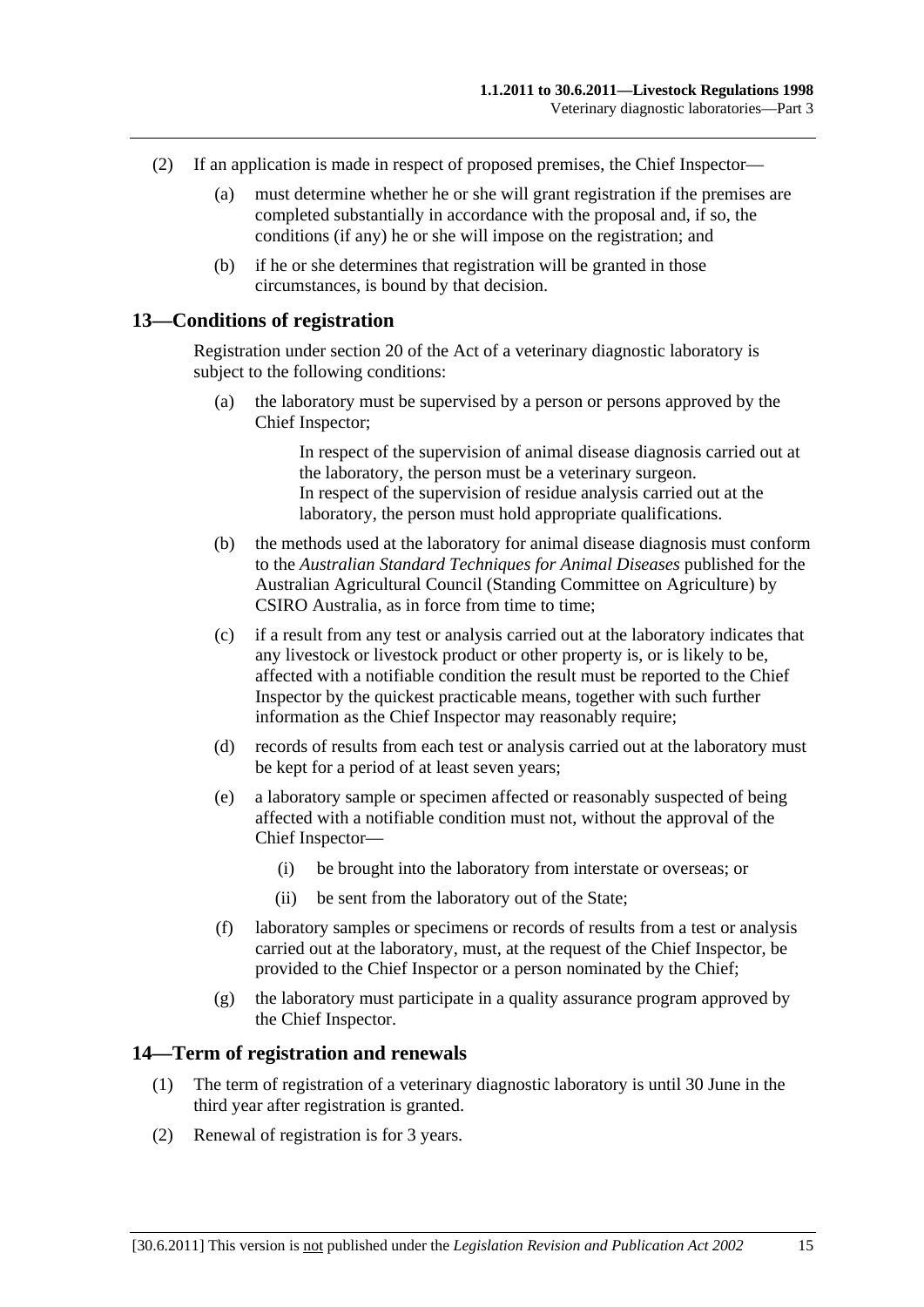# <span id="page-15-0"></span>**Part 4—Vaccines**

### **15—Sale or supply of vaccines**

- (1) A person must not sell or supply a vaccine for use on livestock unless—
	- (a) in the case of a class 1 vaccine—the sale or supply is to a veterinary surgeon, or to some other person approved by the Chief Inspector, for use by that person and the sale or supply has been approved by the Chief Inspector; or
	- (b) in the case of a class 2 vaccine—the sale or supply is to a veterinary surgeon, or to some other person approved by the Chief Inspector, for use by that person; or
	- (c) in any other case—
		- (i) the preparation or substance is registered under the *[Agricultural and](http://www.legislation.sa.gov.au/index.aspx?action=legref&type=act&legtitle=Agricultural%20and%20Veterinary%20Chemicals%20(South%20Australia)%20Act%201994)  [Veterinary Chemicals \(South Australia\) Act 1994](http://www.legislation.sa.gov.au/index.aspx?action=legref&type=act&legtitle=Agricultural%20and%20Veterinary%20Chemicals%20(South%20Australia)%20Act%201994)*; or
		- (ii) the approval of the Chief Inspector has been obtained.

Maximum penalty: \$5 000.

 (2) A person must not sell or supply a vaccine after the date (if any) specified on any label, covering, wrapping or container as the date after which the vaccine should not or must not be used on livestock.

Maximum penalty: \$2 500.

Expiation fee: \$210.

#### **16—Use of vaccines**

A person must not, without the approval of the Chief Inspector, use a class 1 or 2 vaccine on livestock unless the person is a veterinary surgeon.

Maximum penalty: \$5 000.

#### **17—Storage and disposal of vaccines**

A person who has in his or her possession, custody or control a vaccine intended for sale or supply must—

- (a) ensure that the vaccine is at all times stored in the manner, and at the temperature (if any) specified on any label, covering or wrapping by or under any law; and
- (b) dispose of the vaccine on, or as soon as possible after, the date (if any) specified on any label, covering, wrapping or container as the date after which the vaccine should not or must not be used on livestock.

Maximum penalty: \$2 500.

Expiation fee: \$210.

#### **18—Prohibition on use of diagnostic agents**

A person must not, without the approval of the Chief Inspector, use a diagnostic agent (including tuberculin, johnin, mallein or pullorum antigen).

Maximum penalty: \$2 500.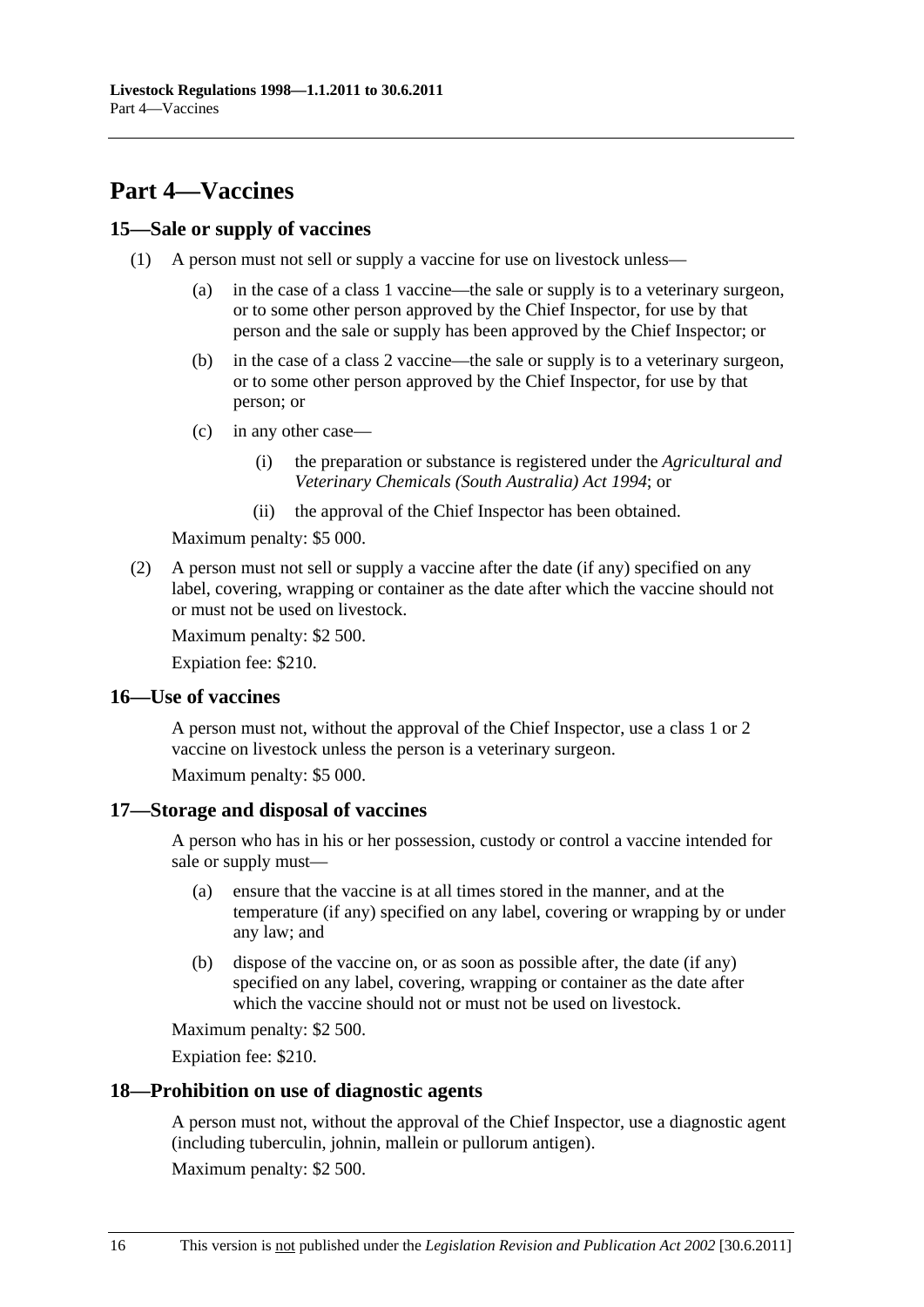# <span id="page-16-0"></span>**Part 5—Hormonal growth promotants**

## **19—Method of treatment of cattle or buffalo with hormonal growth promotants**

A person must not treat cattle or buffalo with a hormonal growth promotant otherwise than by implanting the hormonal growth promotant under the skin behind the ear of the cattle or buffalo.

Maximum penalty: \$5 000.

Expiation fee: \$315.

#### **20—HGP earmarks**

- (1) If cattle or buffalo are not, immediately after treatment with a hormonal growth promotant, each marked with an earmark consisting of an equilateral triangle with sides 20 millimetres in length, punched through the centre of the left or right ear of the animal (an *HGP earmark*)—
	- (a) the owner of the cattle or buffalo; and
	- (b) any other person responsible for the husbandry of the cattle or buffalo who treated the cattle or buffalo with the hormonal growth promotant, or caused or permitted the cattle or buffalo to be so treated,

are each guilty of an offence.

Maximum penalty: \$5 000.

Expiation fee: \$315.

 (2) [Subregulation \(1\)](#page-16-0) does not apply in respect of an animal that already has an HGP earmark at the time of treatment with a hormonal growth promotant.

## **21—HGP records**

The owner (or former owner) of cattle or buffalo that are treated with hormonal growth promotants must ensure that records are made, and retained for a period of not less than two years after the cattle or buffalo cease to be in his or her ownership, containing the following information:

- (a) in respect of each type of hormonal growth promotant obtained or used to treat cattle or buffalo—
	- (i) the date on which it was obtained; and
	- (ii) a description of its type; and
	- (iii) the name and address of the person from whom it was obtained; and
	- (iv) the number of doses obtained; and
- (b) in respect of each treatment of cattle or buffalo with each type of hormonal growth promotant—
	- (i) the date of the treatment; and
	- (ii) the breed or other description of each animal treated; and
	- (iii) the number of animals treated; and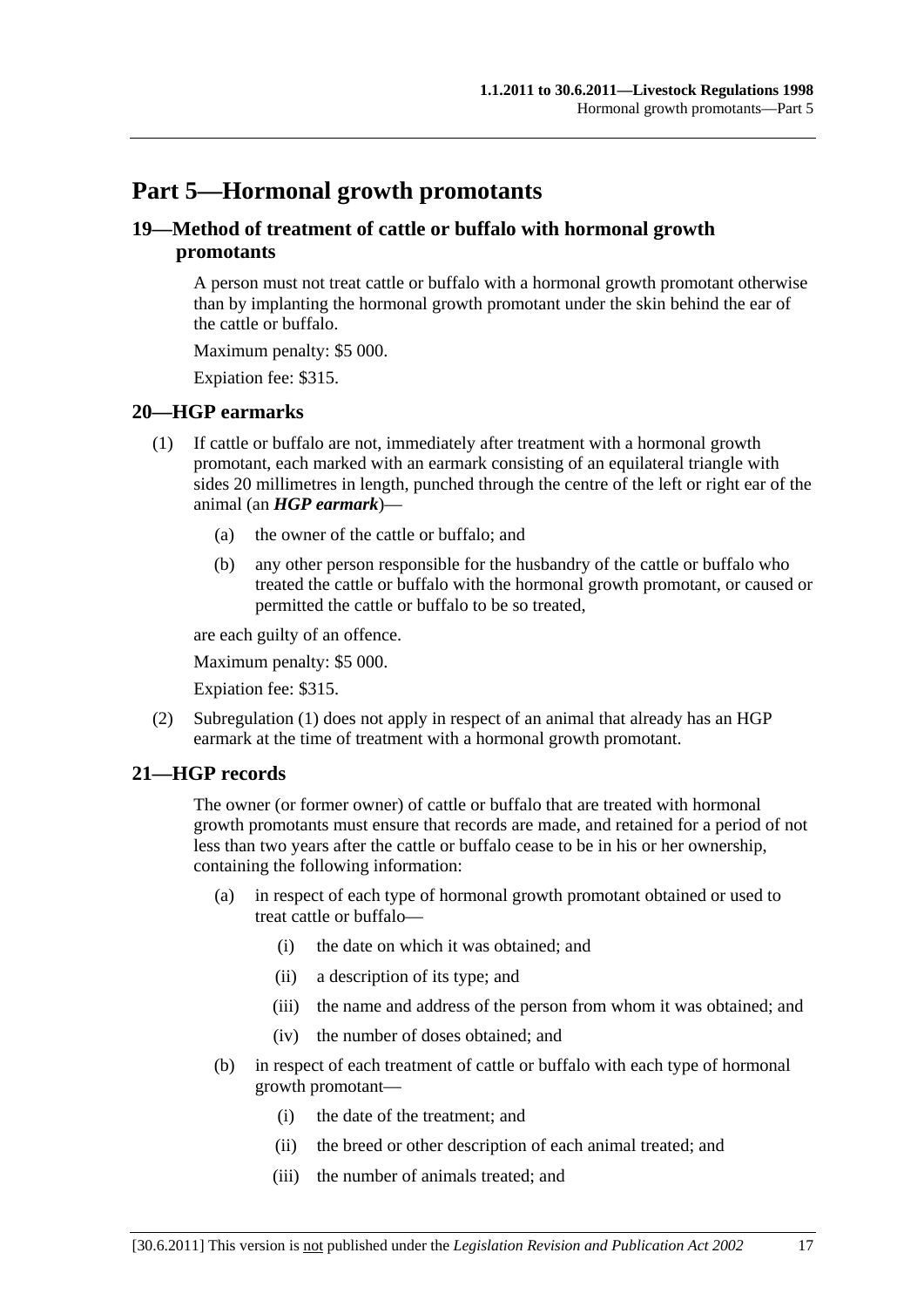- <span id="page-17-0"></span> (iv) a description of the type of hormonal growth promotant used for the treatment; and
- (v) the number of doses of hormonal growth promotant used, lost or wasted in the course of the treatment; and
- (c) in respect of the disposal to some other person of cattle or buffalo treated with hormonal growth promotants—
	- (i) the number of animals disposed of; and
	- (ii) the breed or other description of each animal; and
	- (iii) the fact that the animals have been treated with hormonal growth promotants; and
	- (iv) the date of the disposal; and
	- (v) the name of that other person.

Maximum penalty: \$2 500.

Expiation fee: \$210.

#### **22—HGP free declarations**

- (1) A person must not make an HGP free declaration in respect of cattle or buffalo unless the person is—
	- (a) the owner of the cattle or buffalo; or
	- (b) a person responsible for the husbandry of the cattle or buffalo authorised by the owner to do so.

Maximum penalty: \$5 000.

Expiation fee: \$315.

 (2) A person must not make a statement that is false or misleading in a material particular (whether by reason of the inclusion or omission of any particular) in an HGP free declaration.

Maximum penalty/expiation fee:

(a) If the person made the statement knowing that it was false or misleading:

Maximum penalty—\$10 000.

(b) In any other case:

Maximum penalty—\$5 000.

Expiation fee—\$315.

- (3) For the purposes of [subregulation \(2\),](#page-17-0) the statement in an HGP declaration that the cattle or buffalo have not been treated with hormonal growth promotants will be taken to be false if the cattle or buffalo have HGP earmarks.
- (4) A person must not make an HGP free declaration in respect of cattle or buffalo that have not been continuously in the same ownership since birth unless the current owner of the cattle or buffalo received an HGP free declaration or an HGP free invoice in respect of the cattle or buffalo when they came into his or her ownership.

Maximum penalty: \$5 000.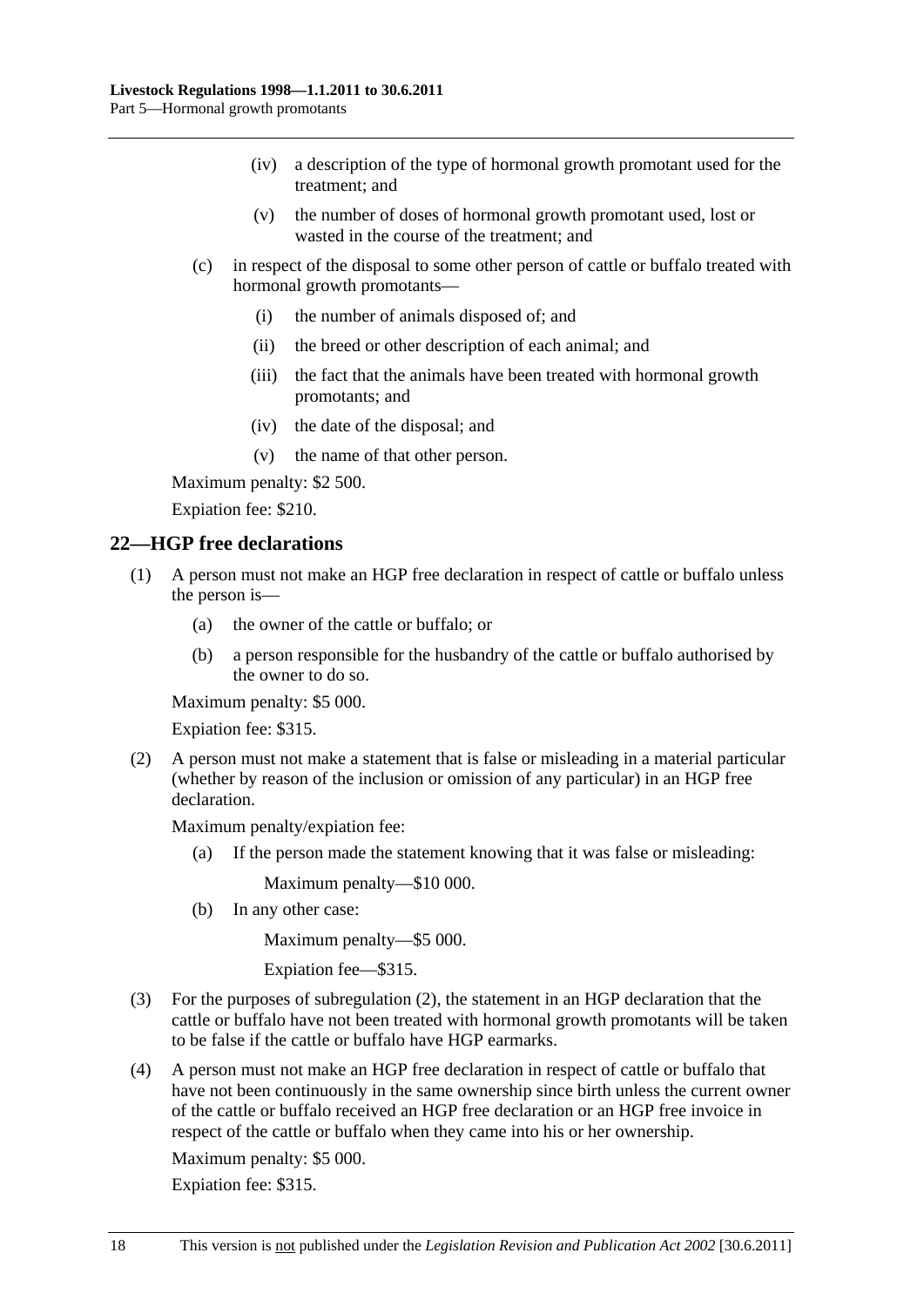<span id="page-18-0"></span> (5) In proceedings for an offence against [subregulation \(4\)](#page-17-0), the burden of proving that the current owner received an HGP free declaration or invoice in respect of the cattle or buffalo when they came into his or her ownership lies on the defendant.

## **23—HGP free tags**

- (1) If HGP free tags are attached to cattle or buffalo that have HGP earmarks or, despite not having HGP earmarks, have been treated with hormonal growth promotants—
	- (a) the owner of the cattle or buffalo; and
	- (b) any other person responsible for the husbandry of the cattle or buffalo who attached the tags or caused or permitted the tags to be so attached,

are each guilty of an offence.

Maximum penalty:

If the owner or person responsible for the husbandry of the cattle or buffalo knows that the cattle or buffalo have been treated with hormonal growth promotants—\$10 000.

In any other case—\$5 000.

- (2) If HGP free tags are attached to cattle or buffalo that have not been continuously in the same ownership since birth—
	- (a) the owner of the cattle or buffalo; and
	- (b) any other person responsible for the husbandry of the cattle or buffalo who attached or caused or permitted the tags to be so attached,

are each guilty of an offence unless the owner received an HGP free declaration or an HGP free invoice in respect of the cattle or buffalo when they came into his or her ownership.

Maximum penalty: \$5 000.

Expiation fee: \$315.

 (3) In proceedings for an offence against [subregulation \(2\)](#page-18-0), the burden of proving that the owner received an HGP free declaration or invoice in respect of the cattle or buffalo when they came into his or her ownership lies on the defendant.

## **24—HGP free invoices etc**

- (1) A stock agent must give to the purchaser of cattle or buffalo sold by the agent that are identified at the time of sale with HGP free tags either—
	- (a) an HGP free invoice; or
	- (b) if the stock agent has, in connection with the sale, received an HGP free declaration in respect of the cattle or buffalo—
		- (i) a copy of the declaration; and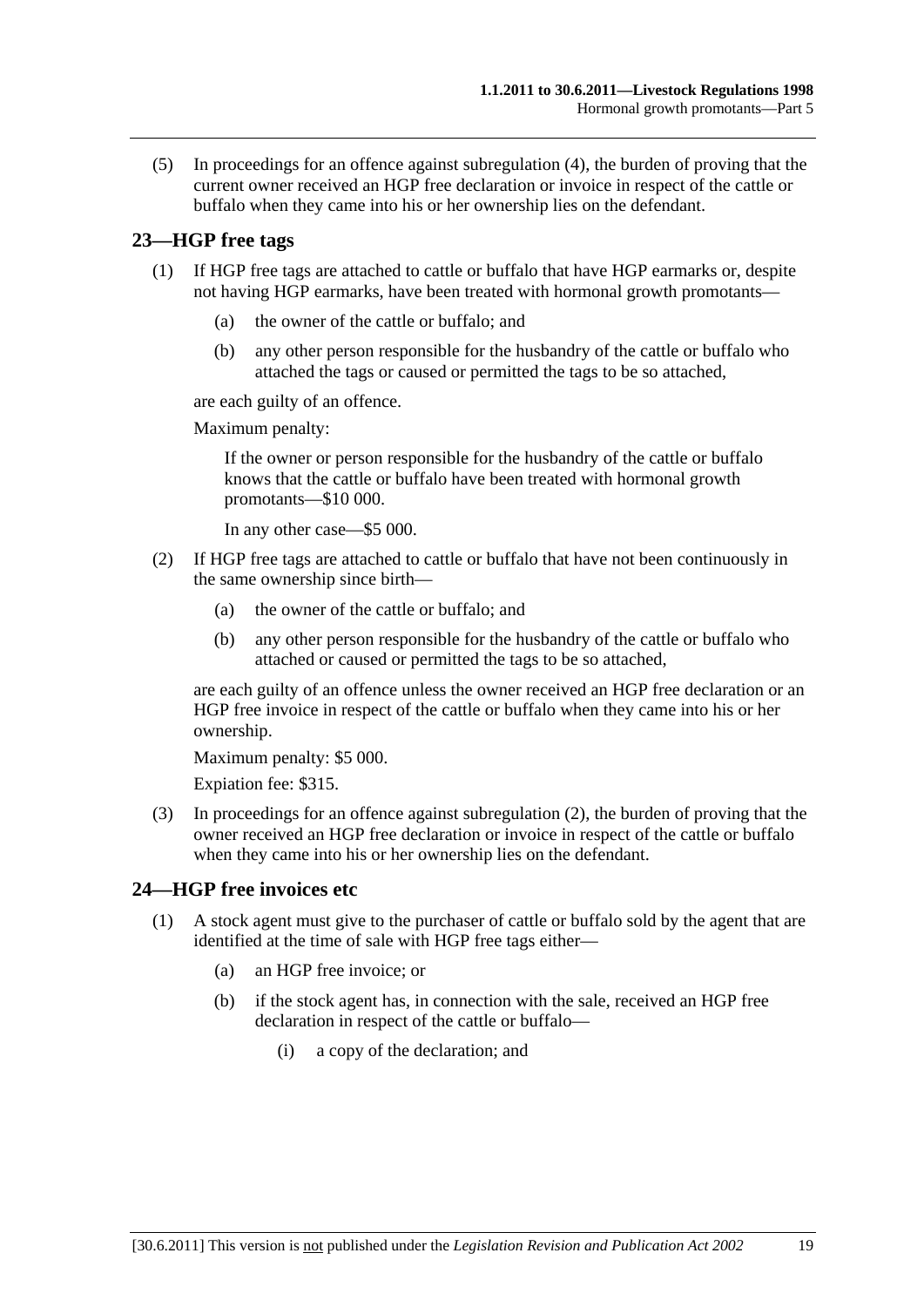<span id="page-19-0"></span> (ii) if the declaration extends to cattle or buffalo not sold to the purchaser—an invoice that specifies the number and type of cattle or buffalo referred to in the declaration that have been sold to the purchaser (a *split lot invoice*).

Maximum penalty: \$2 500.

Expiation fee: \$210.

- (2) A stock agent must ensure that each HGP free invoice issued by the agent—
	- (a) specifies the number and type of cattle or buffalo that were identified at the time of sale with HGP free tags; and
	- (b) identifies the land on which the cattle or buffalo were pastured before removal for sale.

Maximum penalty: \$2 500.

Expiation fee: \$210.

 (3) A stock agent must retain for a period of not less than two years a copy of each HGP free invoice, HGP free declaration and split lot invoice given to a purchaser under this regulation.

Maximum penalty: \$2 500.

Expiation fee: \$210.

# **Part 5A—Identification codes**

## **Division 1—Property identification code**

## **25—Allocation and renewal of property identification code**

- (1) The Chief Inspector may, on application or on his or her own initiative, allocate or renew a property identification code identifying a particular place.
- (2) An application for the allocation or renewal of a property identification code for a place may be made by—
	- (a) the owner, lessee or occupier of the land concerned; or
	- (b) the owner or a person responsible for the control of livestock kept on the land concerned; or
	- (c) if the place is a livestock saleyard, abattoir, prescribed premises or port for live export—the owner or operator of the place; or
	- (d) if the place is a place where a special event is held—the organiser of the special event; or
	- (e) a person who proposes to become such a person or who otherwise satisfies the Chief Inspector that he or she has a proper interest in the allocation of a property identification code to a place.
- (3) The boundaries of a place identified by a property identification code are to be determined at the absolute discretion of the Chief Inspector.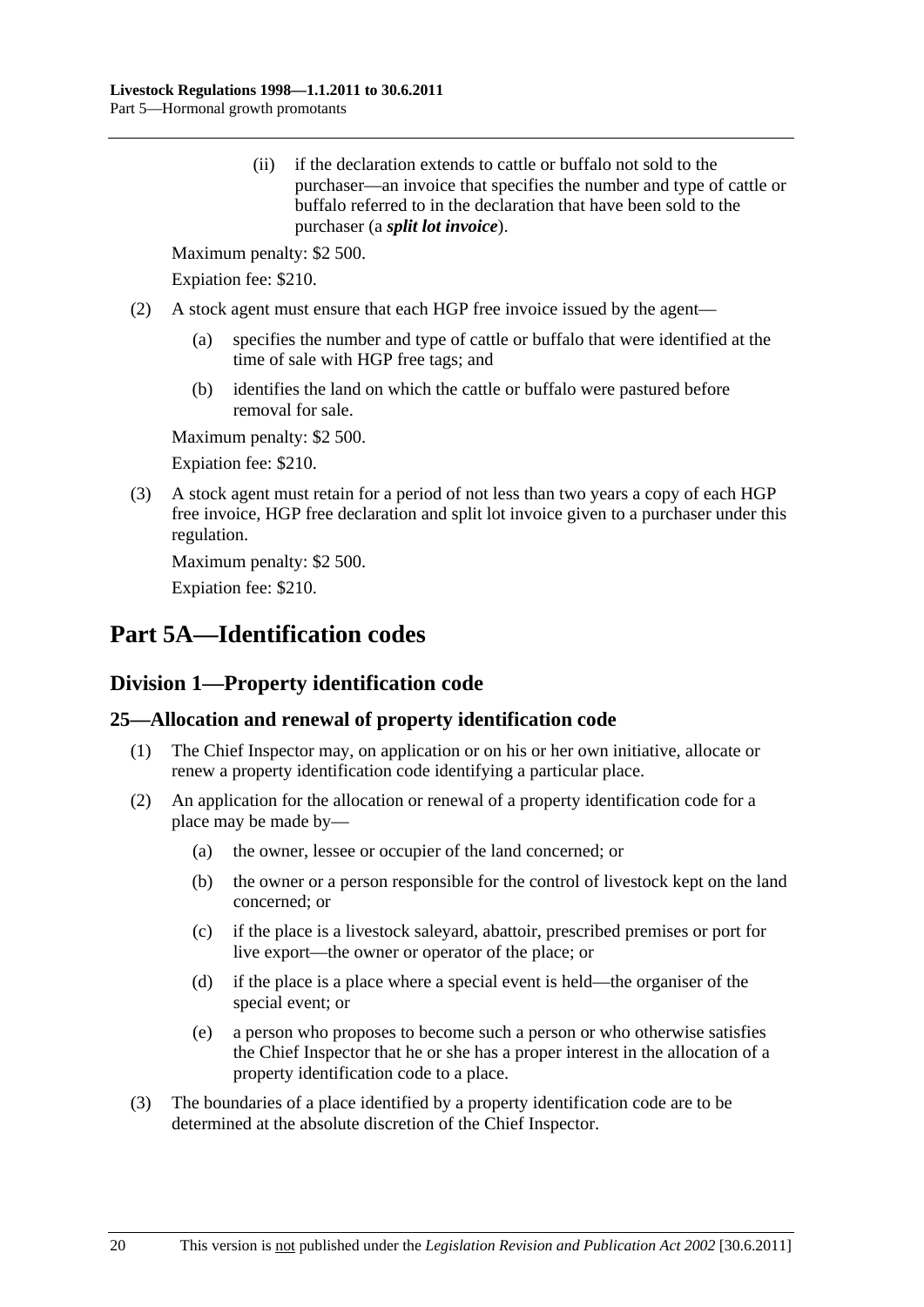- <span id="page-20-0"></span> (4) Subject to this Division, a property identification code remains active in relation to a place for the period specified in the instrument of allocation or renewal or, if no period is so specified, 2 years.
- (5) The Chief Inspector may, at his or her discretion and on payment of the late application fee set out in [Schedule 1,](#page-46-0) renew a property identification code on a late application despite the fact that the term for which the code was active has expired and, in that event, the renewal has effect from the end of the term for which the code was previously active.
- (6) In this regulation—

*prescribed premises* has the same meaning as in [Part 6;](#page-22-0)

*special event* has the same meaning as in [Part 6.](#page-22-0)

## **25A—Substitution of responsible person, variation of boundaries and cancellation of property identification code**

- (1) The Chief Inspector may, on application by the responsible person for a property identification code or on his or her own initiative—
	- (a) substitute the person who is the responsible person for the code; or
	- (b) vary the boundaries of the place identified by the code; or
	- (c) cancel the property identification code.
- (2) Before taking action in relation to a property identification code on his or her own initiative, the Chief Inspector must give the responsible person for the code a reasonable opportunity to make submissions.
- (3) Whether a substitution, variation or cancellation should be made under this regulation is to be determined at the absolute discretion of the Chief Inspector.

## **Division 2—Pig tattoo code**

## **25B—Allocation of pig tattoo code**

- (1) The Chief Inspector may, on application by a person who keeps pigs or a responsible person for a property identification code for land on which pigs are or are proposed to be kept or on his or her own initiative, allocate a pig tattoo code and associate the pig tattoo code with a property identification code for the land.
- (2) Subject to this Division, a pig tattoo code remains active for so long as the property identification code to which it is associated remains active.
- (3) More than 1 pig tattoo code may be associated with the same property identification code.

## **25C—Cancellation of pig tattoo code**

 (1) The Chief Inspector may, on application by the responsible person for a property identification code to which a pig tattoo code is associated or on his or her own initiative, cancel the pig tattoo code.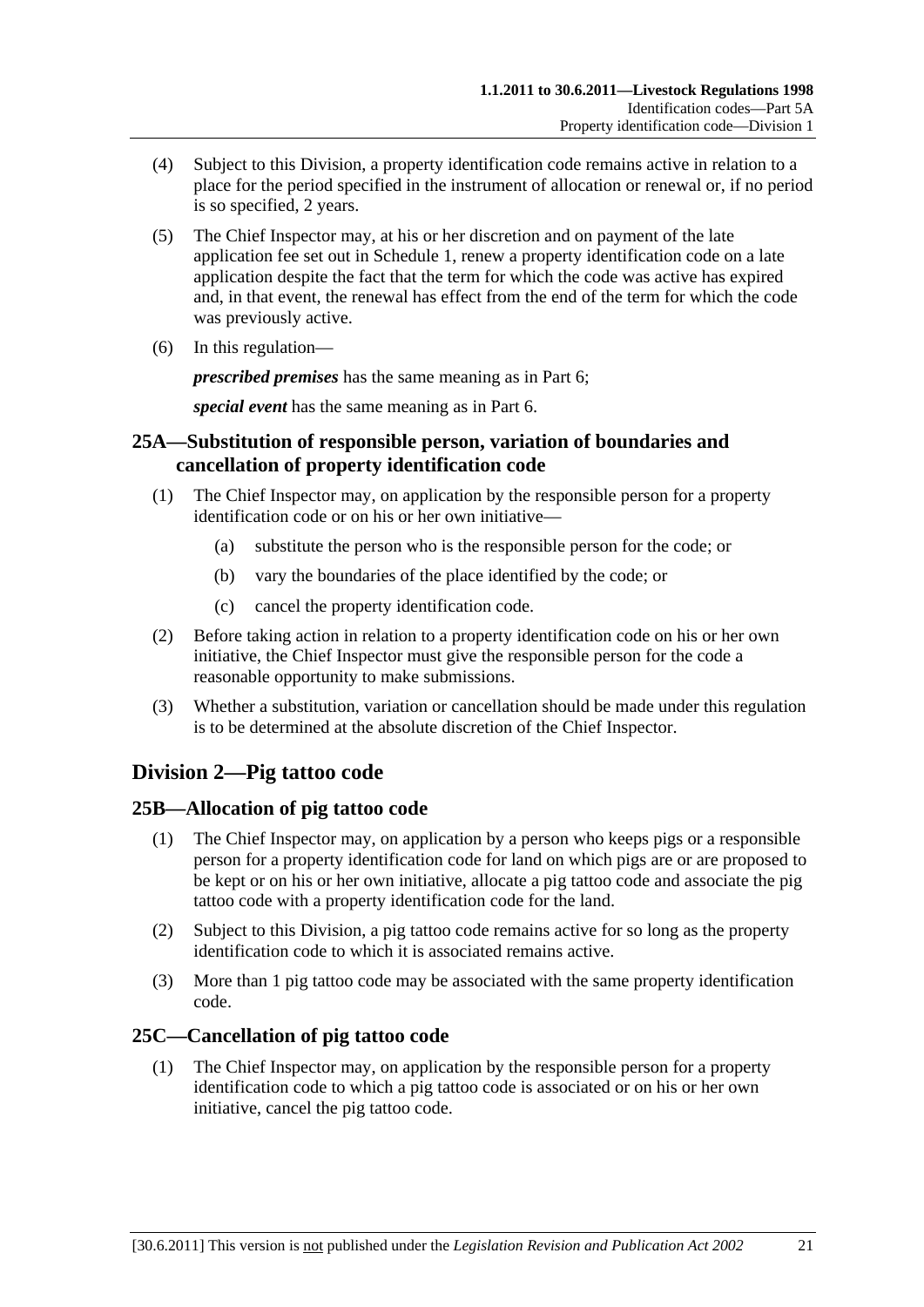- <span id="page-21-0"></span> (2) Before taking action in relation to a pig tattoo code on his or her own initiative, the Chief Inspector must give the responsible person for the property identification code to which the pig tattoo code is associated a reasonable opportunity to make submissions.
- (3) Whether a pig tattoo code should be cancelled under this regulation is to be determined at the absolute discretion of the Chief Inspector.

## **Division 3—Stock agent identification code**

#### **25D—Allocation and cancellation of stock agent identification code**

- (1) The Chief Inspector may, on application or on his or her own initiative, allocate an identification code to a stock agent.
- (2) The Chief Inspector may, on application or on his or her own initiative, cancel the identification code of a stock agent.
- (3) Before taking action in relation to an identification code on his or her own initiative, the Chief Inspector must give the person to whom the code is allocated a reasonable opportunity to make submissions.
- (4) Whether an identification code should be cancelled under this regulation is to be determined at the absolute discretion of the Chief Inspector.

## **Division 4—General**

#### **25E—Applications and fees**

- (1) An application under this Part must—
	- (a) be made to the Chief Inspector; and
	- (b) be in the form and contain or be accompanied by the information required by the Chief Inspector; and
	- (c) be accompanied by the fee (if any) set out in [Schedule 1.](#page-46-0)
- (2) An application under this Part may be combined with an application for registration or renewal of registration under section 17 of the Act or with any other application under this Part.

## **25F—Register of property identification codes and pig tattoo codes**

- (1) The Chief Inspector must maintain a register of property identification codes, including, for each code, details of the name and address of the responsible person for the code, the land identified by the code and any associated pig tattoo code.
- (2) The register may contain other information that the Chief Inspector considers appropriate, such as further contact details of the responsible person or the identity and contact details of the registered proprietor of the land or the species or number of livestock kept on the land.
- (3) The operator of a livestock saleyard or abattoir, a stock agent or other person who has, in the opinion of the Chief Inspector, a legitimate interest in information as to the property identification code applying to particular land and any associated pig tattoo code may, on payment of the fee set out in [Schedule 1,](#page-46-0) obtain an extract from the register of the property identification code, associated pig tattoo code and land details.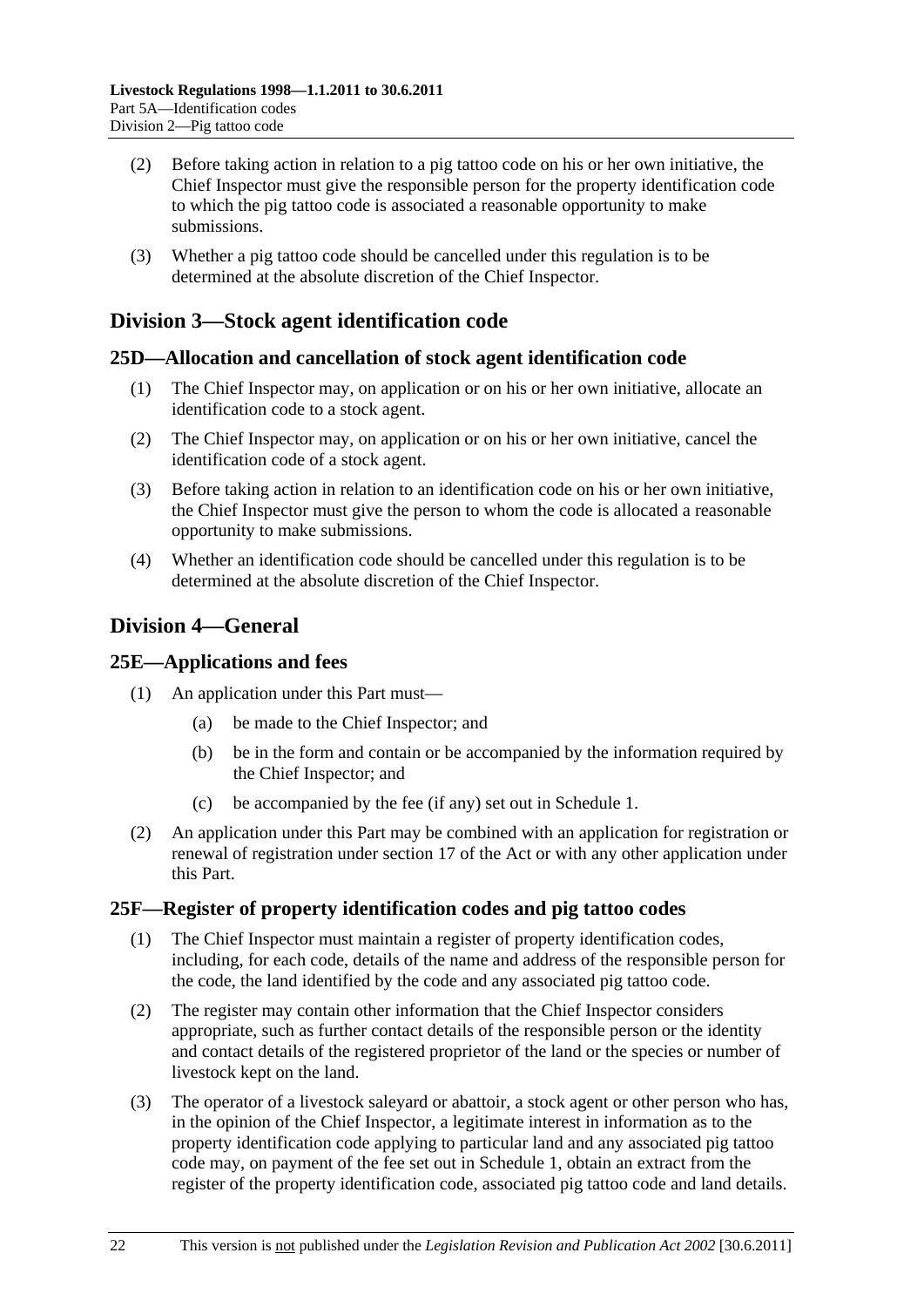- <span id="page-22-0"></span> (4) The Chief Inspector may make information in the register available—
	- (a) to the NLIS database manager for the purposes of the database; or
	- (b) to South Australia Police, South Australian Country Fire Service or South Australian State Emergency Service; or
	- (c) to a Natural Resources Management Board for the purposes of the performance of functions under the *[Natural Resources Management Act 2004](http://www.legislation.sa.gov.au/index.aspx?action=legref&type=act&legtitle=Natural%20Resources%20Management%20Act%202004)* relating to the containment of livestock; or
	- (d) to an agency or instrumentality of another State or a Territory of the Commonwealth for the purposes of the administration of a corresponding law; or
	- (e) otherwise for the purposes of the administration of the Act or these regulations.

# **Part 6—Livestock identification**

## **Division 1—Preliminary**

#### **26—Interpretation**

(1) In this Part—

*animal holding area* includes a goat depot;

*authorised manufacturer* means a person authorised by the Chief Inspector under [regulation 29A](#page-38-0) to manufacture identification tags or PIDs;

*authorised recycler* means a person authorised by the Chief Inspector under [regulation 29A](#page-38-0) to recycle PIDs;

*bobby calf* means a weaned calf of or under 6 weeks of age;

*cattle* includes buffalo and bobby calves but does not include deer;

*destination land*, in relation to the movement of animals, means the land to which the animals are or are to be moved;

*identification code*, in relation to a place, means—

- (a) an active property identification code for the place; or
- (b) a code (by whatever description) that is currently applied to the place for the purposes of identification under a corresponding law;

*land of dispatch*, in relation to the movement of animals, means the land from which the animals are, or are to be, removed;

*live export depot* means premises at which livestock are prepared or inspected for live export;

*livestock* means cattle, buffalo, sheep, goats and deer;

*livestock saleyard* includes any place where a public sale of livestock is conducted;

*movement documentation*—see [regulation 27B;](#page-25-0)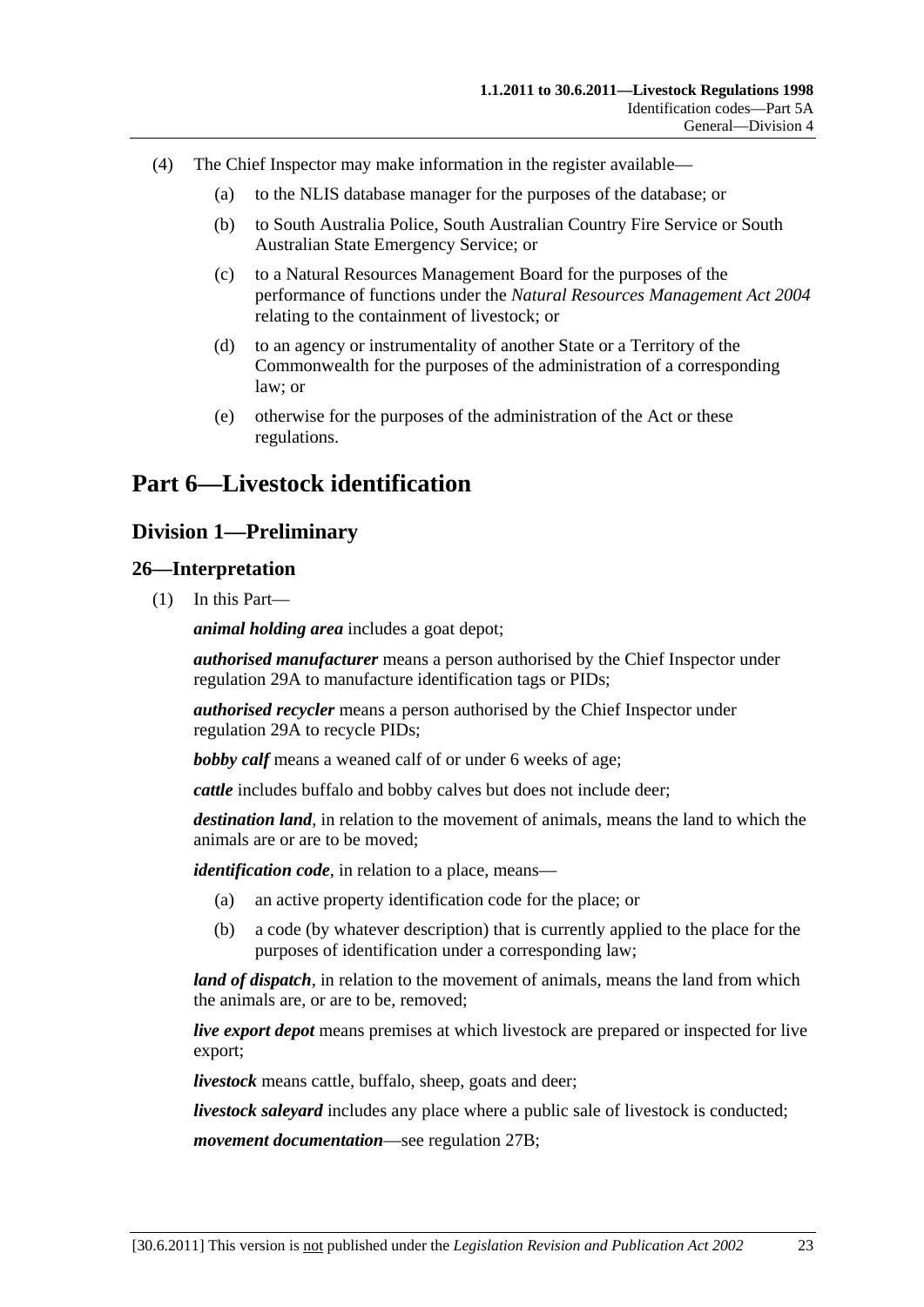*national vendor declaration*, in relation to animals of a particular type, means a vendor declaration of a kind designated, for the time being by the Chief Inspector by notice in the Gazette as a national vendor declaration for animals of that type for the purposes of these regulations;

*NLIS* means National Livestock Identification System;

*NLIS database manager* means the person designated for the time being by the Chief Inspector by notice in the Gazette as the NLIS database manager for the purposes of these regulations;

*non-functioning PID*, in relation to an electronic PID, means a PID that fails to provide a reading when scanned;

*over-the-hooks sale* means the sale of the carcass of an animal on the basis of the weight of the carcass immediately after slaughter (commonly known as hot standard carcass weight);

*owner* of land—

- (a) in relation to land alienated from the Crown in fee simple—means the owner of an estate in fee simple in the land;
- (b) in relation to land held from the Crown by lease, licence or agreement to purchase—means the lessee, licensee or purchaser;

*PID* or *permanent identification device* means a device for the permanent identification of livestock of a particular class obtained from an authorised manufacturer or an authorised recycler or a person authorised under a corresponding law to manufacture or recycle such devices or through an ordering system approved under a corresponding law;

*port for live export* includes a wharf, airport or other area at which livestock are assembled immediately before their live export, but does not include a live export depot;

*prescribed movement details*—see [subregulation \(2\);](#page-24-0)

*prescribed premises* means—

- (a) premises on which a special event is held; or
- (b) an animal feedlot; or
- (c) an animal holding area; or
- (d) a live export depot; or
- (e) a pound;

*sheep health statement* means a declaration about the health of sheep in a form approved by the Chief Inspector;

*special event* means an event at which animals are exhibited, or involved in a competitive activity, and includes a show, fair, rodeo and campdraft;

*unmanaged goat* means a goat other than a goat kept or usually kept in a domestic or captive state.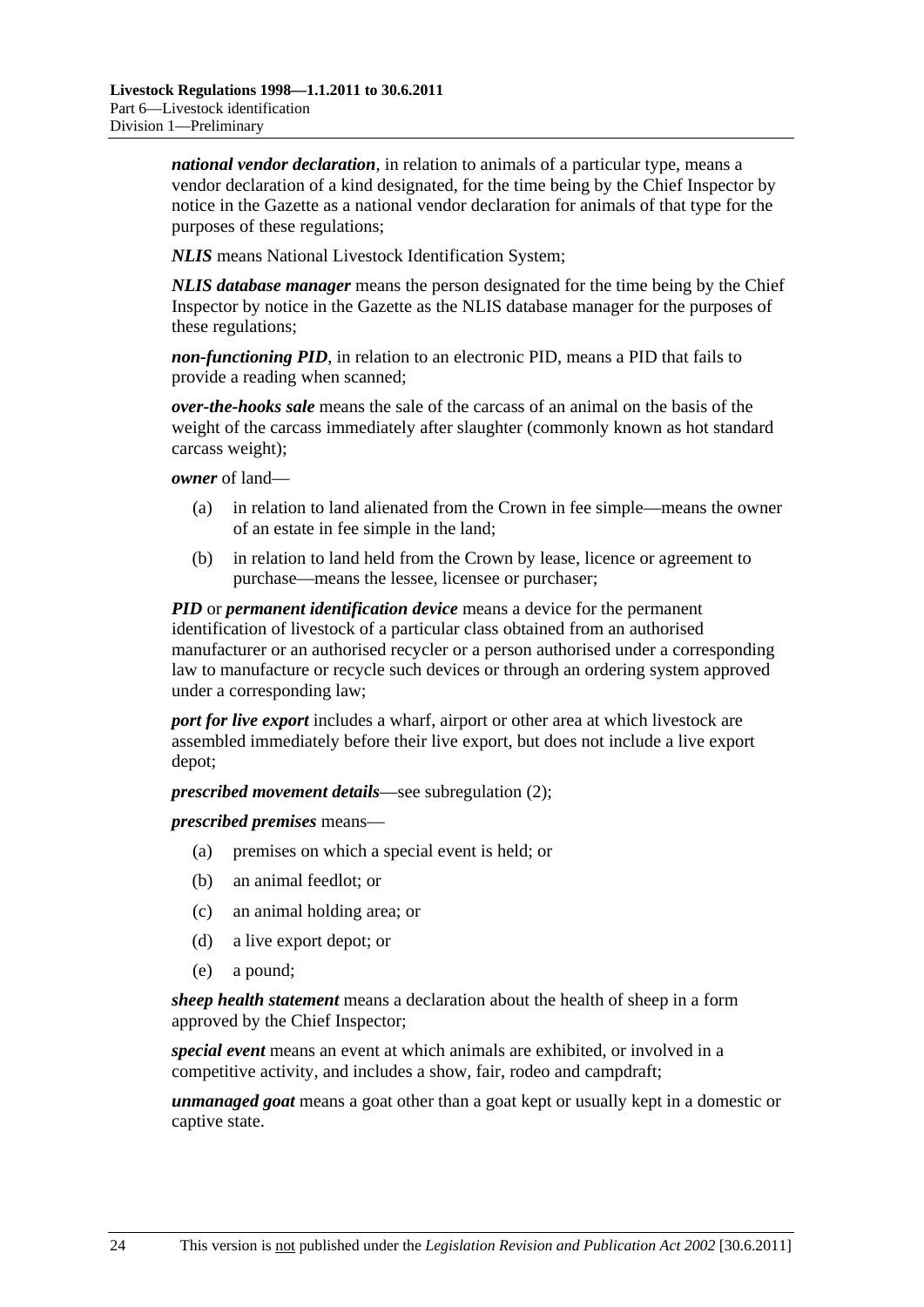- <span id="page-24-0"></span> (2) For the purposes of this Part, the *prescribed movement details*, for animals being moved, means the following details:
	- (a) the number of animals and the type of animals (that is, whether cattle, sheep or goats) being moved;
	- (b) the serial number of the national vendor declaration (if any) accompanying the animals during their movement;
	- (c) the date on which the animals are being moved;
	- (d) the identification code of the land of dispatch;
	- (e) the identification code of the destination land;
	- (f) in addition—
		- (i) in the case of sheep or goats that were bred on the land of dispatch that fact; and
		- (ii) in the case of sheep or goats that were not bred on the land of dispatch and are not identified with a PID bearing the identification code of the land of dispatch—the number or code on each PID attached to the animals; and
		- (iii) in the case of cattle—the number or code on each animal's PID.
- (3) For the purposes of this Part—
	- (a) an animal will not be regarded as being removed from land if that land and the destination land have the same identification code;
	- (b) an animal will not be regarded as being pastured on land if—
		- (i) it is kept for a period not exceeding 7 days at a livestock saleyard to which it has been consigned for sale; or
		- (ii) it is kept for a period not exceeding 7 days at an abattoir at which it is to be slaughtered;
	- (c) an animal will not be taken to be bred on land unless it has been pastured on the land since its birth;
	- (d) a requirement to provide to a person, or notify a person of, details comprised of a number or code on a PID will be satisfied if either of the following is provided:
		- (i) the number or code generated when the PID is scanned; or
		- (ii) the number or code that appears on the exterior of the PID or tag;
	- (e) the NLIS database manager will only be taken to be notified if notified in a manner authorised by the NLIS database manager;
	- (f) a reference to the operator of prescribed premises will, in the case of premises on which a special event is held, be taken to be a reference to the person in charge of the special event.

#### **26A—Chief Inspector may authorise acts otherwise prohibited under this Part**

The Chief Inspector may authorise (in accordance with [regulation 5A](#page-5-0)) an act or activity that would otherwise be prohibited under this Part.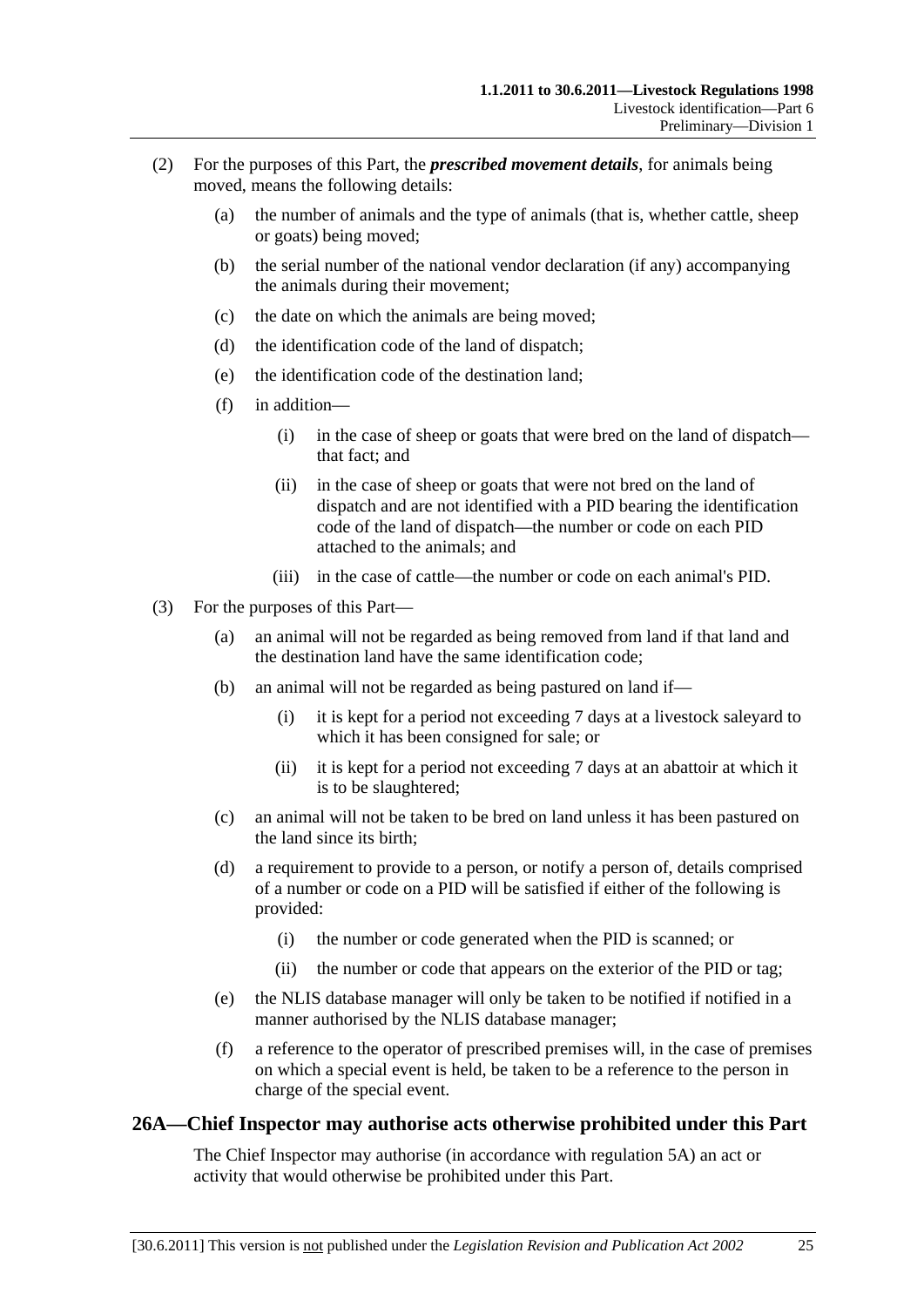### <span id="page-25-0"></span>**26B—Records kept under this Part**

A person who is required to keep a record under this Part must, at the request of an inspector or other person authorised in writing by the Chief Inspector, produce the record for inspection.

Maximum penalty: \$2 500.

Expiation fee: \$210.

## **Division 2—Identification of cattle, sheep and goats**

#### **27—Application of Division**

This Division applies only in relation to cattle, sheep and goats.

#### **27A—PIDs**

- (1) For the purposes of this Division, an animal will not be taken to be identified with a PID unless—
	- (a) in the case of cattle—
		- (i) a PID is attached to the off-side ear of the animal, with the component of the PID containing the electronic microchip placed on the inside of the ear; or
		- (ii) a PID is inserted in the animal and a tag, indicating that the animal has such a PID inserted in it, attached to the off-side ear of the animal; or
	- (b) in the case of sheep or goats—a PID is attached to an ear of the animal.
- (2) The owner or person responsible for the management of an animal must not bring the animal into the State or remove the animal from land on which it has been pastured unless the animal is identified with a PID.

Maximum penalty: \$5 000.

Expiation fee: \$315.

- (3) [Subregulation \(2\)](#page-25-0) does not apply to an unmanaged goat that is—
	- (a) captured; and
	- (b) pastured on land for a period not exceeding 6 weeks; and
	- (c) consigned from the land to an abattoir for slaughter and over-the-hooks sale.

## **27B—Movement documentation**

- (1) For the purposes of this Division, movement documentation, in relation to animals being moved, must comprise—
	- (a) either—
		- (i) a copy of the vendor declaration completed in relation to the animals; or
		- (ii) a document containing—
			- (A) the prescribed details (see [subregulation \(6\)\)](#page-27-0) in relation to the animals; and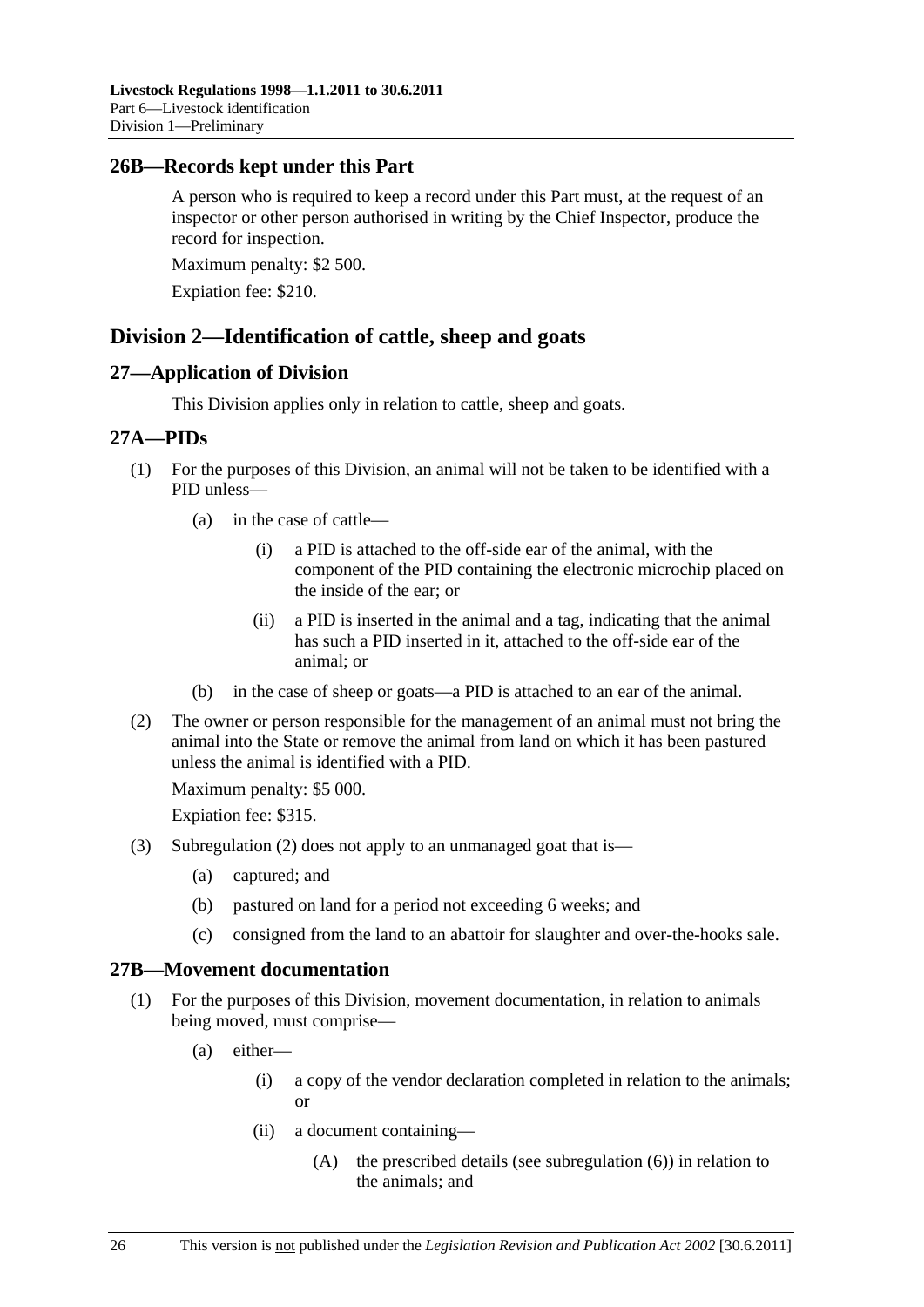- (B) the name and signature of the person completing the document; and
- <span id="page-26-0"></span> (b) in addition, in the case of sheep other than sheep consigned direct from a livestock saleyard outside the State to an abattoir in the State for slaughter—a sheep health statement.
- (2) The owner or person responsible for the management of animals that are brought into this State or removed from land on which they have been pastured (the *consignor*), is guilty of an offence unless movement documentation that complies with [subregulation \(1\)](#page-25-0) in relation to the animals—
	- (a) accompanies the animals during their movement; and
	- (b) is provided to a person (the *consignee*) as follows:
		- (i) if the animals are brought into the State or removed for the purposes of sale by a stock agent—to the stock agent;
		- (ii) if the animals are brought into the State or removed for the purposes of direct sale to a purchaser—to the purchaser or the person responsible for the management of the animals following the sale;
		- (iii) if the animals are brought into the State or removed for the purposes of their movement to an abattoir or prescribed premises—
			- (A) to the person responsible for the management of the animals following their movement; and
			- (B) to the operator of the abattoir or prescribed premises;
		- (iv) in any other case—to the person responsible for the management of the animals following their movement.

Maximum penalty: \$5 000.

Expiation fee: \$315.

- (3) If animals at a livestock saleyard are sold by a stock agent, a copy of the movement documentation, or a document containing the prescribed movement details, relating to the movement of the animals to the saleyard must be provided by the agent to a person (the *consignee*) as follows:
	- (a) if the animals are to be consigned direct to an abattoir for slaughter—
		- (i) to the person responsible for the management of the animals at the abattoir; and
		- (ii) to the operator of the abattoir,

by the end of the day of sale;

 (b) in any other case—to the purchaser or the person responsible for the management of the animals following the sale within 2 working days after the sale.

Maximum penalty: \$5 000.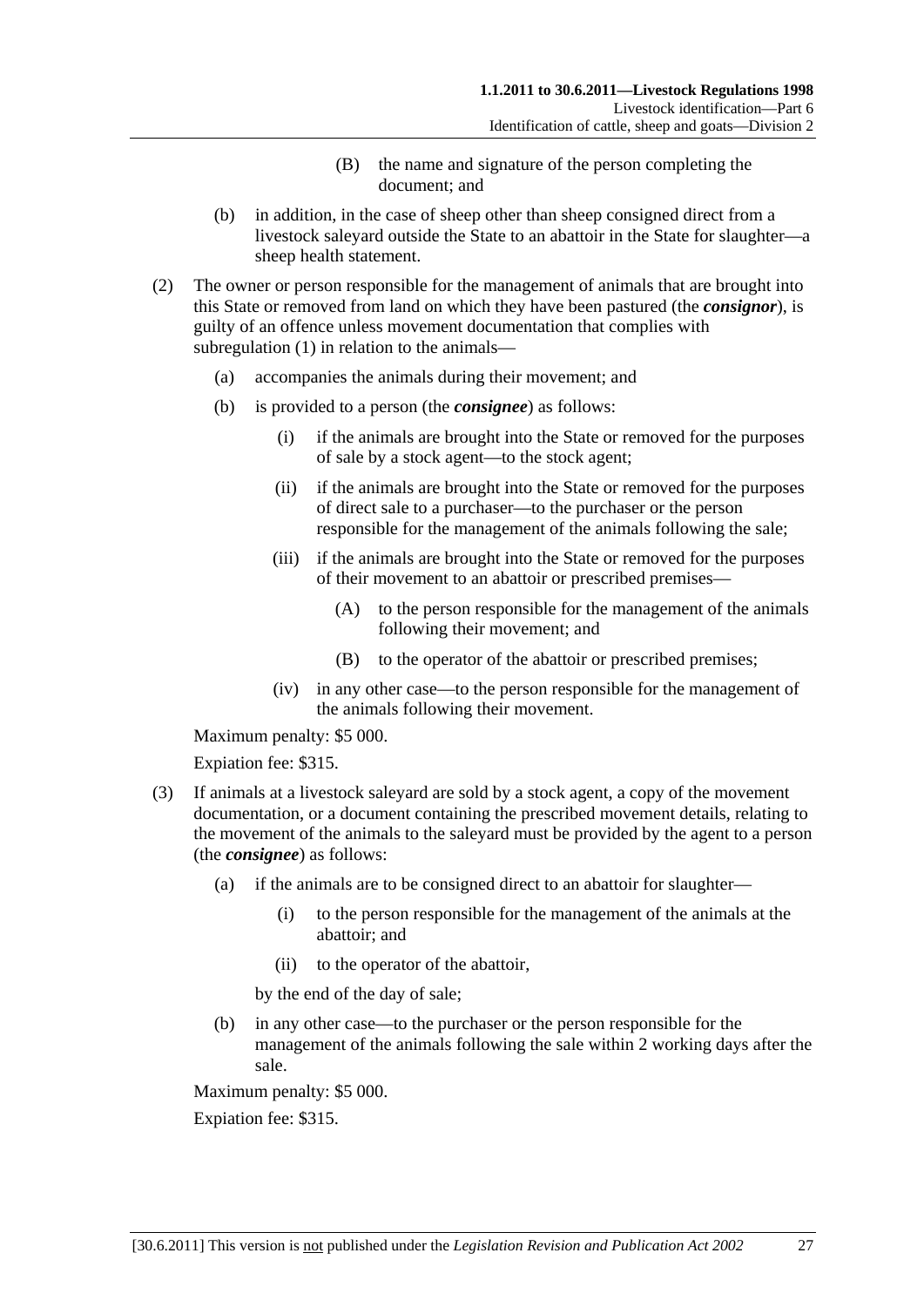- <span id="page-27-0"></span> (4) Without limitation, a stock agent will be taken to have complied with [subregulation \(3\)](#page-26-0) if, within the period specified, the agent has—
	- (a) uploaded the copy of the documentation to the NLIS database; and
	- (b) notified the consignee of that upload.
- (5) Records of documentation under this regulation must be kept as follows:
	- (a) a consignor must keep a copy of the movement documentation relating to the consignment for at least 7 years;
	- (b) a consignee (other than the operator of an abattoir or the person in charge of a special event) must keep a copy of the movement documentation relating to the consignment for at least 7 years;
	- (c) a consignee who is the operator of an abattoir or the person in charge of a special event must keep a copy of the movement documentation relating to the consignment for at least 2 years.

Maximum penalty: \$5 000.

Expiation fee: \$315.

(6) In this regulation—

*prescribed details*, in relation to animals being moved, means the following:

- (a) the number of animals and the type of animals (that is, whether cattle, sheep or goats) being moved;
- (b) the breed, gender and approximate age of the animals;
- (c) the date on which the animals are being moved;
- (d) the identification code of the land of dispatch;
- (e) the identification code of the destination land (or the address or a description of the location of that land);
- (f) in addition—
	- (i) in the case of sheep or goats that were bred on the land of dispatch that fact; and
	- (ii) in the case of sheep or goats that were not bred on the land of dispatch and are not identified with a PID bearing the identification code of the land of dispatch—the number or code on each PID attached to the animals; and
	- (iii) in the case of bobby calves—
		- (A) the date and time movement commenced; and
		- (B) the name and signature of the person responsible for the management of the animals during their movement.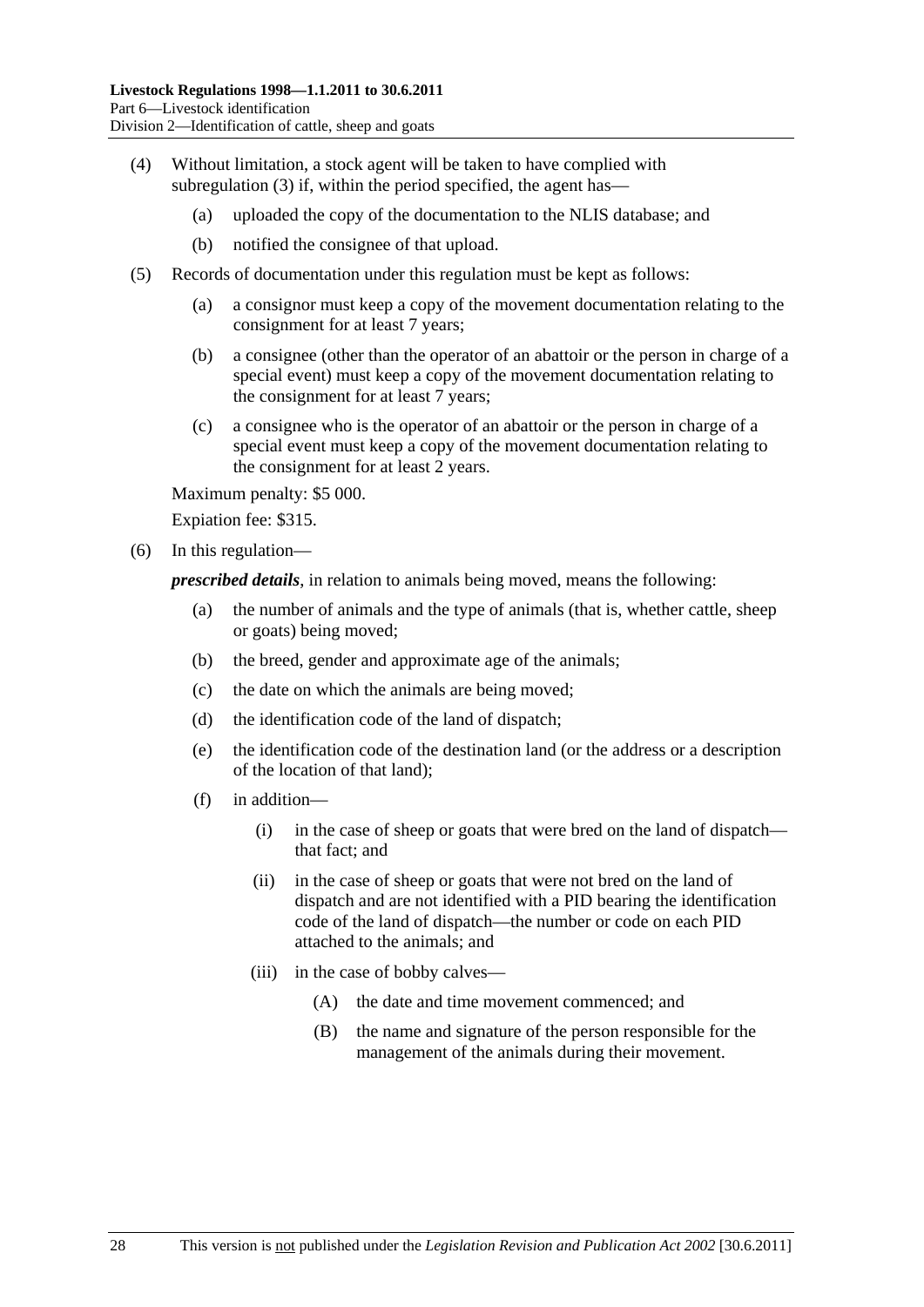## <span id="page-28-0"></span>**27C—NLIS notification before removal of animals from land of pasture**

If an animal is pastured on land (other than land on which it was bred), the owner or person responsible for the management of the animal must not remove the animal from that land unless the NLIS database manager has been notified of—

- (a) the number or code on the animal's PID; and
- (b) the identification code of the land; and
- (c) in addition, in the case of sheep or goats—the identification codes of any other land on which the animal has previously been pastured as far as may be reasonably ascertained (for example, from movement documentation relating to the movement of the animal).

Maximum penalty: \$5 000.

Expiation fee: \$315.

## **27D—NLIS notification after animals moved to different land of pasture**

- (1) Subject to this regulation, if an animal is removed from land on which it has been pastured (the *land of dispatch*) and pastured on other land (the *destination land*), the following provisions apply:
	- (a) if the land of dispatch is land or premises other than prescribed premises or a port for live export, the owner or person responsible for the management of the animal after its arrival at the destination land must notify the NLIS database manager of the prescribed movement details relating to the movement of the animal to the destination land—
		- (i) in the case of cattle—within 2 working days after the arrival of the animal at the destination land, or before the animal is removed from the destination land, whichever occurs earlier; and
		- (ii) in the case of sheep or goats—within 7 working days after the arrival of the animal at the destination land, or before the animal is removed from the destination land, whichever occurs earlier;
	- (b) if the destination land is prescribed premises, the operator of the prescribed premises must notify the NLIS database manager, by the end of the next working day after the arrival of the animal at the premises, of—
		- (i) in the case of the movement of cattle to premises on which a special event of 3 days or less is held before their direct return to the land of dispatch—
			- (A) the number or code on each animal's PID; and
			- (B) the date on which each animal's electronic PID is scanned at the special event; and
			- (C) the identification code of the premises of the special event; and
		- (ii) in the case of prescribed premises comprised of a pound—
			- (A) the date of impoundment; and
			- (B) the identification code of the pound; and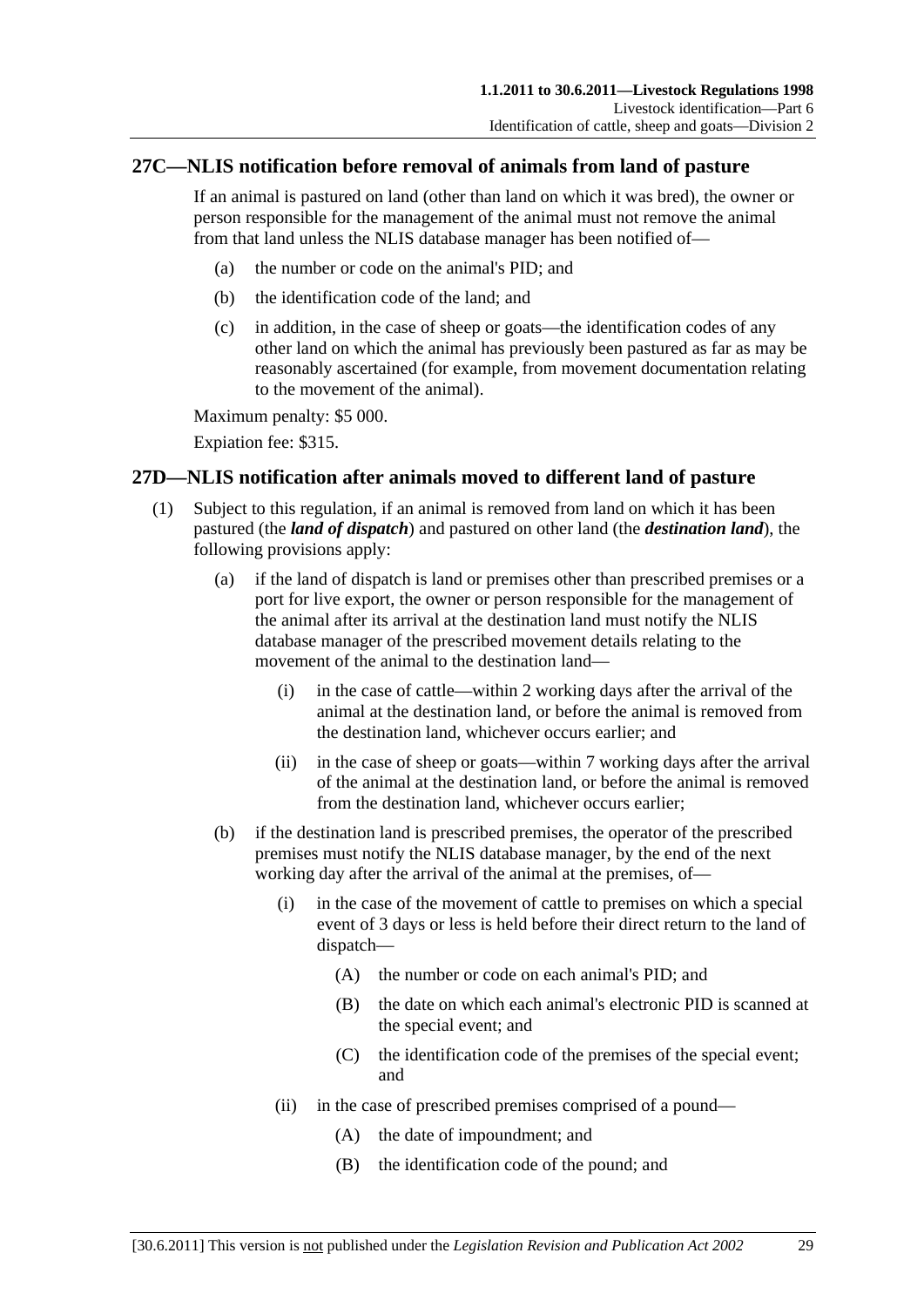- <span id="page-29-0"></span> (C) the identification code of the land on which the animal was last pastured, or, if that code is not known, the identification code approved by the Chief Inspector for use in the circumstances as a default code; and
- (D) the number or code on each of the animal's PIDs including, in the case of an animal that arrived at the pound without being identified with a PID, the number or code of the replacement PID attached to the animal at the pound; and
- (E) in addition, in the case of sheep or goats—the total number of animals in the consignment (including the animal); and
- (iii) in any other case—
	- (A) the prescribed movement details relating to the movement of the animal to the prescribed premises; and
	- (B) the date of arrival of the animal at the prescribed premises;
- (c) if the land of dispatch is prescribed premises other than an animal feedlot and the destination land is land or premises other than a port for live export, the operator of the prescribed premises must notify the NLIS database manager, by the end of the next working day after the removal of the animal from the prescribed premises, of the prescribed movement details relating to the movement of the animal to the destination land;
- (d) if the land of dispatch is a live export depot and the destination land is a port for live export, the operator of the depot must, by the end of the next working day after the removal of the animal from the depot, notify the NLIS database manager of—
	- (i) the date of removal of the animal; and
	- (ii) the identification code of the depot; and
	- (iii) the identification code of the port; and
	- (iv) in addition—
		- (A) in the case of sheep or goats—the total number of animals in the consignment (including the animal); and
		- (B) in the case of cattle—the number or code on each animal's PID.

Maximum penalty: \$5 000.

Expiation fee: \$315.

 (2) The owner or person responsible for the management of an animal after its arrival at prescribed premises must provide the operator of the premises with information necessary for that person to comply with [subregulation \(1\)\(b\).](#page-28-0)

Maximum penalty: \$5 000.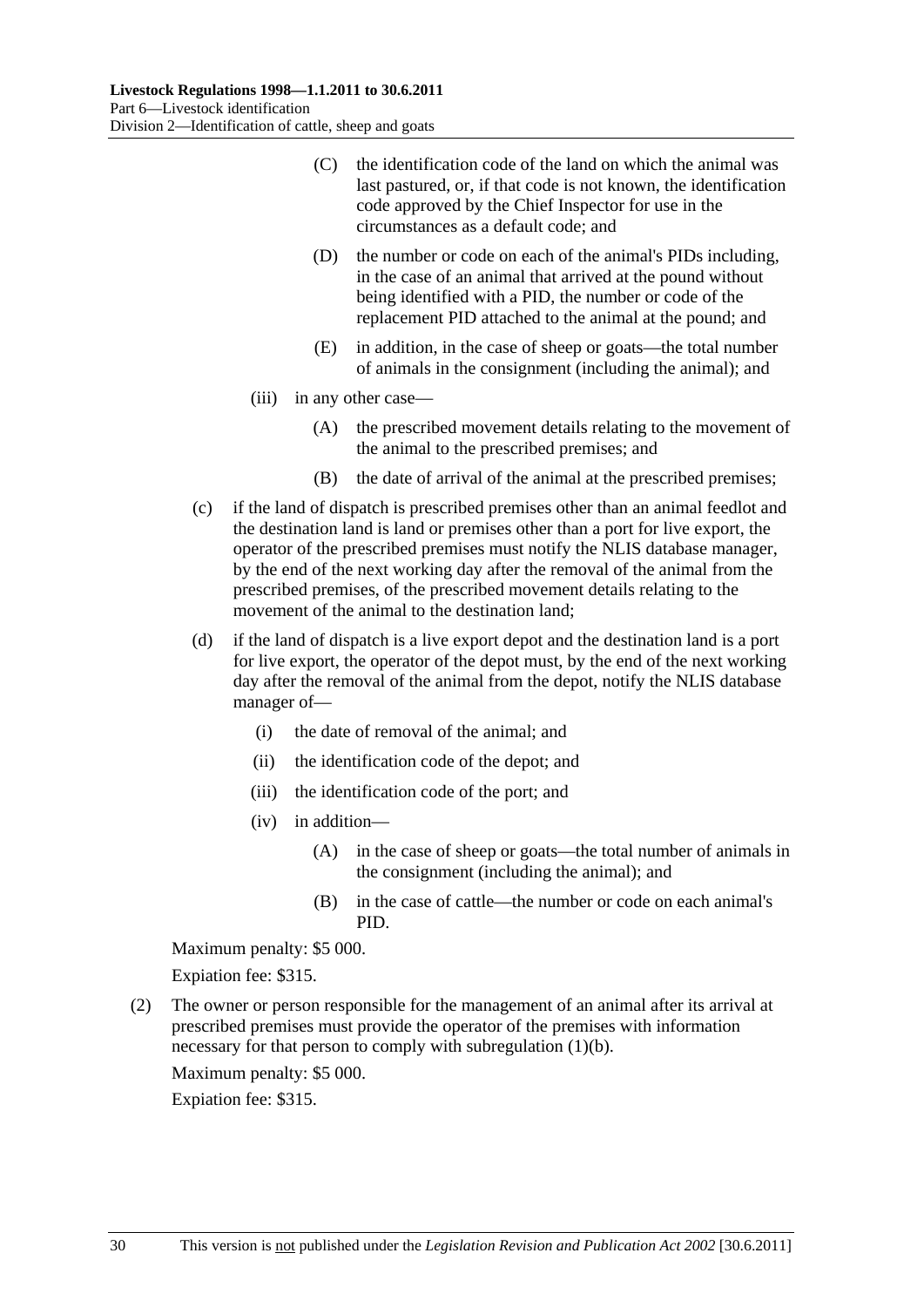<span id="page-30-0"></span> (3) The owner or person responsible for the management of an animal after its removal from prescribed premises must provide the operator of the premises with information necessary for that person to comply with subregulation  $(1)(c)$  or  $(1)(d)$ .

Maximum penalty: \$5 000.

Expiation fee: \$315.

 (4) If the owner or person responsible for the management of an animal becomes aware that information provided to the operator of prescribed premises or the NLIS database manager in respect of the animal under this regulation is inaccurate or incomplete or that the animal was not moved direct to the destination contemplated at the time the information was provided, the person must, as soon as practicable, notify the NLIS database manager of the correct or complete information.

Maximum penalty: \$5 000.

Expiation fee: \$315.

- (5) It is not a defence to a charge of an offence under this regulation comprised of a failure to notify the NLIS database manager of the identification code of destination land to establish that an identification code had not previously been allotted to the land.
- (6) For the purposes of this regulation, if an animal is removed from land of dispatch and unloaded at any other land or premises (including a livestock saleyard) during transit, that other land or premises will be taken to be the destination land.

## **27E—Animals at livestock saleyards must have PID and movement documentation**

 (1) If an animal at a livestock saleyard is not identified with a PID, the owner and the person responsible for the management of the animal immediately before its movement to the saleyard are each guilty of an offence.

Maximum penalty: \$5 000.

Expiation fee: \$315.

- (2) If, at a livestock saleyard, an animal—
	- (a) that is not identified with a PID; or
	- (b) in respect of which movement documentation relating to the movement of the animal to the saleyard has not been provided as required under [regulation 27B](#page-25-0),

is sold, the saleyard operator, the stock agent acting on behalf of the vendor and the person responsible for the management of the animal at the saleyard are each guilty of an offence.

Maximum penalty: \$5 000.

Expiation fee: \$315.

 (3) If an animal bears a non-functioning PID, the operator of the saleyard or a stock agent may cause the animal to be identified with a replacement PID bearing the identification code of the saleyard.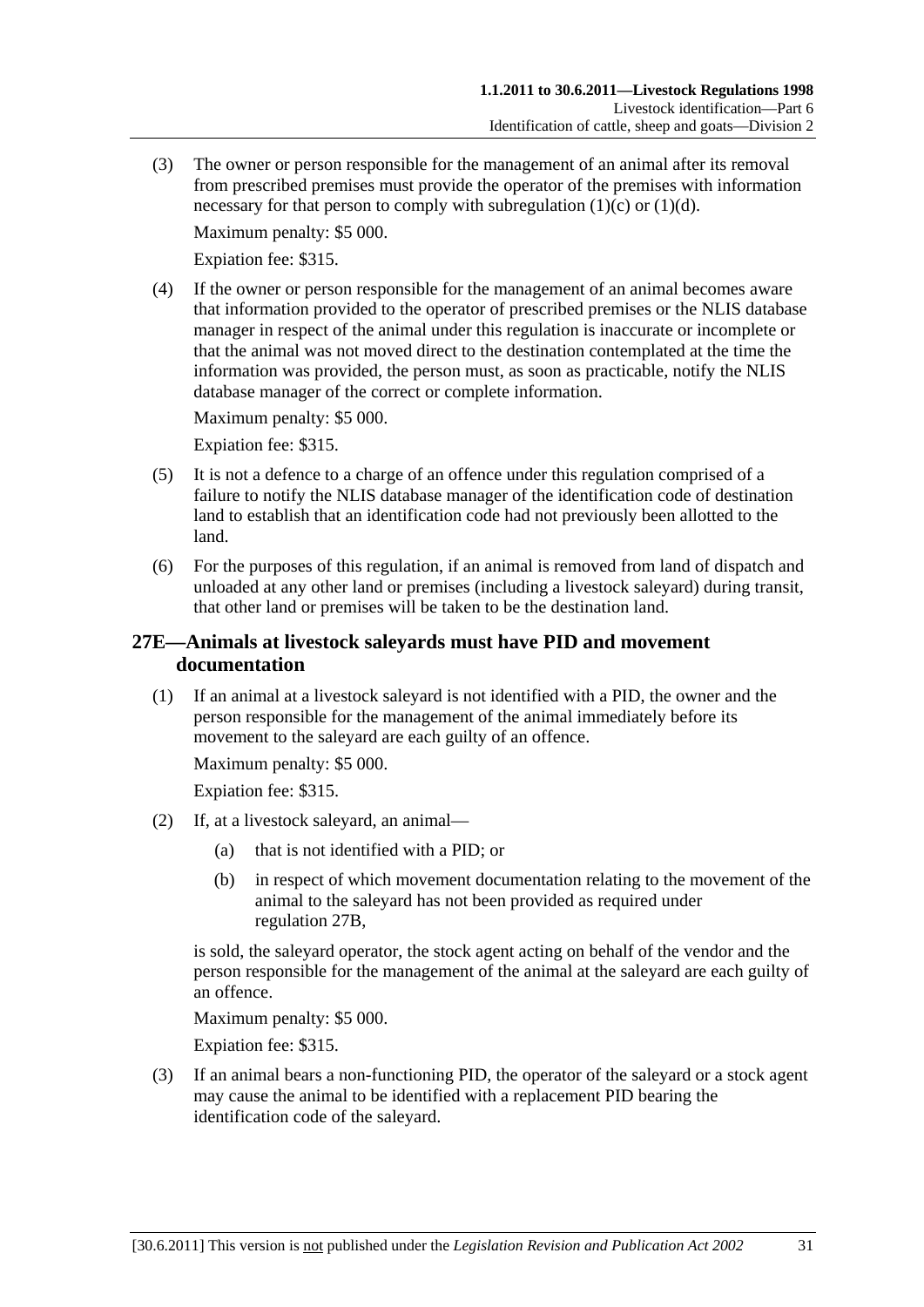- <span id="page-31-0"></span> (4) Before an animal that is not identified with a PID, or bears a non-functioning PID, is removed from a livestock saleyard—
	- (a) the operator of the saleyard or a stock agent must, if the animal is not identified with a PID, cause the animal to be identified with a replacement PID bearing the identification code of the saleyard; and
	- (b) the operator of the saleyard must notify the NLIS database manager of—
		- (i) the prescribed movement details relating to the movement of the animal to the saleyard (including, in the case of a non-functioning PID, the number or code on that PID); and
		- (ii) the number or code on any replacement PID.

Maximum penalty: \$5 000.

Expiation fee: \$315.

- (5) If an animal is identified with a replacement PID under [subregulation \(3\)](#page-30-0) or [\(4\),](#page-31-0) the saleyard operator or stock agent must make, and keep for at least 2 years, a written record of—
	- (a) the prescribed movement details relating to the movement of the animal to the saleyard; and
	- (b) the name of the person responsible for causing the animal to be identified with the replacement PID; and
	- (c) the date on which the PID was attached or inserted; and
	- (d) the name of the vendor of the animal.

Maximum penalty: \$5 000.

Expiation fee: \$315.

#### **27EA—NLIS notification of animals consigned to livestock saleyard for sale**

- (1) The following provisions apply in relation to animals consigned to a livestock saleyard for sale:
	- (a) by the end of each day on which animals are offered for sale at the saleyard, the operator of the saleyard must notify the NLIS database manager—
		- (i) for each animal that arrives at the saleyard and is sold at the saleyard on that day, of—
			- (A) the prescribed movement details relating to the movement of the animal to the saleyard; and
			- (B) the date of the sale; and
		- (ii) for each animal that arrives at the saleyard but is not sold at the saleyard on that day, of—
			- (A) the prescribed movement details relating to the movement of the animal to the saleyard; and
			- (B) the date of the arrival; and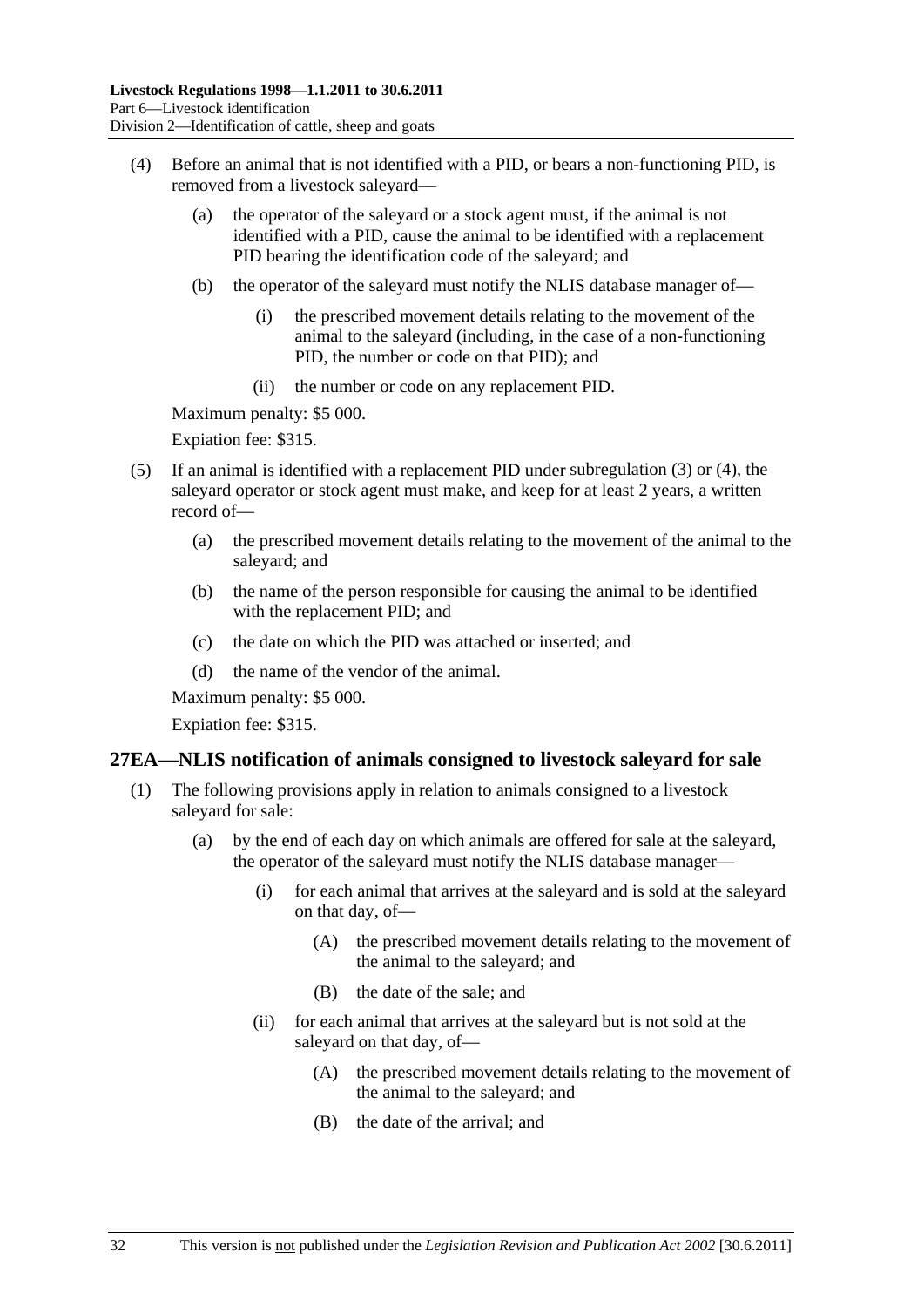- (C) in addition, in the case of an animal that was dead on arrival—the identification code approved by the Chief Inspector for use in the circumstances as a default deceased code;
- <span id="page-32-0"></span> (b) the operator of the saleyard must, for each animal sold at the saleyard, update the entry in the database for the animal with details as follows:
	- (i) if, by the end of the day of sale of the animal, the operator is aware of the destination land for the animal, the operator must—
		- (A) if the destination land is an abattoir—by the end of that day; or
		- (B) in any other case—within 2 working days after the sale,

update the entry with the identification code of that land and, in the case of sheep or goats, the total number of animals in the consignment (including the animal) that are to be or have been moved direct to that land;

- (ii) if, by the end of the day of sale of the animal, the operator is not aware of the destination land for the animal, the operator must, within 2 working days after the sale, update the entry with—
	- (A) the identification code of the stock agent acting on behalf of the purchaser of the animal, or, if no such agent was used, the stock agent acting on behalf of the vendor of the animal; and
	- (B) in the case of sheep or goats, the total number of animals in the consignment (including the animal) that are to be or have been moved direct to the destination land;
- (c) if the operator of the saleyard updates the entry in the database for an animal with the identification code of a stock agent under paragraph  $(b)(ii)(A)$ , the operator must ensure that the stock agent is aware that his or her identification code has been used for that purpose;
- (d) before, or as soon as practicable (and, in any event, within 2 working days) after, an animal that has not been sold at the saleyard is removed from the saleyard, the operator of the saleyard must update the entry in the database for that animal with the identification code of the destination land for the animal;
- (e) before, or as soon as practicable (and, in any event, within 2 working days) after an animal that has died at the saleyard is disposed of at the saleyard or removed from the saleyard, the operator of the saleyard must update the entry in the database for that animal with the identification code approved by the Chief Inspector for use in the circumstances as a default deceased code;
- (f) if the operator of the saleyard becomes aware that information provided to the NLIS database manager is inaccurate or incomplete through an omission or error made by the operator, the operator must, as soon as practicable, provide the correct or complete information.

Maximum penalty: \$5 000.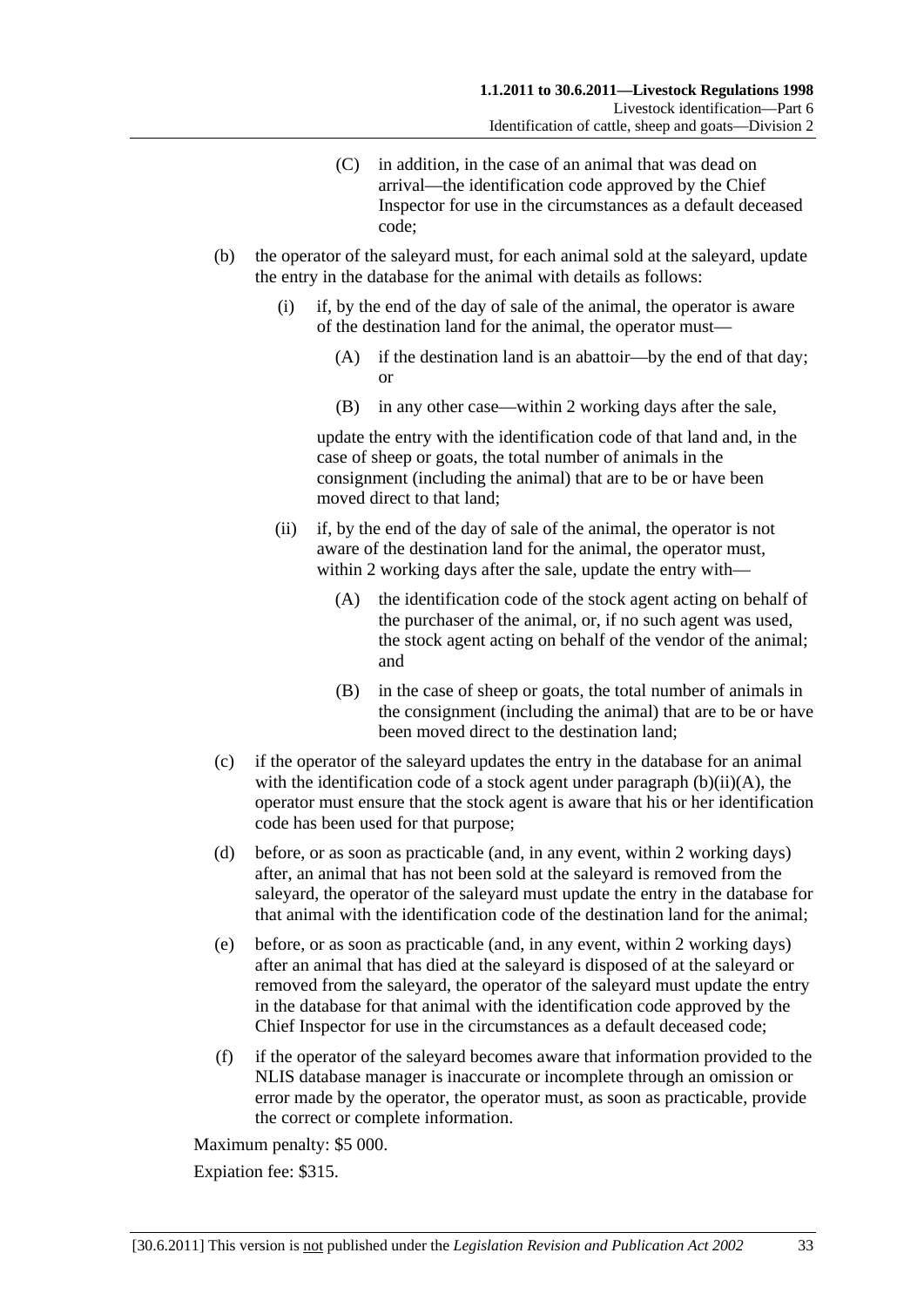<span id="page-33-0"></span> (2) A person (whether or not a stock agent) who offers an animal for sale at a livestock saleyard must provide the operator of the saleyard with information necessary for the operator to comply with [subregulation \(1\)](#page-31-0).

Maximum penalty: \$5 000.

Expiation fee: \$315.

- (3) A person (whether or not a stock agent) who purchases an animal at a livestock saleyard must comply with the following provisions:
	- (a) if the destination land for the animal has been determined before the end of the day of the purchase, the person must, on that day, notify the operator of the saleyard of the identification code of that land;
	- (b) if the destination land for the animal has not been determined before the end of the day of the purchase, the person must, on that day, notify the operator of the saleyard of the identification code of the stock agent acting on behalf of the purchaser, or, if no such agent was used, the stock agent acting on behalf of the vendor.

Maximum penalty: \$5 000.

Expiation fee: \$315.

 (4) If a person notifies the saleyard operator of the identification code of destination land under subregulation  $(3)(a)$ , the agent must, as soon as practicable (and, in any event, within 2 working days) after that notification, give written notice to the purchaser of the animal setting out details of the identification code provided.

Maximum penalty: \$5 000.

Expiation fee: \$315.

**Note—** 

The notice may be included on an invoice.

 (5) If a person notifies the saleyard operator of the identification code of a stock agent under [subregulation \(3\)\(b\),](#page-33-0) the person must ensure that the stock agent is aware that his or her identification code has been used for that purpose.

Maximum penalty: \$5 000.

Expiation fee: \$315.

 (6) A stock agent whose identification code has been provided to the saleyard operator under [subregulation \(3\)\(b\)](#page-33-0) must, before, or as soon as practicable (and, in any event, within 7 working days) after, the animal is removed from the saleyard, notify the NLIS database manager of the identification code of the destination land for the animal.

Maximum penalty: \$5 000.

Expiation fee: \$315.

 (7) If a stock agent notifies the NLIS database manager of the identification code of destination land under [subregulation \(6\),](#page-33-0) the agent must, as soon as practicable (and, in any event, within 2 working days) after that notification, give written notice to the purchaser of the animal setting out details of the identification code provided.

Maximum penalty: \$5 000.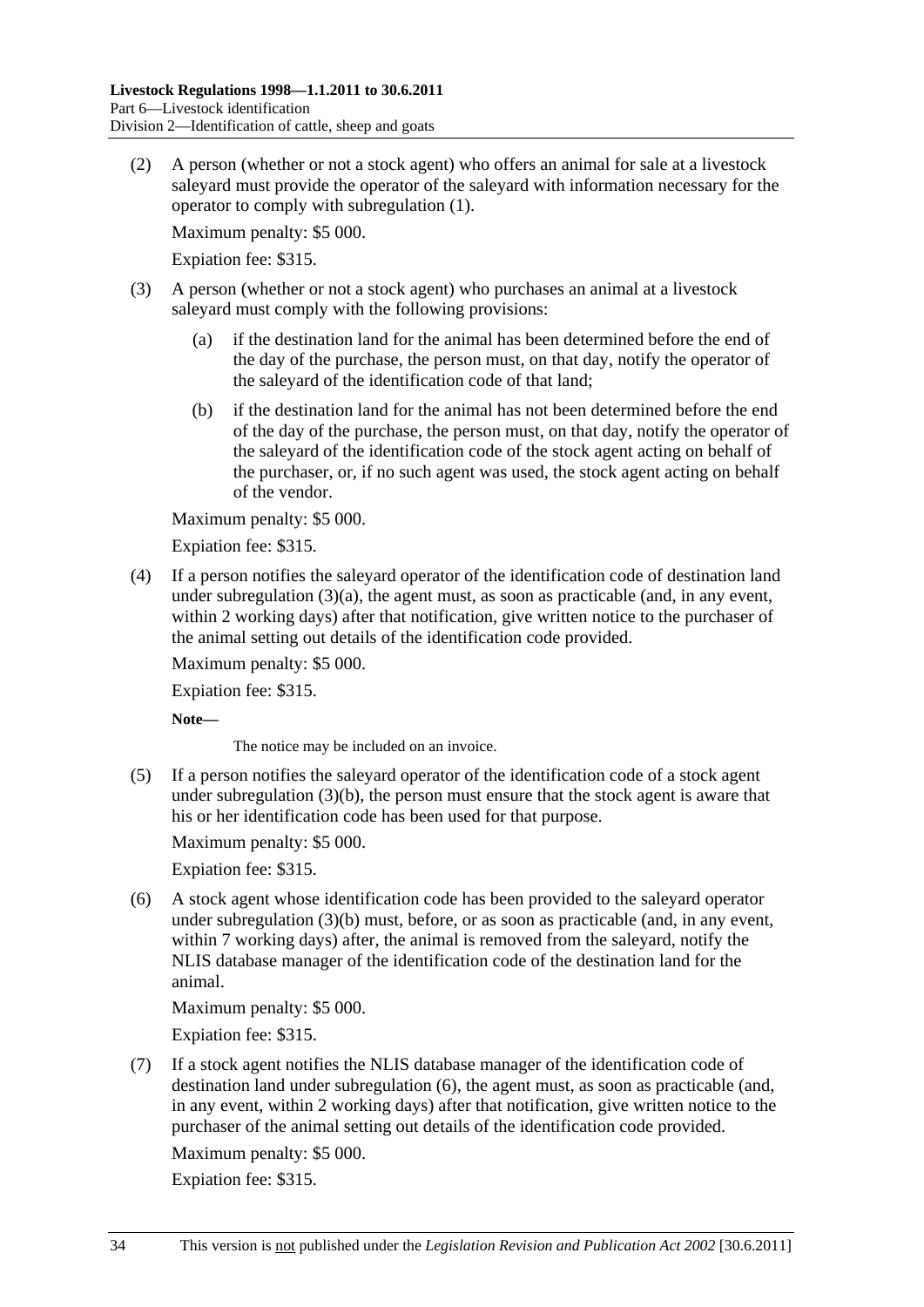<span id="page-34-0"></span>**Note—** 

The notice may be included on an invoice.

- (8) It is not a defence to a charge of an offence against [subregulation \(3\)](#page-33-0) to establish that an identification code had not previously been allotted to the land or person concerned.
- (9) A person selling or purchasing an animal through a stock agent must provide the stock agent with information necessary for the stock agent to comply with this regulation.

Maximum penalty: \$5 000.

Expiation fee: \$315.

 (10) If the purchaser of an animal becomes aware that information provided to the operator of a livestock saleyard or the NLIS database manager in respect of the animal under this regulation is inaccurate or incomplete or that an animal was not moved direct to the destination land contemplated at the time the information was provided, the purchaser must, as soon as practicable, notify the NLIS database manager of the correct or complete information.

Maximum penalty: \$5 000.

Expiation fee: \$315.

## **27EB—NLIS notification of movement of bobby calves from land of pasture to abattoir**

The person responsible for transporting bobby calves from land on which they have been pastured to an abattoir must—

- (a) ensure that the PID attached to each calf is scanned and the electronic information recorded before removal of the calves from the land; and
- (b) notify the NLIS database manager, before the end of the day of arrival of the calves at the abattoir or before their slaughter (whichever occurs first), of the prescribed movement details relating to the movement of the calves to the abattoir.

Maximum penalty: \$5 000.

Expiation fee: \$315.

## **27EC—Animals at abattoirs must have PID and movement documentation**

 (1) If an animal at an abattoir is not identified with a PID, the owner and the person responsible for the management of the animal immediately before its movement to the abattoir are each guilty of an offence.

Maximum penalty: \$5 000.

- (2) If, at an abattoir, an animal—
	- (a) that is not identified with a PID; or
	- (b) in respect of which—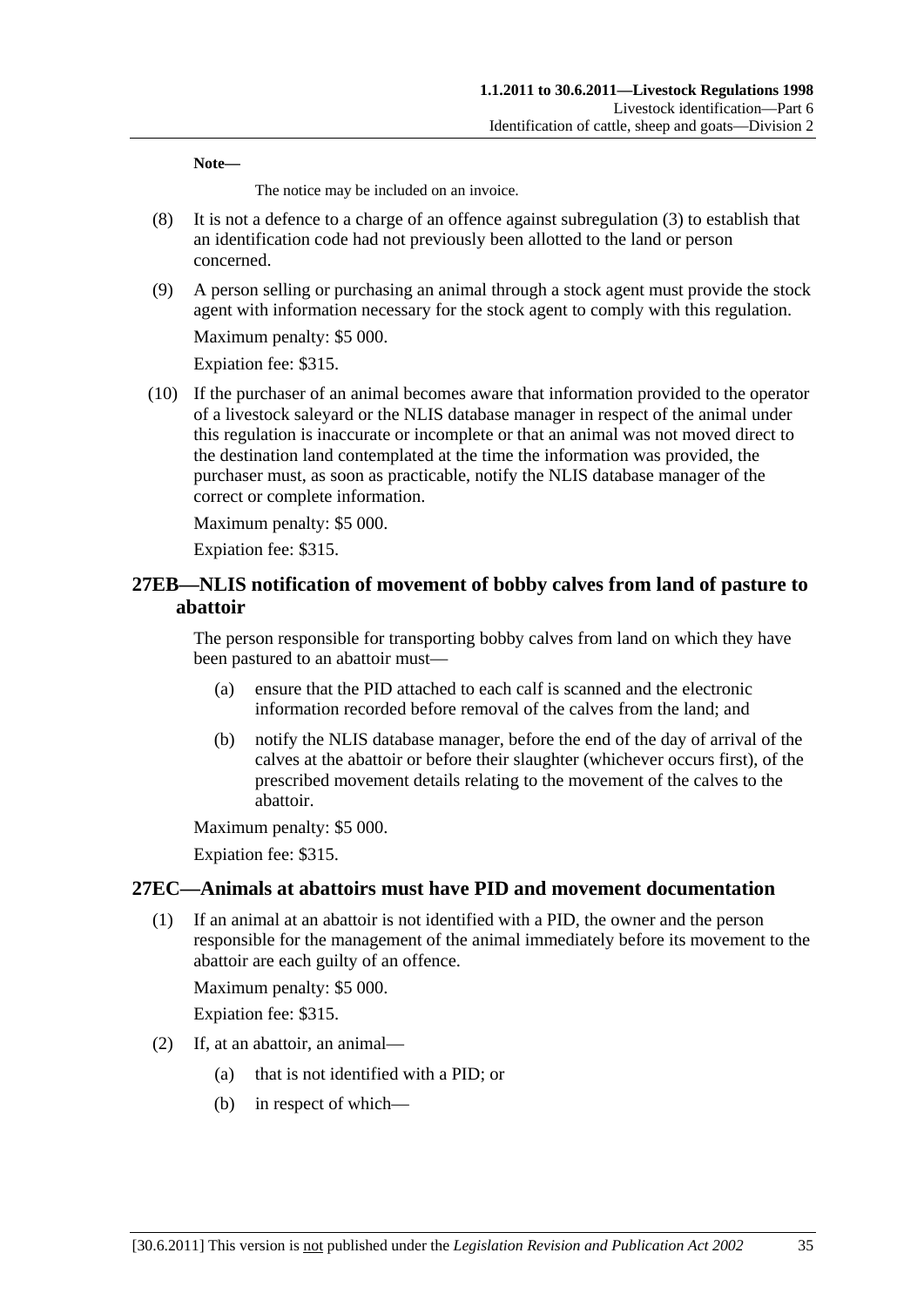- <span id="page-35-0"></span> (i) in the case of an animal that was moved direct to the abattoir from land on which it was pastured—movement documentation relating to the movement of the animal to the abattoir has not been provided as required under [regulation 27B\(2\)](#page-26-0); or
- (ii) in the case of an animal that was moved direct to the abattoir from a livestock saleyard to which it was consigned for sale and kept for a period not exceeding 7 days—documentation relating to the movement of the animal to the saleyard has not been provided as required under [regulation 27B\(3\)](#page-26-0),

is slaughtered, the operator of the abattoir and the person responsible for the management or slaughter of the animal are each guilty of an offence.

Maximum penalty: \$5 000.

Expiation fee: \$315.

 (3) No offence is committed under [subregulation \(2\)](#page-34-0) if the operator of the abattoir notifies an inspector, before the slaughter, of the omission and of as many prescribed movement details relating to the movement of the animal to the abattoir as may be reasonably ascertained in the circumstances.

## **27ED—NLIS notification when animals slaughtered**

- (1) The operator of an abattoir must, within 2 working days after slaughtering an animal, notify the NLIS database manager of—
	- (a) the date of slaughter of the animal; and
	- (b) in addition—
		- (i) in the case of cattle—
			- (A) if the animal was moved direct to the abattoir from land on which it was pastured—the prescribed movement details relating to the movement of the animal to the abattoir; or
			- (B) if the animal was moved direct to the abattoir from a livestock saleyard to which it had been consigned for sale and at which it had been kept for a period not exceeding 7 days—
				- the number or code on the animal's PID; and
				- the identification code of the land on which the animal was last pastured; or
		- (ii) in the case of sheep or goats—
			- (A) if the animal was moved direct to the abattoir from land on which it was pastured—the prescribed movement details relating to the movement of the animal to the abattoir; or
			- (B) if the animal was moved direct to the abattoir from a livestock saleyard to which it had been consigned for sale and at which it had been kept for a period not exceeding 7 days—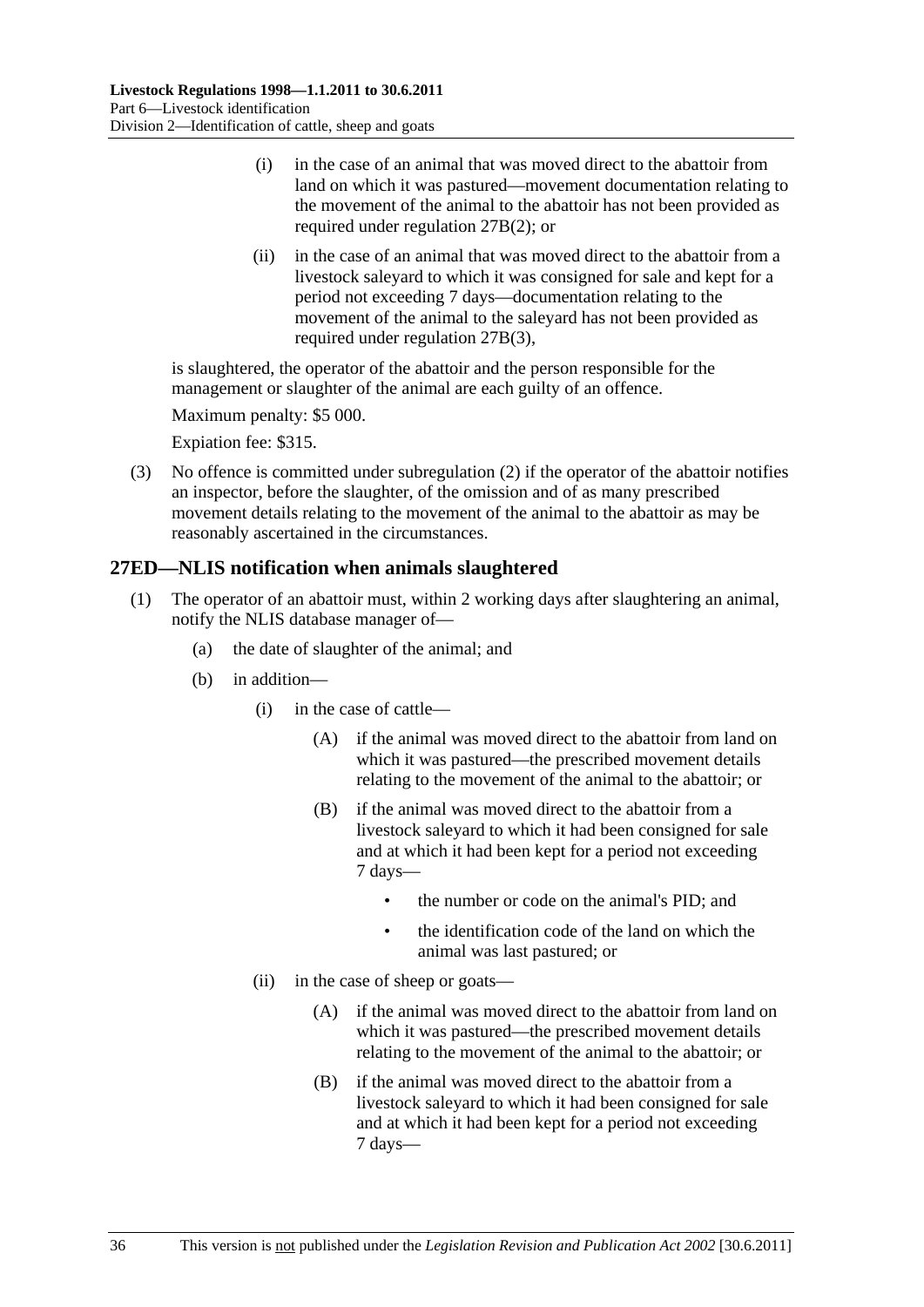- the type of animal (that is, whether sheep or goat); and
- the total number of animals in the consignment to the abattoir (including the animal); and
- the identification code of the saleyard.

<span id="page-36-0"></span>Maximum penalty: \$5 000.

Expiation fee: \$315.

 (2) The operator of an abattoir must keep a written record of the details referred to in [subregulation \(1\)](#page-35-0) (other than those details required to be kept by the operator under [regulation 27B\(5\)\)](#page-27-0) for at least 2 years.

Maximum penalty: \$5 000.

Expiation fee: \$315.

 (3) The owner or person responsible for the management of an animal at an abattoir must provide the operator of the abattoir with information necessary for the operator to comply with [subregulation \(1\)](#page-35-0).

Maximum penalty: \$5 000.

Expiation fee: \$315.

## **27EF—Identification of animal at abattoir must be possible until fitness for human consumption assessed**

The operator of an abattoir must ensure that the abattoir has in place post-slaughter procedures approved by the Chief Inspector that will enable the determination, at any time until an assessment is made of the fitness for human consumption of the carcass of an animal, of—

- (a) in the case of an animal that was moved direct to the abattoir from land on which it was pastured—the prescribed movement details relating to the movement of the animal to the abattoir; or
- (b) in the case of an animal that was moved direct to the abattoir from a livestock saleyard to which it had been consigned for sale and at which it was kept for a period not exceeding 7 days—the prescribed movement details relating to the movement of the animal to the saleyard.

Maximum penalty: \$5 000.

Expiation fee: \$315.

#### **27F—False or misleading statements under this Division**

A person must not make a statement that is false or misleading in a material particular (whether by reason of the inclusion or omission of any particular) in any details required to be provided under this Division.

Maximum penalty/expiation fee:

(a) If the person made the statement knowing that it was false or misleading:

Maximum penalty—\$10 000.

(b) In any other case:

Maximum penalty—\$5 000.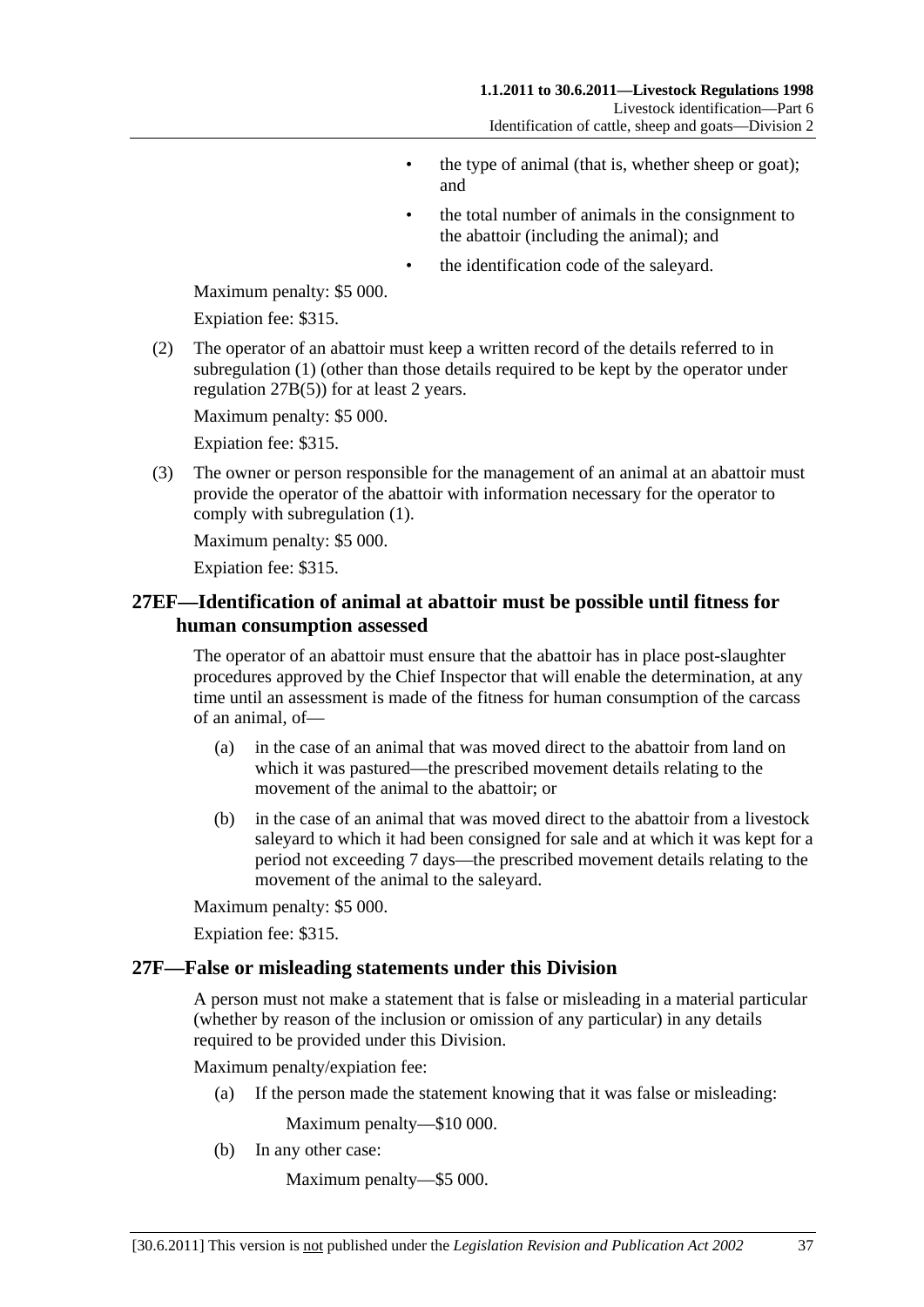Expiation fee—\$315.

## <span id="page-37-0"></span>**Division 3—Identification of pigs**

## **27FA—Identification of pigs**

 (1) A person who keeps pigs must ensure that a pig that weighs 20 kilograms or more is not removed for the purposes of sale or slaughter from land on which it is kept unless it has a tattoo that complies with the requirements of [subregulation \(2\)](#page-37-0).

Maximum penalty: \$5 000.

Expiation fee: \$315.

- (2) The tattoo must comply with the following requirements:
	- (a) the tattoo must comprise the characters of a pig tattoo code associated with an active property identification code for the land from which the pig is removed;
	- (b) the characters making up the pig tattoo code must be clearly legible;
	- (c) the tattoo must be marked with paste or ink of a kind approved by the Chief Inspector;
	- (d) the tattoo must be on the following shoulder of the pig:
		- (i) if the tattoo was applied on the property on which the pig was born the left shoulder of the pig; and
		- (ii) in any other case—the right shoulder of the pig.
- (3) A person who keeps pigs is guilty of an offence if, when a pig kept by the person is marked with a pig tattoo code, the code is not associated with an active property identification code for the land on which the pig is kept.

Maximum penalty: \$5 000.

Expiation fee: \$315.

- (4) A person must not—
	- (a) mark the shoulder of a pig with a tattoo other than for the purposes of this regulation; or
	- (b) remove a tattoo from the shoulder of a pig other than as authorised by the Chief Inspector.

Maximum penalty: \$5 000.

Expiation fee: \$315.

## **Division 4—Identification of deer**

## **27G—Identification of deer**

 (1) A person who keeps deer must ensure that deer are not removed from land on which they are kept unless attached to the ear of each animal is an identification tag that bears the identification code of the land from which it is removed.

Maximum penalty: \$5 000.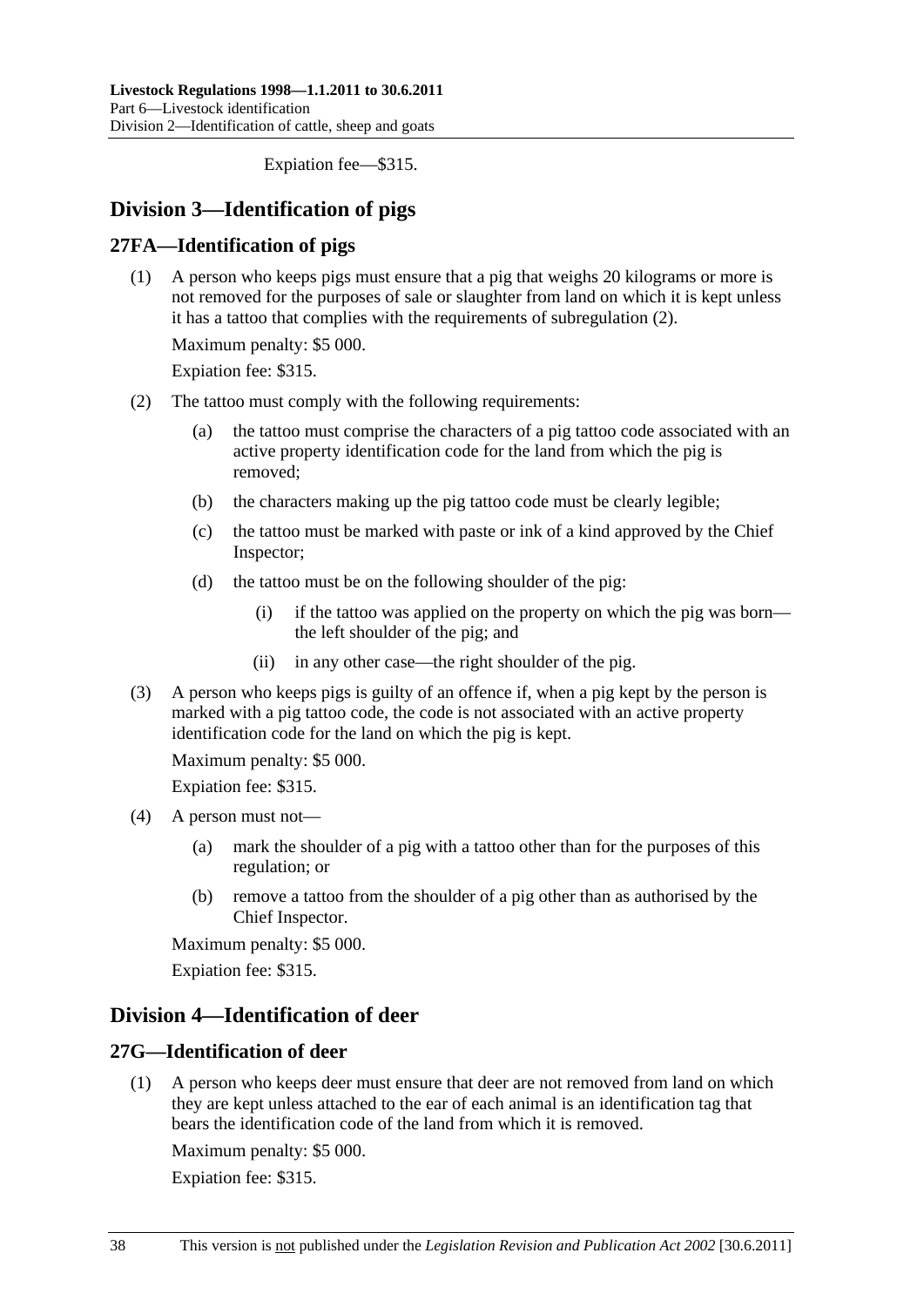# <span id="page-38-0"></span>**Division 5—General**

## **27H—Removal of livestock in contravention of this Part**

- (1) If an inspector suspects on reasonable grounds that a person has removed, or is about to remove, livestock from property in contravention of this Part, the inspector may—
	- (a) require the owner or person in charge of the animals to—
		- (i) muster them at or take them to a specified place convenient for inspecting or attaching identification tags to the animals;
		- (ii) attach PIDs or identification tags to animals found not to be tagged or otherwise identified in accordance with this Part;
		- (iii) detain the animals at a specified place, or return the animals to the place from which they have been removed, until they are tagged or otherwise identified in accordance with this Part; and
	- (b) if the owner or person in charge refuses or fails to comply with such a requirement, take the action required to be taken, with or without assistance.
- (2) The Minister may recover costs and expenses reasonably incurred by an inspector under subregulation  $(1)(b)$  by action in a court of competent jurisdiction as a debt owed by the person of whom the requirement was made.

## **28—Types of devices**

- (1) A person must only attach to, or insert in, an animal a PID of the following kind:
	- (a) if the device is to be attached to or inserted in the animal on the property on which the animal was born—a device of a kind approved by the Chief Inspector as a breeder device; or
	- (b) in any other case—a device of a kind approved by the Chief Inspector as a post-breeder device.

Maximum penalty: \$5 000.

Expiation fee: \$315.

## **29A—Authorisation of manufacturers and recyclers**

The Chief Inspector may authorise a person—

- (a) to manufacture identification tags or PIDs for the purposes of this Part; or
- (b) to recycle PIDs for the purposes of this Part.

## **29B—Supply of tags and devices**

An authorised manufacturer or authorised recycler—

 (a) may only supply identification tags or PIDs to persons on receipt of an order form validated in a manner approved by the Chief Inspector; and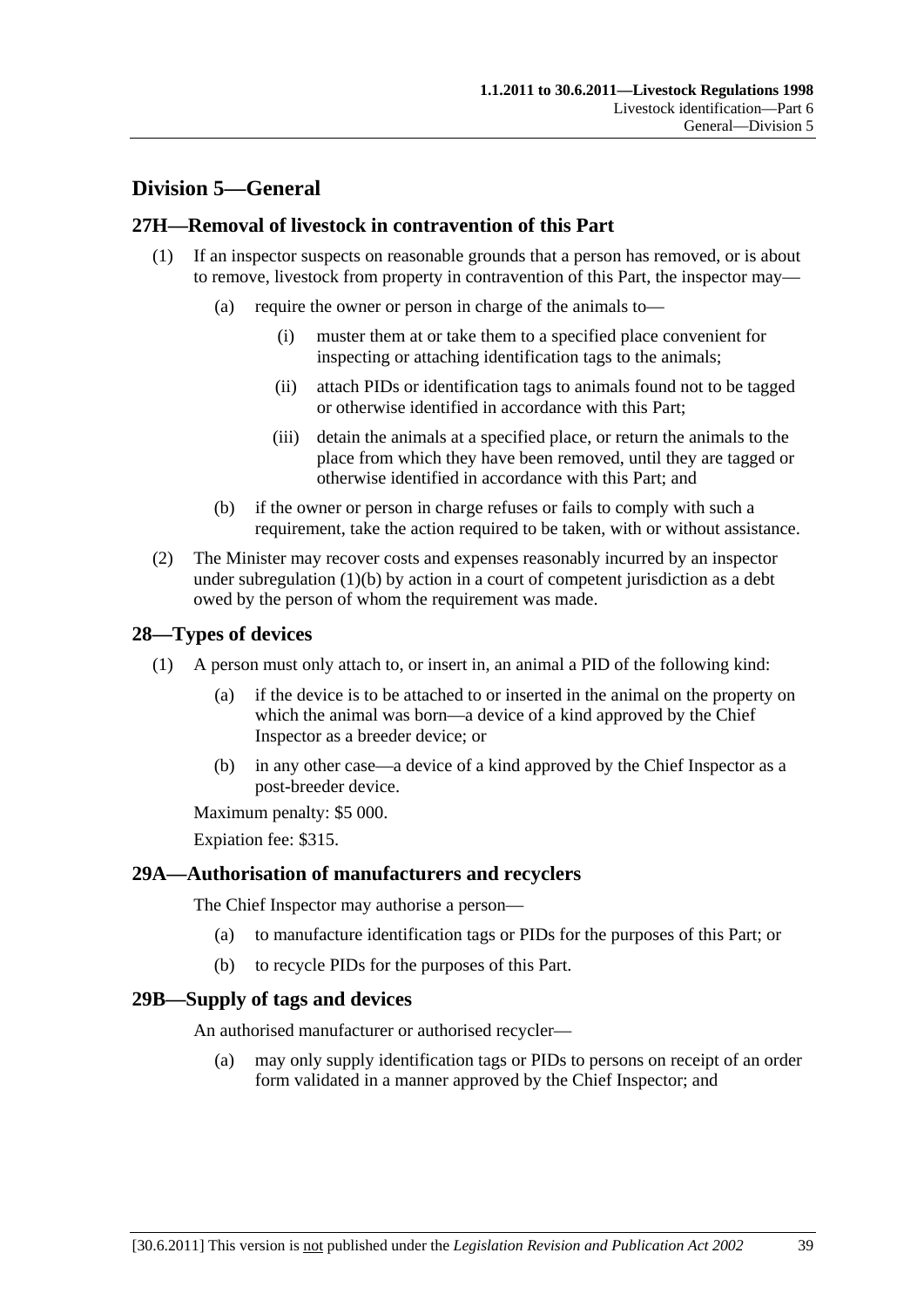<span id="page-39-0"></span> (b) must keep records of the persons to whom the tags or devices are supplied and the number and type of tags or devices supplied in respect of each identification code.

Maximum penalty: \$5 000.

Expiation fee: \$315.

## **29C—Animal must not have more than 1 PID**

 (1) A person must not attach to or insert in an animal a PID if the animal already has a PID attached to or inserted in it.

Maximum penalty: \$2 500.

Expiation fee: \$210.

- (2) This regulation does not apply to the attachment of a post-breeder device to an animal—
	- (a) in accordance with regulation  $28(1)(b)$ ; or
	- (b) as a replacement for any non-functioning PID.

## **29D—PIDs and tags must bear correct information**

- (1) If a person attaches to or inserts in an animal a PID, or a tag, that bears an identification code of land other than—
	- (a) the land on which the animal is then pastured; or
	- (b) a livestock saleyard to which the animal has been consigned for sale and is then kept,

the owner of the animal and any person who caused the PID or tag to be so attached or inserted are each guilty of an offence.

Maximum penalty: \$5 000.

Expiation fee: \$315.

 (2) If a person attaches a tag to an animal indicating that the animal has a PID inserted in it and the animal does not have a PID inserted in it, the owner of the animal and any person who caused the tag to be so attached are each guilty of an offence.

Maximum penalty: \$5 000.

Expiation fee: \$315.

## **29DA—Removal and disposal of PIDs**

(1) A person must not remove a PID from an animal.

Maximum penalty: \$5 000.

- (2) [Subregulation \(1\)](#page-39-0) does not apply—
	- (a) to an inspector or a person acting in the course of his or her duties at an abattoir; or
	- (b) to the removal of a non-functioning PID before its replacement with a functioning PID.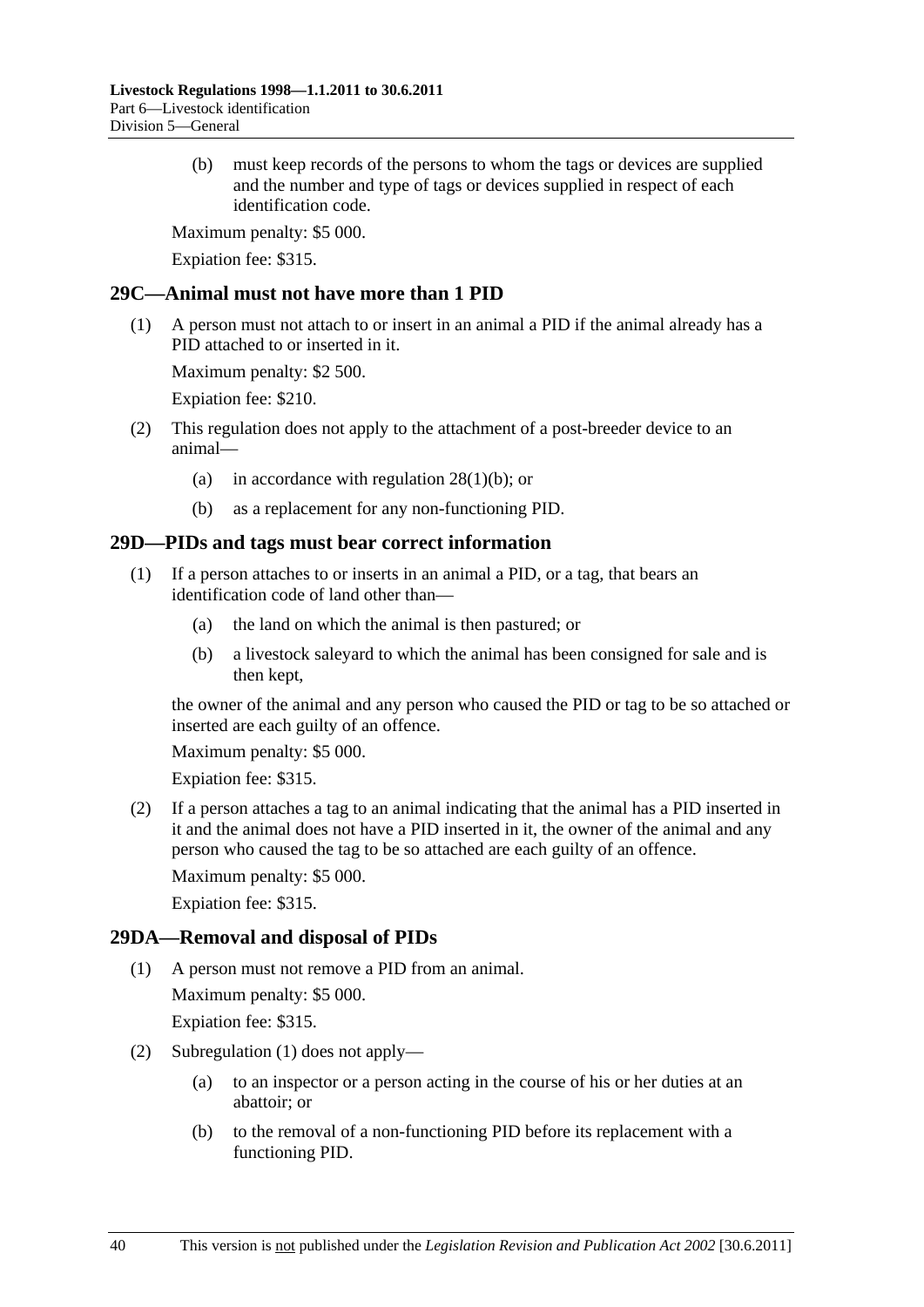- <span id="page-40-0"></span> (3) The operator of an abattoir must ensure that all PIDs removed from animals at the abattoir are, on a regular basis and in any event at least monthly—
	- (a) destroyed; or
	- (b) sent to an authorised recycler.

Maximum penalty: \$5 000.

Expiation fee: \$315.

 (4) Any other person who has possession of a PID in circumstances in which the person is not entitled to use the PID for the purposes of this Part must deal with or dispose of the PID in a manner approved by the Chief Inspector.

Maximum penalty: \$5 000.

Expiation fee: \$315.

#### **29E—Replacement of lost devices other than at livestock saleyards**

- $(1)$  If—
	- (a) an animal has a PID attached to or inserted in it; and
	- (b) the device is subsequently lost; and
	- (c) a replacement PID is then attached to or inserted in the animal,

the person who attaches or inserts the replacement device must keep records which will enable the replacement device to be identified.

Maximum penalty: \$2 500.

Expiation fee: \$210.

- (2) A person must keep records required under [subregulation \(1\)](#page-40-0) in relation to an animal for not less than two years after the date on which the animal dies or is otherwise disposed of by the person.
- (3) This regulation does not apply in relation to a replacement PID attached to an animal at a livestock saleyard under [regulation 27E.](#page-30-0)

#### **29F—Offence to alter or deface tags and devices**

A person must not alter or deface an identification tag or PID that is attached to or inserted in an animal.

Maximum penalty: \$5 000.

Expiation fee: \$315.

# **Part 7—Sheep lice**

#### **30—Offence if lice-infested sheep at market**

- (1) If lice-infested sheep are present at a market—
	- (a) the owner of the sheep; and
	- (b) any other person who consigned the sheep to the market,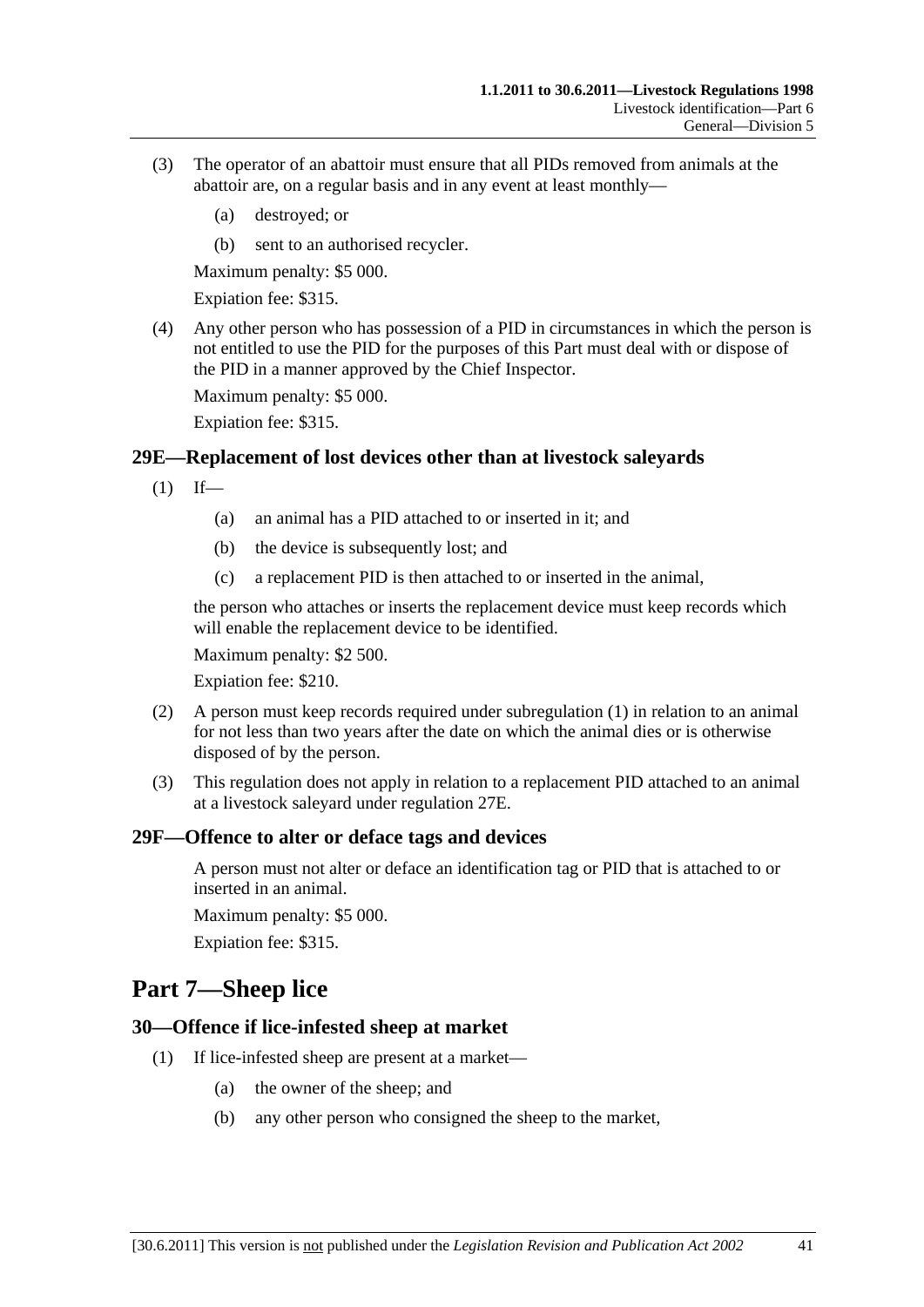<span id="page-41-0"></span>are each guilty of an offence. Maximum penalty: \$5 000. Expiation fee: \$315.

- (2) It is a defence to a charge of an offence against [subregulation \(1\)](#page-40-0) if it is proved—
	- (a) that the sheep (or an appropriate number of the sheep selected on an appropriate basis) had been properly inspected for the presence of lice by a person with suitable experience or training within 14 days before the sheep were taken to the market and no live lice were found in the course of the inspection; and
	- (b) that after the inspection and before being taken to the market the sheep were kept separate from sheep other than sheep similarly inspected during that period and found to be free of live lice.
- (3) In this regulation—

*market* means a market, fair, sale, show, parade or other gathering or competition at which sheep from different holdings are present (but does not include an abattoir).

## **31—Offence if lice-infested sheep stray**

If lice-infested sheep stray, the owner of the sheep and any other person responsible for control of the sheep are each guilty of an offence.

Maximum penalty: \$5 000.

Expiation fee: \$315.

# **Part 7A—Vendor declarations**

## **31A—Signing of vendor declarations**

A person must not sign a vendor declaration in connection with the sale or proposed sale of livestock unless the person is, or was immediately before the sale or consignment of the livestock for sale—

- (a) the owner of the livestock; or
- (b) a person responsible for the husbandry of the livestock authorised by the owner to do so.

Maximum penalty: \$5 000.

Expiation fee: \$315.

## **31B—False or misleading vendor declarations**

A person must not make a statement that is false or misleading in a material particular (whether by reason of the inclusion or omission of any particular) in a vendor declaration.

Maximum penalty/expiation fee:

(a) If the person made the statement knowing that it was false or misleading:

Maximum penalty—\$10 000.

(b) In any other case: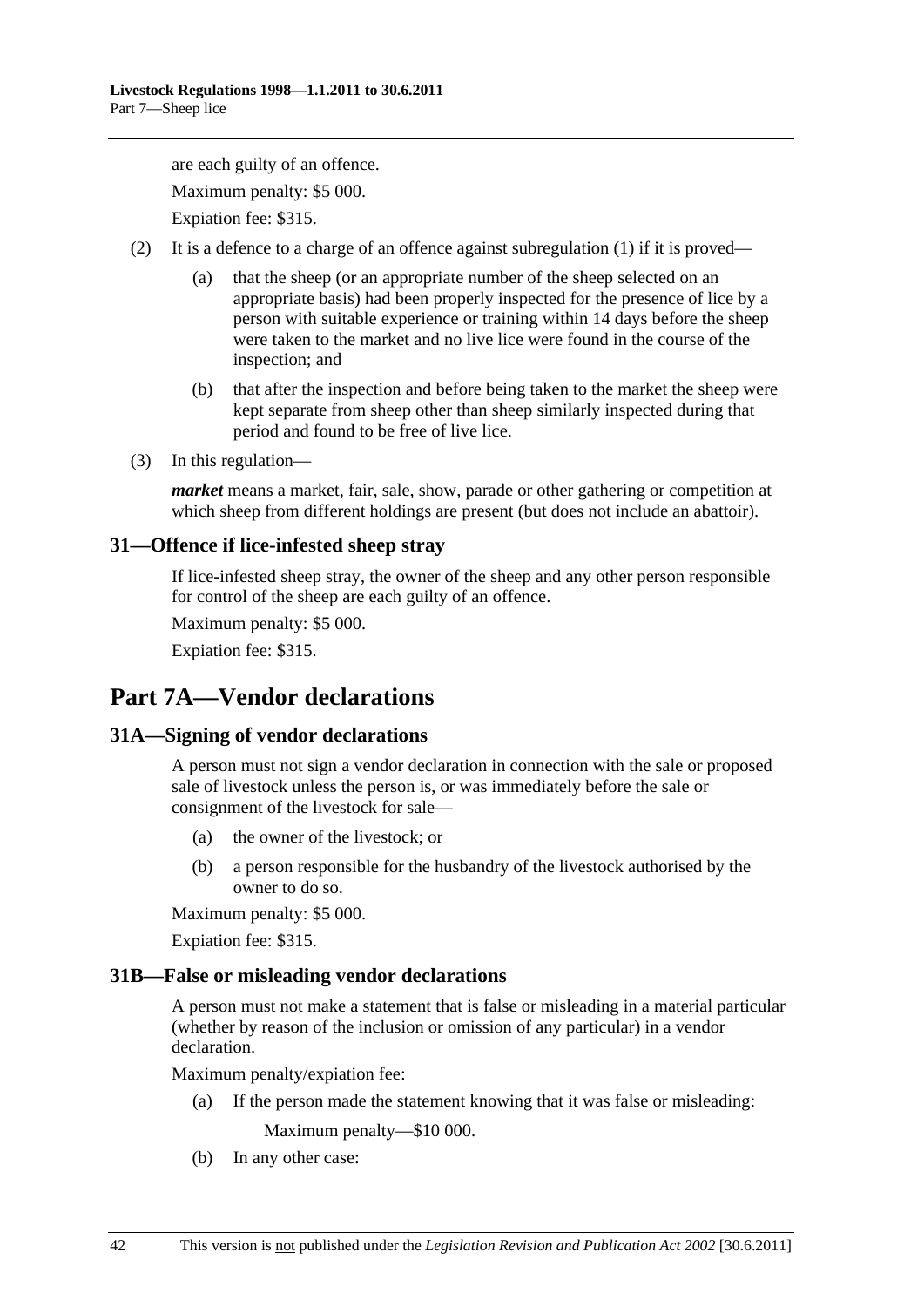Maximum penalty—\$5 000.

Expiation fee—\$315.

# <span id="page-42-0"></span>**Part 8—Provision for funds under repealed Acts**

## **32—Cattle Compensation Fund**

The amount in the Cattle Compensation Fund on the repeal of the *[Cattle](http://www.legislation.sa.gov.au/index.aspx?action=legref&type=act&legtitle=Cattle%20Compensation%20Act%201939)  [Compensation Act 1939](http://www.legislation.sa.gov.au/index.aspx?action=legref&type=act&legtitle=Cattle%20Compensation%20Act%201939)* is to be paid into the South Australian Cattle Industry Fund established under the *[Primary Industry Funding Schemes \(Cattle Industry Fund\)](http://www.legislation.sa.gov.au/index.aspx?action=legref&type=subordleg&legtitle=Primary%20Industry%20Funding%20Schemes%20(Cattle%20Industry%20Fund)%20Regulations%202000)  [Regulations 2000](http://www.legislation.sa.gov.au/index.aspx?action=legref&type=subordleg&legtitle=Primary%20Industry%20Funding%20Schemes%20(Cattle%20Industry%20Fund)%20Regulations%202000)* made under the *[Primary Industry Funding Schemes Act 1998](http://www.legislation.sa.gov.au/index.aspx?action=legref&type=act&legtitle=Primary%20Industry%20Funding%20Schemes%20Act%201998)*.

## **33—Beekeepers Compensation Fund**

The amount in the Beekeepers Compensation Fund established for the purposes of the *[Apiaries Act 1931](http://www.legislation.sa.gov.au/index.aspx?action=legref&type=act&legtitle=Apiaries%20Act%201931)* on the repeal of that Act is to be paid into the South Australian Apiary Industry Fund established under the *[Primary Industry Funding Schemes](http://www.legislation.sa.gov.au/index.aspx?action=legref&type=subordleg&legtitle=Primary%20Industry%20Funding%20Schemes%20(Apiary%20Industry%20Fund)%20Regulations%202001)  [\(Apiary Industry Fund\) Regulations 2001](http://www.legislation.sa.gov.au/index.aspx?action=legref&type=subordleg&legtitle=Primary%20Industry%20Funding%20Schemes%20(Apiary%20Industry%20Fund)%20Regulations%202001)* made under the *[Primary Industry Funding](http://www.legislation.sa.gov.au/index.aspx?action=legref&type=act&legtitle=Primary%20Industry%20Funding%20Schemes%20Act%201998)  [Schemes Act 1998](http://www.legislation.sa.gov.au/index.aspx?action=legref&type=act&legtitle=Primary%20Industry%20Funding%20Schemes%20Act%201998)*.

## **34—Swine Compensation Fund**

The amount in the Swine Compensation Fund on the repeal of the *[Swine](http://www.legislation.sa.gov.au/index.aspx?action=legref&type=act&legtitle=Swine%20Compensation%20Act%201936)  [Compensation Act 1936](http://www.legislation.sa.gov.au/index.aspx?action=legref&type=act&legtitle=Swine%20Compensation%20Act%201936)* is to be paid into the South Australian Pig Industry Fund established under the *[Primary Industry Funding Schemes \(Pig Industry Fund\)](http://www.legislation.sa.gov.au/index.aspx?action=legref&type=subordleg&legtitle=Primary%20Industry%20Funding%20Schemes%20(Pig%20Industry%20Fund)%20Regulations%202001)  [Regulations 2001](http://www.legislation.sa.gov.au/index.aspx?action=legref&type=subordleg&legtitle=Primary%20Industry%20Funding%20Schemes%20(Pig%20Industry%20Fund)%20Regulations%202001)* made under the *[Primary Industry Funding Schemes Act 1998](http://www.legislation.sa.gov.au/index.aspx?action=legref&type=act&legtitle=Primary%20Industry%20Funding%20Schemes%20Act%201998)*.

## **34A—Deer Keepers Compensation Fund**

The amount in the Deer Keepers Compensation Fund established for the purposes of the *[Deer Keepers Act 1987](http://www.legislation.sa.gov.au/index.aspx?action=legref&type=act&legtitle=Deer%20Keepers%20Act%201987)* on the repeal of that Act is to be paid into the South Australian Deer Industry Fund established under the *[Primary Industry Funding](http://www.legislation.sa.gov.au/index.aspx?action=legref&type=subordleg&legtitle=Primary%20Industry%20Funding%20Schemes%20(Deer%20Industry%20Fund)%20Regulations%202002)  [Schemes \(Deer Industry Fund\) Regulations 2002](http://www.legislation.sa.gov.au/index.aspx?action=legref&type=subordleg&legtitle=Primary%20Industry%20Funding%20Schemes%20(Deer%20Industry%20Fund)%20Regulations%202002)* made under the *[Primary Industry](http://www.legislation.sa.gov.au/index.aspx?action=legref&type=act&legtitle=Primary%20Industry%20Funding%20Schemes%20Act%201998)  [Funding Schemes Act 1998](http://www.legislation.sa.gov.au/index.aspx?action=legref&type=act&legtitle=Primary%20Industry%20Funding%20Schemes%20Act%201998)*.

# **Part 9—Stock foods**

## **Division 1—Preliminary**

## **35—Interpretation**

In this Part—

*Agvet Code of South Australia*—see the *[Agricultural and Veterinary Chemicals](http://www.legislation.sa.gov.au/index.aspx?action=legref&type=act&legtitle=Agricultural%20and%20Veterinary%20Chemicals%20(South%20Australia)%20Act%201994)  [\(South Australia\) Act 1994](http://www.legislation.sa.gov.au/index.aspx?action=legref&type=act&legtitle=Agricultural%20and%20Veterinary%20Chemicals%20(South%20Australia)%20Act%201994)*;

*approved label* has the same meaning as in the Agvet Code of South Australia;

*manufactured stock food* means anything that is manufactured or processed as food for livestock but does not include stock food comprised only of chaff, hay or wholegrains;

*package* means anything in or by which a stock food is cased, covered, enclosed, contained or packed;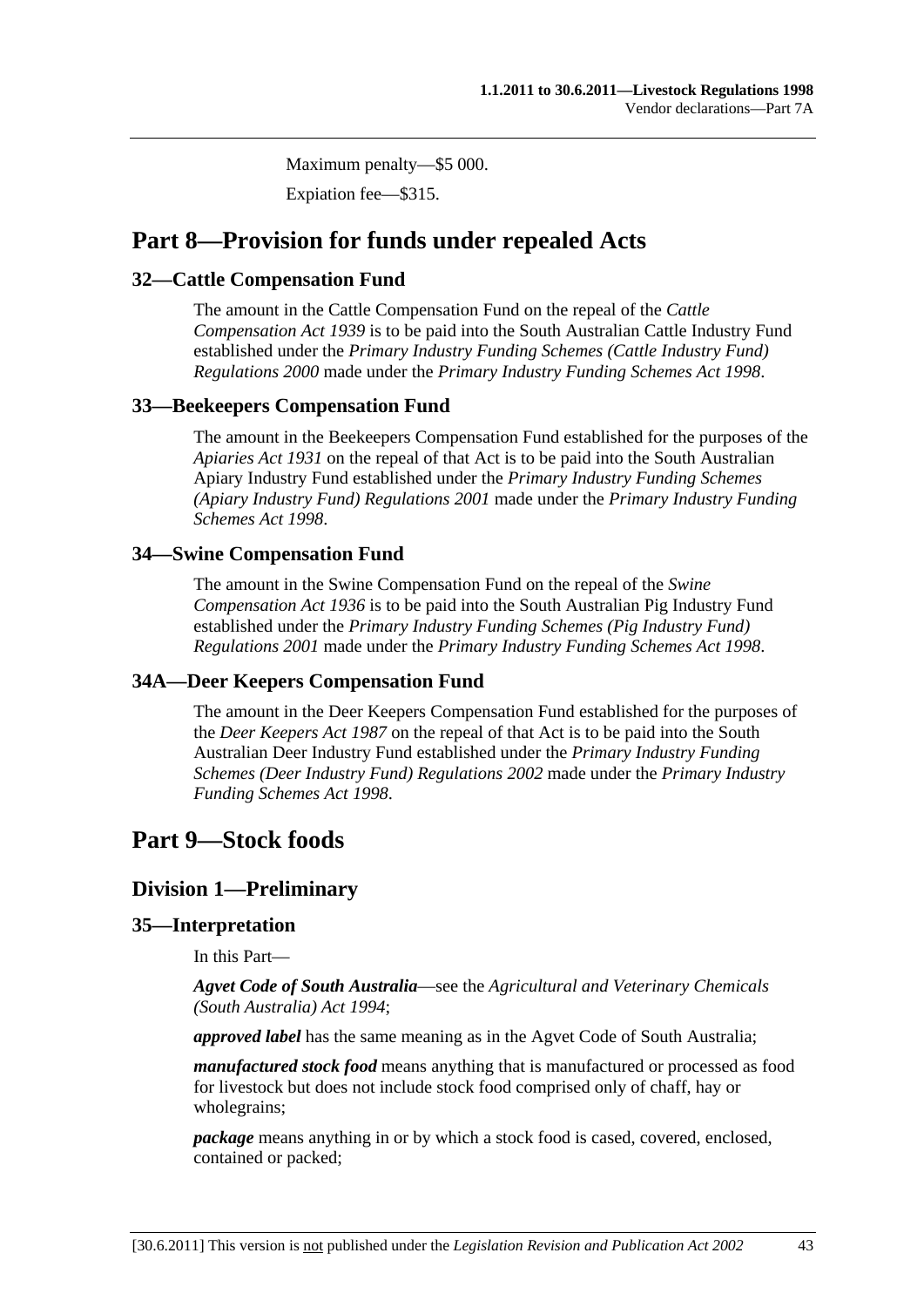<span id="page-43-0"></span>*permit* has the same meaning as in the Agvet Code of South Australia;

*registered veterinary product* has the same meaning as in the Agvet Code of South Australia;

*restricted animal material* means material derived wholly or partly from a vertebrate, but does not include milk, a milk product, gelatine, tallow or an extracted oil;

*stock food* means—

- (a) manufactured stock food; or
- (b) chaff, hay or wholegrains; or
- (c) anything else used as food for livestock;

*supply* means supply through sale, gift, loan, exchange or hire and includes offer to supply.

## **Division 2—Feeding of livestock**

#### **36—Feeding of restricted animal material to ruminants**

A person must not:

- (a) feed to ruminants, or permit ruminants to feed on, restricted animal material (whether or not the material has been rendered suitable for animal consumption); or
- (b) dispose of restricted animal material (whether or not the material has been rendered suitable for animal consumption) in a manner that ruminants may gain access to it.

Maximum penalty: \$10 000.

## **37—Feeding of restricted animal material from placental mammals to nonruminants**

- (1) A person must not—
	- (a) feed to livestock, or permit livestock to feed on, restricted animal material from a placental mammal unless the material has been rendered suitable for animal consumption by means of a process approved by the Chief Inspector; or
	- (b) dispose of restricted animal material from a placental mammal that has not been rendered suitable for animal consumption as referred to in [paragraph \(a\)](#page-43-0) in a manner that livestock may gain access to it.

Maximum penalty: \$10 000.

(2) In subregulation  $(1)$ —

*livestock* does not include cats, dogs or ruminants.

#### **38—Feeding of stock foods containing faeces**

A person must not feed to livestock, or permit livestock to feed on, a stock food that consists wholly or partly of faeces.

Maximum penalty: \$10 000.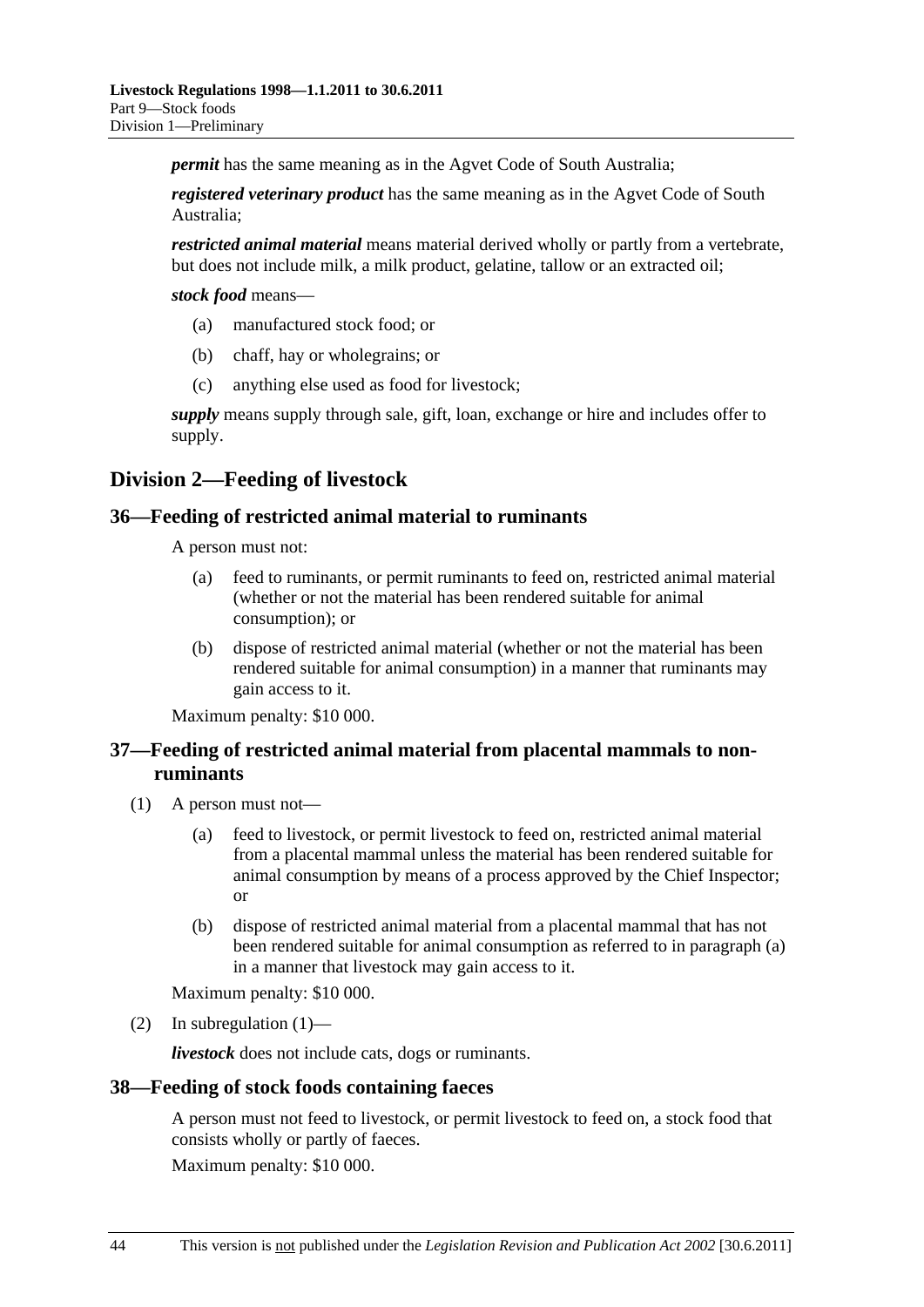## <span id="page-44-0"></span>**39—Feeding of stock foods containing registered veterinary products**

A person must not feed to livestock, or permit livestock to feed on, a stock food that contains a registered veterinary product unless—

 $(a)$ 

- (i) the product is registered for use on the species of animal to which the livestock belongs; and
- (ii) the stock food is being used to treat the livestock for a disease or condition of the livestock, or infestation of the livestock by a pest, specified on the approved label for containers of that product; or
- (b) the person does so in accordance with a permit or the instructions of a veterinary surgeon responsible for treating the livestock.

Maximum penalty: \$10 000.

# **Division 3—Standards for stock foods**

#### **40—Offence**

 (1) A person must not supply stock food unless the stock food complies with the standards prescribed by this Division.

Maximum penalty: \$10 000.

 (2) This regulation does not apply in relation to stock food supplied for consumption by cats, dogs, caged birds (other than poultry) or aquarium fish.

## **41—Restricted animal material in stock foods**

- (1) A stock food supplied for consumption by ruminants must not contain restricted animal material.
- (2) A stock food supplied for consumption by non-ruminant livestock must not contain restricted animal material from a placental mammal unless the material has been rendered suitable for animal consumption by means of a process approved by the Chief Inspector.

#### **42—Substances prohibited in stock foods**

A stock food must not contain a substance specified in [Schedule 2 Part 1](#page-0-0) except as provided in that Part.

#### **43—Organochlorine pesticides in stock foods**

A substance specified in [Schedule 2 Part 2](#page-0-0) must not be present in stock food in a level that is more than the maximum level prescribed by that Part for that substance.

#### **44—Antioxidants in stock foods**

A substance specified in [Schedule 2 Part 3](#page-0-0) must not be present in stock food in a level that is more than the maximum level prescribed by that Part for that substance.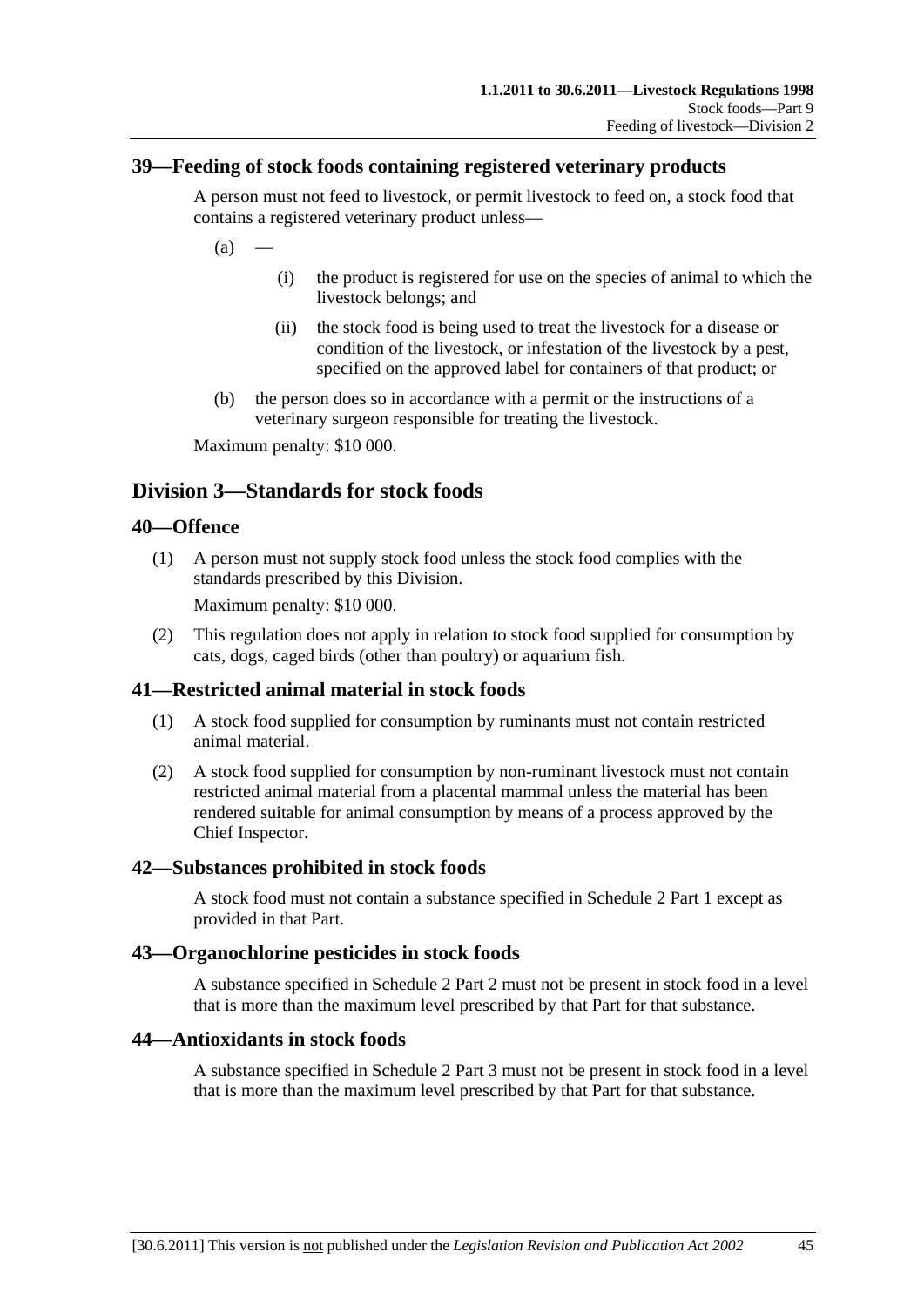## <span id="page-45-0"></span>**45—Registered veterinary products in stock foods**

- (1) A stock food must not contain a registered veterinary product unless—
	- (a) the stock food is supplied for consumption by a species of animal for which the product is registered for use on; and
	- (b) the stock food is supplied for the purpose of treating such an animal for a disease or condition of the animal, or infestation of the animal by a pest, specified on the approved label for containers of that product; and
	- (c) the proportion or amount of the product in the stock food is a proportion or amount determined in accordance with the directions for use of the product specified on the approved label for containers of the product.
- (2) [Subregulation \(1\)](#page-45-0) does not prevent stock food containing a registered veterinary product being supplied to a veterinary surgeon for use in the treatment of livestock or to a person holding a permit authorising the supply or use of the registered veterinary product in stock food.

## **Division 4—Labelling of manufactured stock foods**

#### **46—Offences**

 (1) A person must not supply manufactured stock food unless the stock food is labelled, or information is provided to the person to whom the stock food is supplied, in accordance with this Division.

Maximum penalty: \$5 000.

Expiation fee: \$315.

- (2) A person must not, without reasonable excuse—
	- (a) deface, alter or obscure a label for a package of stock food containing information required by this Division; or
	- (b) remove from a package of stock food containing restricted animal material a label for the food containing information required by this Division.

Maximum penalty: \$2 500.

Expiation fee: \$210.

 (3) This regulation does not apply in relation to stock food supplied for consumption by cats, dogs, caged birds (other than poultry) or aquarium fish.

## **47—Requirement for label or advice note**

- (1) A stock food must—
	- (a) if supplied in a package—have affixed to, or printed or stencilled on, the package a label that complies with this Division; or
	- (b) if supplied without a package—be supplied in accordance with this regulation with an advice note that complies with this Division.
- (2) If stock food supplied without a package is delivered to a person, the advice note for the stock food must be handed to the person or an agent of the person.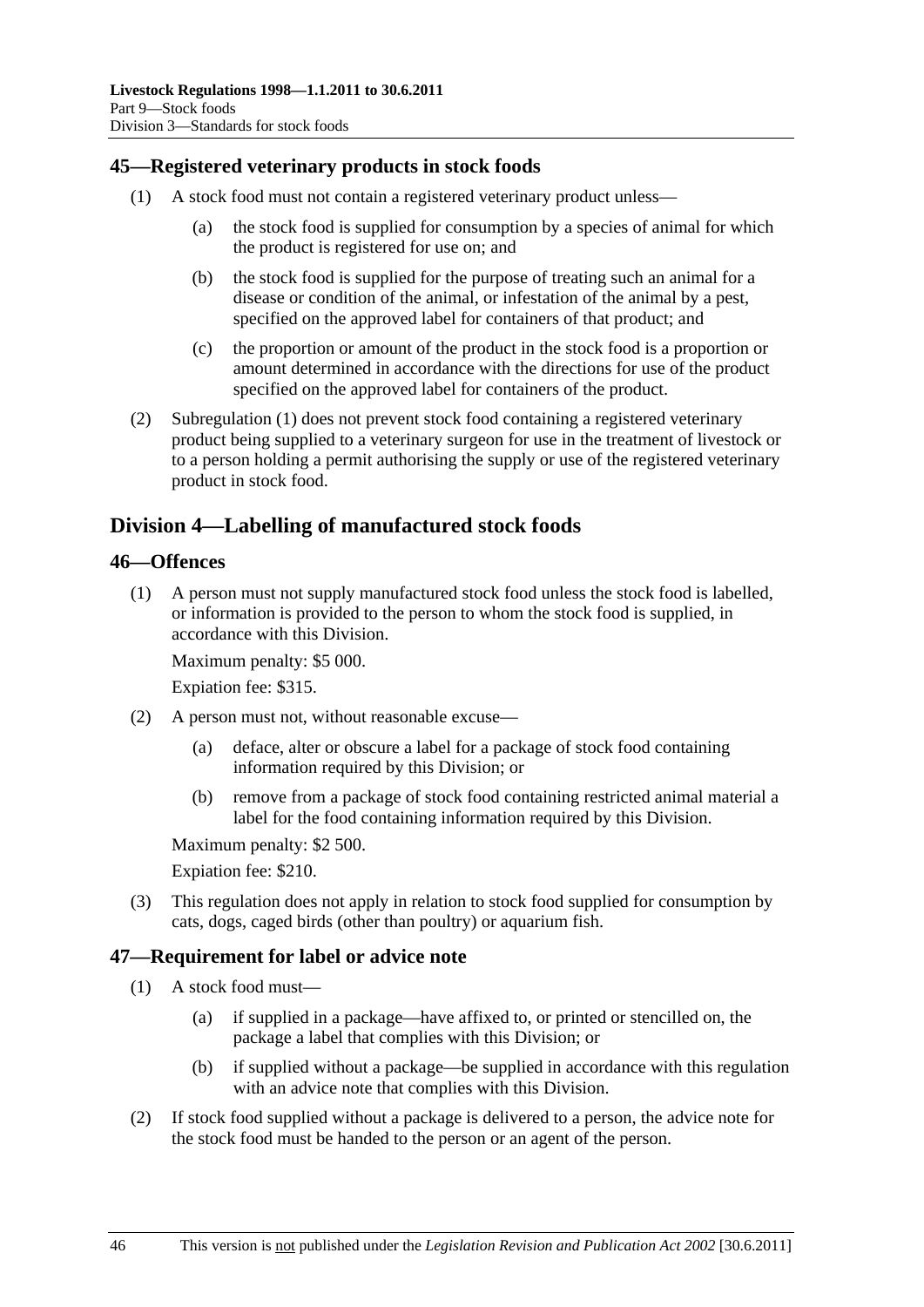<span id="page-46-0"></span> (3) If stock food supplied without a package is delivered to premises where no person is in attendance to accept delivery of the advice note for the stock food, the advice note must, within 7 days of the delivery, be given or sent to the person to whom the stock food was supplied.

## **48—General information to be included on label or advice note**

A label or advice note for a stock food must state—

- (a) the distinctive name of the stock food; and
- (b) the name and principal place of business of the manufacturer, producer or supplier of the stock food.

#### **49—Information about restricted animal material content**

- $(1)$  If—
	- (a) a stock food manufactured or produced before 20 December 2001 contains restricted animal material from animals other than fish or birds; and
	- (b) the stock food is not supplied for consumption by dogs or pigeons; and
	- (c) the label or advice note for the stock food does not contain a statement that the stock food is suitable for consumption by non-ruminant livestock only,

the label or advice note for the stock food must contain—

- (d) a statement indicating whether or not the restricted animal material is from a placental mammal; and
- (e) if the restricted animal material is from a placental mammal—a statement indicating that the stock food must not be fed to ruminants.
- (2) A label or advice note for a stock food manufactured or produced on or after 20 December 2001 must—
	- (a) if the stock food contains restricted animal material—contain the following statement:

This product contains restricted animal material—DO NOT FEED TO CATTLE, SHEEP, GOATS, DEER OR OTHER RUMINANTS.

 (b) if the stock food does not contain restricted animal material—contain the following statement:

This product does not contain restricted animal material.

# **Schedule 1—Fees**

| $\mathbf{1}$ | Application for registration or renewal of registration as a beekeeper<br>No fee is payable if the bees are kept for the purposes of instruction in an<br>educational institution approved by the Chief Inspector.                                                   | \$21.60 |
|--------------|----------------------------------------------------------------------------------------------------------------------------------------------------------------------------------------------------------------------------------------------------------------------|---------|
| 2            | Application for registration or renewal of registration under section 17 of the<br>Act (other than as a beekeeper)                                                                                                                                                   | \$76.00 |
|              | If the term for which registration is to be granted or renewed is less than or<br>more than 24 months, a pro rata adjustment is to be made to the amount of the<br>fee by applying the proportion that the number of whole months in the term<br>bears to 24 months. |         |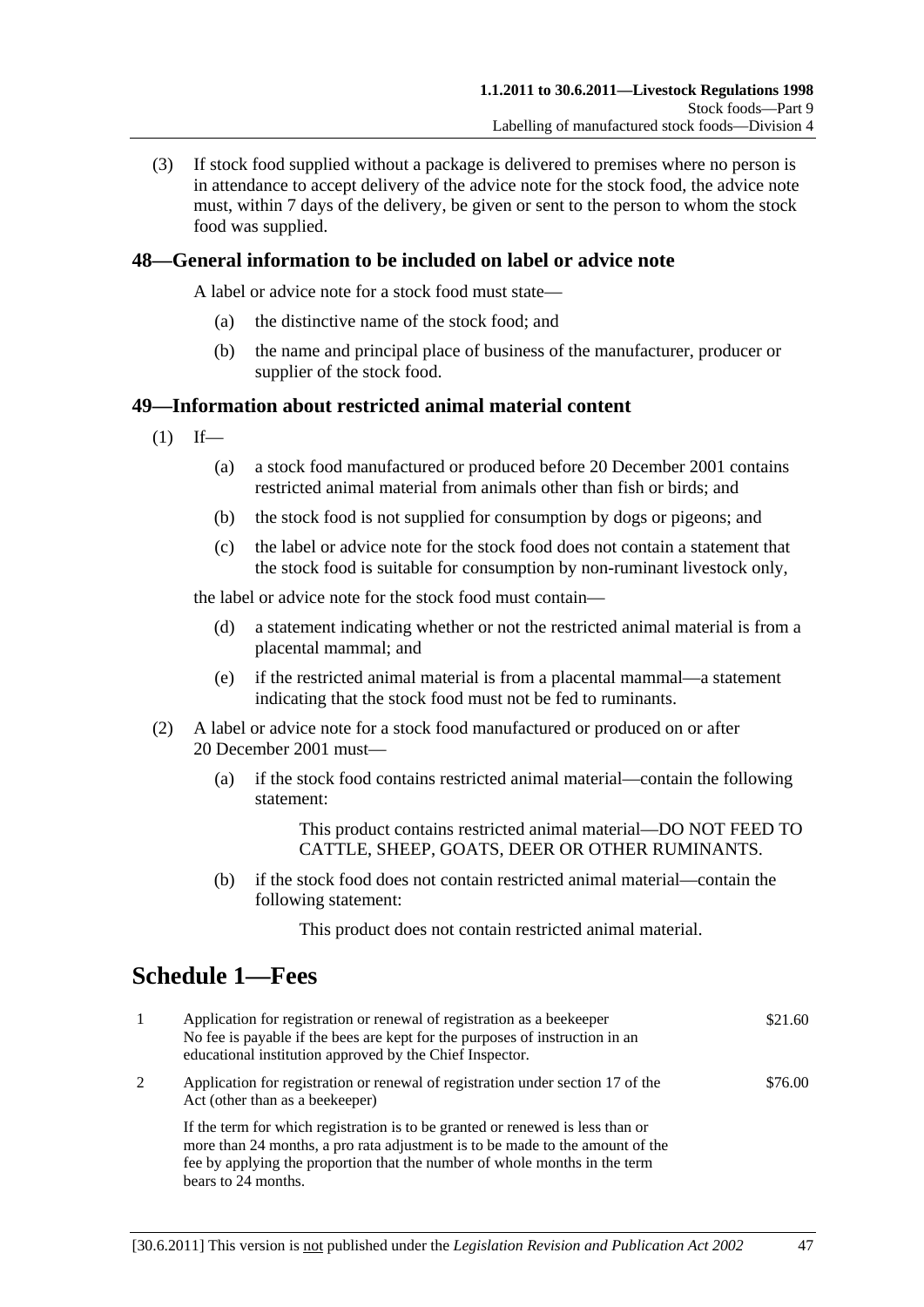No registration fee is payable if—

<span id="page-47-0"></span>

|                | (a)                                                                                                                                                                                  | the application is accompanied by an application for the allocation<br>or renewal of a property identification code for the land where the<br>livestock are or are to be kept; and                                                                                 |          |
|----------------|--------------------------------------------------------------------------------------------------------------------------------------------------------------------------------------|--------------------------------------------------------------------------------------------------------------------------------------------------------------------------------------------------------------------------------------------------------------------|----------|
|                | (b)                                                                                                                                                                                  | the proposed term of registration is no longer than the proposed<br>term for which the property identification code will be active; and                                                                                                                            |          |
|                | (c)                                                                                                                                                                                  | a fee is payable for the application for the allocation or renewal of<br>the property identification code that is not less than the fee that<br>would be payable for registration apart from this provision.                                                       |          |
| 3              | centre                                                                                                                                                                               | Application for registration or renewal of registration of an artificial breeding                                                                                                                                                                                  | \$301.00 |
| $\overline{4}$ | Application for registration or renewal of registration authorising an artificial<br>breeding procedure<br>(The same fee applies in relation to an applicant for, or for renewal of, |                                                                                                                                                                                                                                                                    | \$60.50  |
|                |                                                                                                                                                                                      | registration authorising more than 1 category of artificial breeding procedure).                                                                                                                                                                                   |          |
| $\mathfrak s$  | laboratory                                                                                                                                                                           | Application for registration or renewal of registration of a diagnostic                                                                                                                                                                                            | \$377.00 |
| 6              |                                                                                                                                                                                      | Replacement certificate of registration                                                                                                                                                                                                                            | \$30.25  |
| 6A             | Application for allocation or renewal of property identification code-for<br>each code                                                                                               |                                                                                                                                                                                                                                                                    | \$76.00  |
|                |                                                                                                                                                                                      | If the term for which the code is to be allocated or renewed is less than or<br>more than 24 months, a pro rata adjustment is to be made to the amount of the<br>fee by applying the proportion that the number of whole months in the term<br>bears to 24 months. |          |
| $\overline{7}$ |                                                                                                                                                                                      | For an extract from the register of property identification codes comprised of<br>a property identification code, associated pig tattoo code and related details-                                                                                                  |          |
|                | (a)                                                                                                                                                                                  | for each property identification code                                                                                                                                                                                                                              | \$32.25  |
|                | (b)                                                                                                                                                                                  | to a maximum of                                                                                                                                                                                                                                                    | \$167.00 |
| 8              |                                                                                                                                                                                      | Late application fee                                                                                                                                                                                                                                               | \$38.00  |
| 9              |                                                                                                                                                                                      | The Chief Inspector may waive or reduce a fee if the Chief Inspector                                                                                                                                                                                               |          |

considers it appropriate in the circumstances.

# **Schedule 2—Stock foods**

# **Part 1—Prohibited substances**

Hormones (whether a natural or synthetic product) Hydroquinone Phenothiazine Phthalysulfacetamide Piperazine and related compounds Promazines Reserpine Sulfacetamide Sulfacetamide sodium Sulfachloropyridazine Sulfafurazole Sulfamethoxydiazine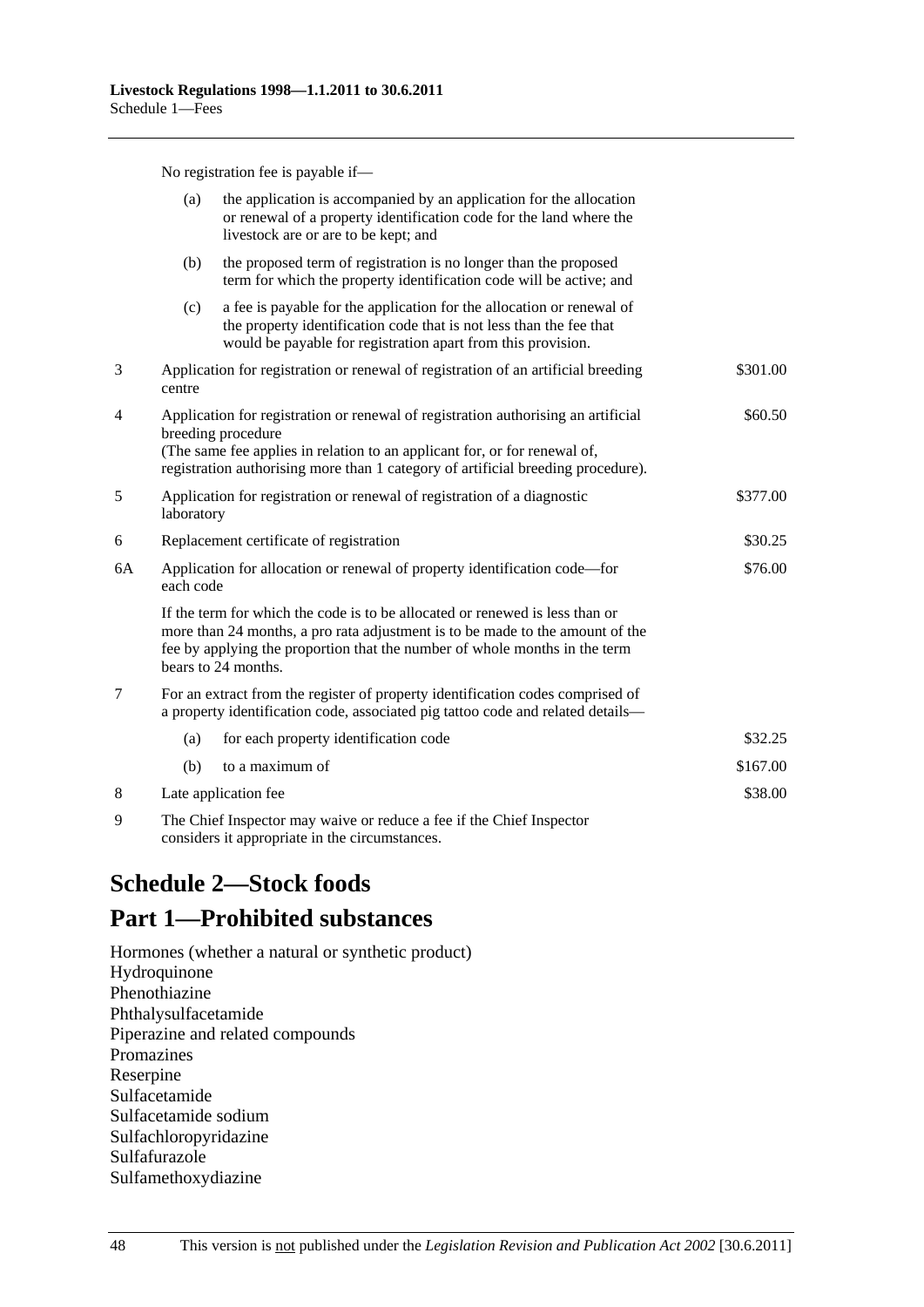Sulfamonomethoxine Sulfanilimide Sulfanitran Sulfapyridine Sulfathiazole Thiofurfuran (except in stock food supplied for consumption by pigs) Thiouracil

# **Part 2—Permitted levels of organochlorine pesticides**

| <b>Substance</b>             | <b>Permitted maximum level</b> |
|------------------------------|--------------------------------|
| Aldrin                       | $0.01$ ppm                     |
| Chlordane                    | $0.01$ ppm                     |
| DDT, DDD, DDE combined total | $0.05$ ppm                     |
| Dieldrin                     | $0.01$ ppm                     |
| Endrin                       | $0.03$ ppm                     |
| Heptachlor                   | $0.02$ ppm                     |
| Hexachlorobenzene (HCB)      | $0.01$ ppm                     |
| Lindane (BHC)                | $0.10$ ppm                     |
| Any combination of the above | 0.10 ppm in aggregate          |
| $ppm =$ parts per million    |                                |

# **Part 3—Permitted levels of certain antioxidants**

| <b>Substance</b>             | <b>Permitted maximum level</b> |
|------------------------------|--------------------------------|
| Butylated hydroxy toluene    | $100$ ppm                      |
| Butylated hydroxy anisole    | $100$ ppm                      |
| Ethoxyquin                   | $150$ ppm                      |
| Propyl gallate               | $100$ ppm                      |
| Any combination of the above | 150 ppm in aggregate           |
| $ppm =$ parts per million    |                                |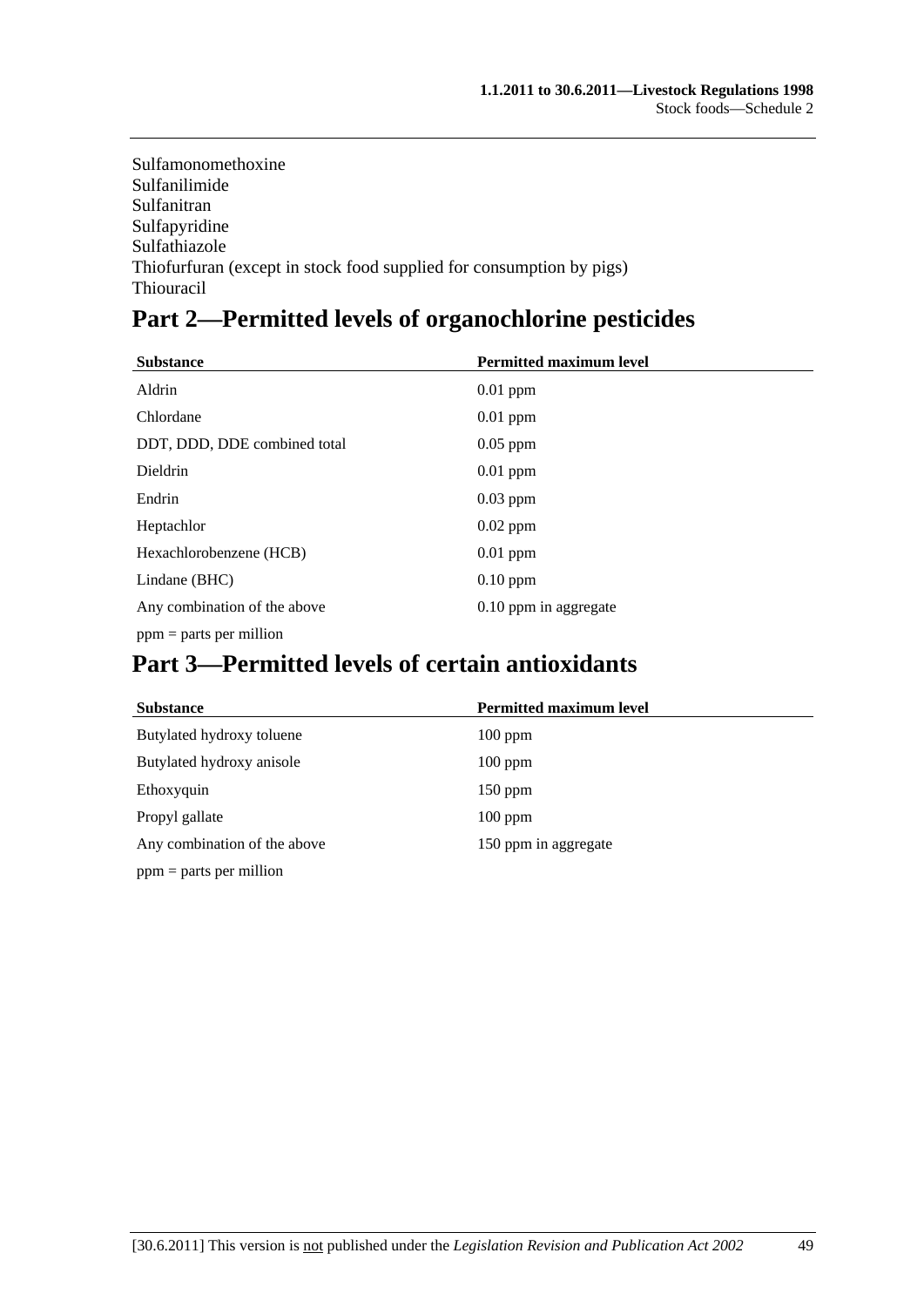# <span id="page-49-0"></span>**Legislative history**

## **Notes**

- Variations of this version that are uncommenced are not incorporated into the text.
- Please note—References in the legislation to other legislation or instruments or to titles of bodies or offices are not automatically updated as part of the program for the revision and publication of legislation and therefore may be obsolete.
- Earlier versions of these regulations (historical versions) are listed at the end of the legislative history.
- For further information relating to the Act and subordinate legislation made under the Act see the Index of South Australian Statutes or www.legislation.sa.gov.au.

## **Legislation revoked by principal regulations**

The *Livestock Regulations 1998* revoked the following:

*All regulations made under the Stock Act 1990*

## **Principal regulations and variations**

New entries appear in bold.

| Year | N <sub>0</sub> | Reference                | Commencement                                                                 |
|------|----------------|--------------------------|------------------------------------------------------------------------------|
| 1998 | 11             | Gazette 22.1.1998 p288   | 22.1.1998: r 2                                                               |
| 1999 | 20             | Gazette 25.3.1999 p1483  | 25.3.1999: r 2                                                               |
| 1999 | 210            | Gazette 28.10.1999 p2120 | 28.10.1999: r 2                                                              |
| 2000 | 129            | Gazette 15.6.2000 p3286  | $1.7.2000:$ r 2                                                              |
| 2000 | 143            | Gazette 22.6.2000 p3373  | $1.7.2000:$ r 2                                                              |
| 2001 | 2              | Gazette 18.1.2001 p144   | 31.1.2001: r 2                                                               |
| 2001 | 5              | Gazette 25.1.2001 p320   | 25.1.2001: r 2                                                               |
| 2001 | 195            | Gazette 23.8.2001 p3274  | $1.10.2001:$ r2                                                              |
| 2001 | 271            | Gazette 20.12.2001 p5670 | 20.12.2001: r 2                                                              |
| 2002 | 173            | Gazette 29.8.2002 p3266  | $1.9.2002:$ r2                                                               |
| 2004 | 8              | Gazette 12.2.2004 p467   | 12.2.2004 except Pt 6 Div 3 (rr 27B—27F) as<br>inserted by r 7-1.7.2004: r 2 |
| 2004 | 183            | Gazette 26.8.2004 p3436  | 29.8.2004: r 2                                                               |
| 2005 | 57             | Gazette 26.5.2005 p1410  | 1.7.2005: r 2                                                                |
| 2006 | 137            | Gazette 15.6.2006 p1868  | 1.7.2006: r 2                                                                |
| 2006 | 181            | Gazette 29.6.2006 p2137  | $1.7.2006$ : r 2                                                             |
| 2007 | 125            | Gazette 7.6.2007 p2481   | 1.7.2007: r 2                                                                |
| 2008 | 143            | Gazette 5.6.2008 p2187   | $1.7.2008:$ r 2                                                              |
| 2009 | 138            | Gazette 4.6.2009 p2613   | 1.7.2009: r 2                                                                |
| 2010 | 57             | Gazette 10.6.2010 p2706  | $1.7.2010$ : r 2                                                             |
| 2010 | 219            | Gazette 4.11.2010 p5243  | 4.11.2010: r 2                                                               |
| 2010 | 265            | Gazette 16.12.2010 p5717 | 1.1.2011: r2                                                                 |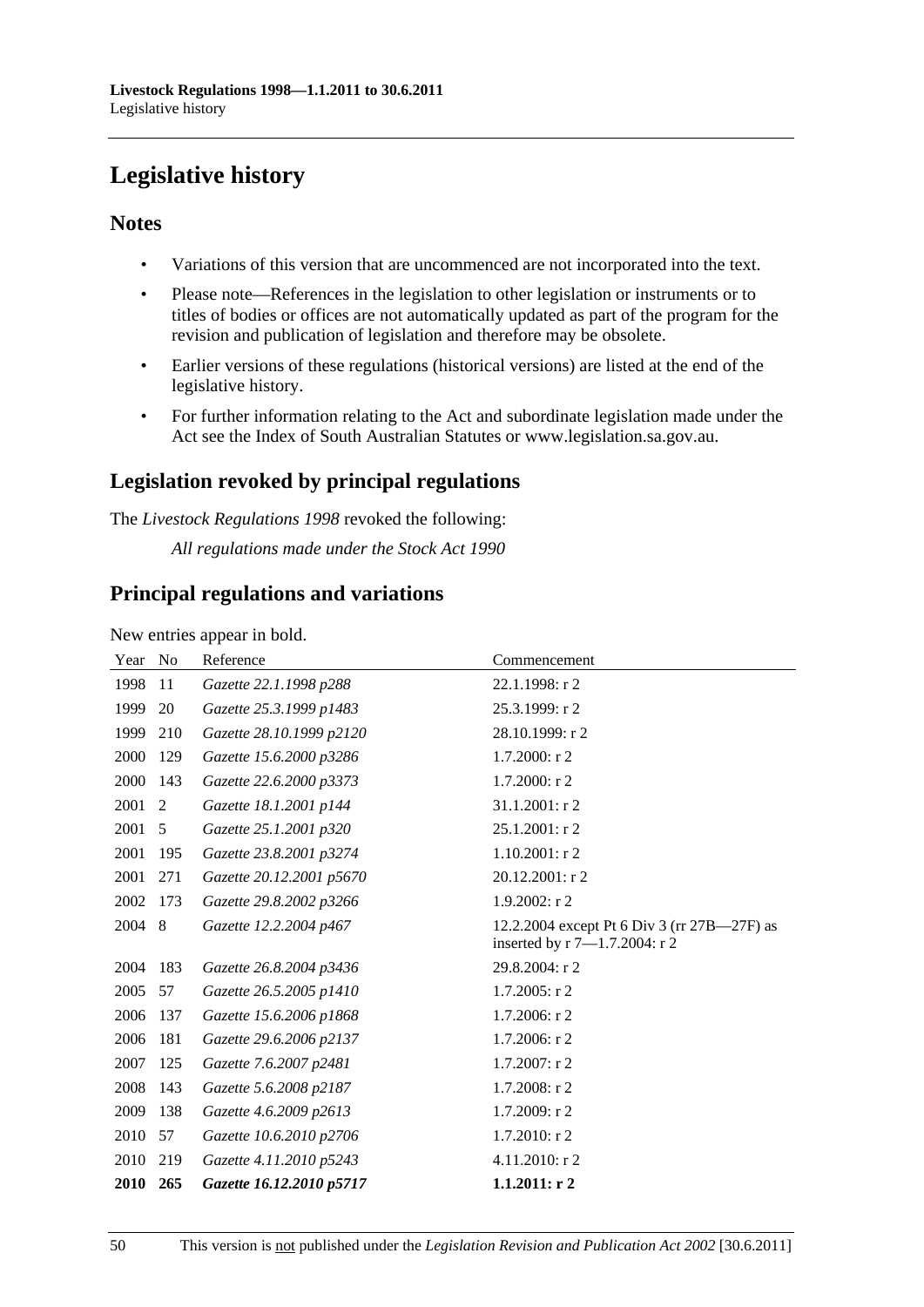2011 91 *Gazette 9.6.2011 p2136* 1.7.2011: r 2

## **Provisions varied**

New entries appear in bold.

Entries that relate to provisions that have been deleted appear in italics.

| Provision                                | How varied                                                                | Commencement |
|------------------------------------------|---------------------------------------------------------------------------|--------------|
| Pt1                                      |                                                                           |              |
| $rr$ 2 and 3                             | omitted under the Legislation Revision and<br><b>Publication Act 2002</b> | 12.2.2004    |
| r <sub>4</sub>                           |                                                                           |              |
|                                          | corresponding law inserted by $181/2006$ r 4(1)                           | 1.7.2006     |
| deer                                     | inserted by $173/2002$ r 4(a)                                             | 1.9.2002     |
| HGP earmark                              | inserted by 20/1999 r 3                                                   | 25.3.1999    |
| HGP free<br>declaration                  | inserted by 20/1999 r 3                                                   | 25.3.1999    |
| HGP free invoice                         | inserted by $20/1999$ r 3                                                 | 25.3.1999    |
| HGP free tag                             | inserted by 20/1999 r 3                                                   | 25.3.1999    |
|                                          | substituted by $129/2000$ r 3(a)                                          | 1.7.2000     |
|                                          | varied by 219/2010 r 4(1)                                                 | 4.11.2010    |
| identification<br>code of stock<br>agent | inserted by 265/2010 r 4(1)                                               | 1.1.2011     |
| identification tag                       | inserted by $173/2002$ r 4(b)                                             | 1.9.2002     |
| pig tattoo code                          | inserted by $265/2010$ r 4(2)                                             | 1.1.2011     |
| property<br>identification<br>code       | inserted by 265/2010 r 4(2)                                               | 1.1.2011     |
| responsible<br>person                    | inserted by $265/2010 \text{ r } 4(2)$                                    | 1.1.2011     |
| stock agent                              | inserted by $265/2010$ r 4(2)                                             | 1.1.2011     |
| transaction tag                          | inserted by $129/2000 r 3(b)$                                             | 1.7.2000     |
|                                          | varied by 181/2006 r 4(2)                                                 | 1.7.2006     |
|                                          | deleted by $219/2010r$ 4(2)                                               | 4.11.2010    |
|                                          | vendor declaration inserted by 5/2001 r 3                                 | 25.1.2001    |
| r <sub>5</sub>                           |                                                                           |              |
| r 5(1)                                   | r 5 redesignated as r 5(1) by 210/1999 r 3                                | 28.10.1999   |
|                                          | varied by 271/2001 r 3(a)                                                 | 20.12.2001   |
| r 5(2)                                   | inserted by 210/1999 r 3                                                  | 28.10.1999   |
|                                          | varied by 271/2001 r 3(b)                                                 | 20.12.2001   |
|                                          | (c), (d) deleted by $271/2001$ r 3(c)                                     | 20.12.2001   |
| r 5A                                     | inserted by 129/2000 r 4                                                  | 1.7.2000     |
| Pt 1A                                    | inserted by 2/2001 r 4                                                    | 31.1.2001    |
| r5D                                      |                                                                           |              |
| r 5D(4)                                  | inserted by 265/2010 r 5                                                  | 1.1.2011     |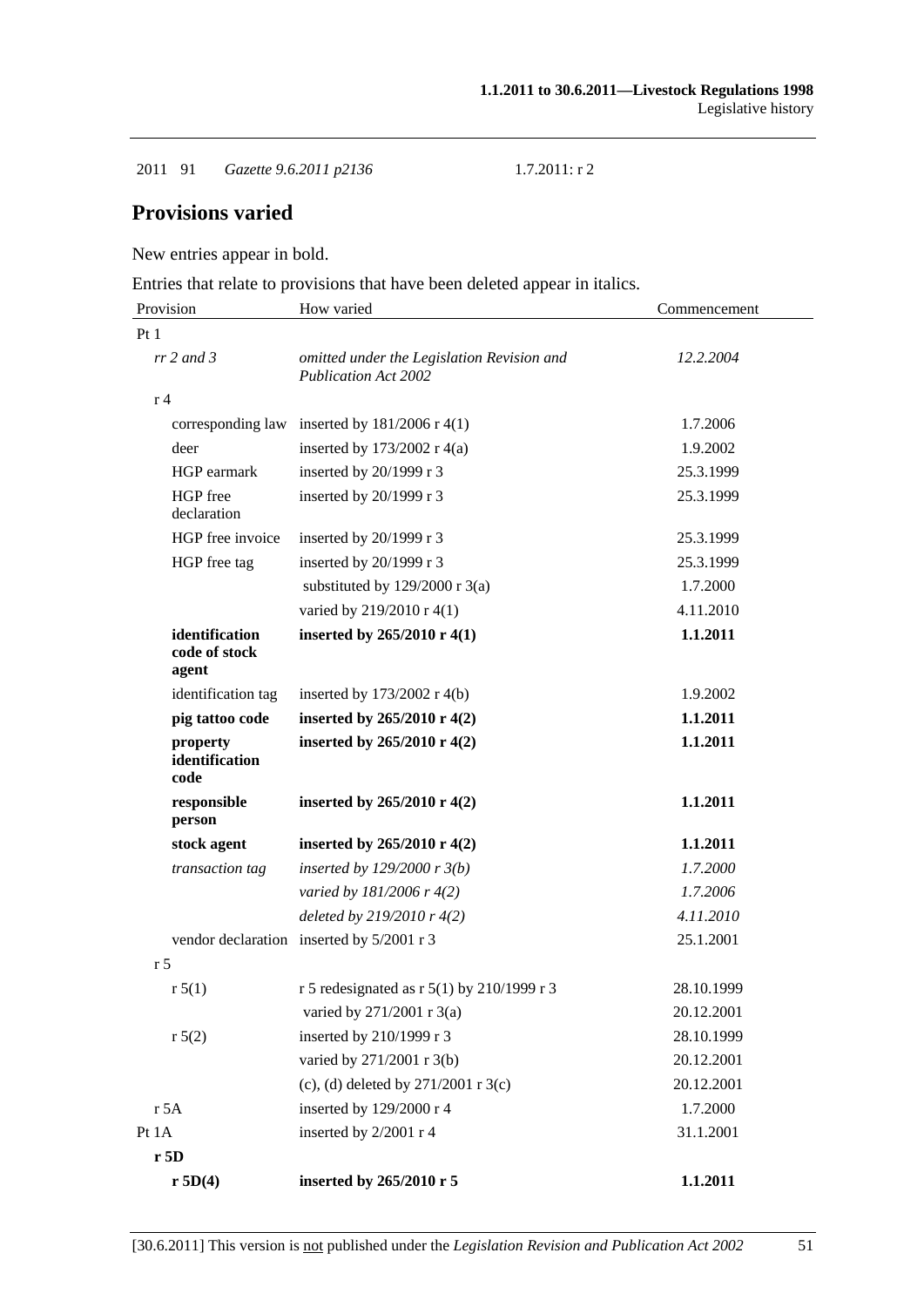#### **Livestock Regulations 1998—1.1.2011 to 30.6.2011**  Legislative history

| Pt 1B                                   | inserted by 173/2002 r 5                        | 1.9.2002  |
|-----------------------------------------|-------------------------------------------------|-----------|
|                                         | substituted by 265/2010 r 6                     | 1.1.2011  |
| $Pt\,5$                                 |                                                 |           |
| $rr 20 - 24$                            | substituted by 20/1999 r 4                      | 25.3.1999 |
| r 22                                    |                                                 |           |
| r 22(2)                                 | substituted by 5/2001 r 4                       | 25.1.2001 |
| r25                                     | deleted by 20/1999 r 4                          | 25.3.1999 |
| Pt <sub>5</sub> A                       | inserted by 265/2010 r 7                        | 1.1.2011  |
| Pt 6 before substitution<br>by 129/2000 | varied by 20/1999 r 5                           | 25.3.1999 |
| Pt $6$                                  | substituted by 129/2000 r 5                     | 25.3.2000 |
| Pt 6 Div 1                              |                                                 |           |
| heading                                 | inserted by 8/2004 r 5                          | 12.2.2004 |
| r 26                                    |                                                 |           |
| r 26(1)                                 | r 26 redesignated as r 26(1) by $8/2004$ r 6(5) | 12.2.2004 |
| animal holding<br>area                  | inserted by 219/2010 r 5(1)                     | 4.11.2010 |
| authorised<br>manufacturer              | varied by 173/2002 r 6(a)                       | 1.9.2002  |
|                                         | varied by 219/2010 r 5(2)                       | 4.11.2010 |
| authorised<br>recycler                  | varied by 219/2010 r 5(3)                       | 4.11.2010 |
| bobby calf                              | deleted by 181/2006 r 5(1)                      | 1.7.2006  |
|                                         | inserted by 219/2010 r 5(4)                     | 4.11.2010 |
| breeder                                 | inserted by $8/2004$ r6(1)                      | 12.2.2004 |
|                                         | deleted by 219/2010 r 5(5)                      | 4.11.2010 |
| cattle                                  | inserted by 219/2010 r 5(5)                     | 4.11.2010 |
| destination land                        | inserted by 219/2010 r 5(5)                     | 4.11.2010 |
|                                         | identification code inserted by $8/2004$ r6(1)  | 12.2.2004 |
|                                         | substituted by $181/2006$ r $5(2)$              | 1.7.2006  |
|                                         | substituted by 265/2010 r 8(1)                  | 1.1.2011  |
| land of dispatch                        | inserted by 219/2010 r 5(6)                     | 4.11.2010 |
| live export depot                       | inserted by 219/2010 r 5(6)                     | 4.11.2010 |
| livestock                               | varied by 173/2002 r 6(b)                       | 1.9.2002  |
|                                         | varied by 181/2006 r 5(3)                       | 1.7.2006  |
| livestock saleyard                      | inserted by $8/2004$ r $6(2)$                   | 12.2.2004 |
| movement<br>documentation               | inserted by 219/2010 r 5(7)                     | 4.11.2010 |
| national vendor<br>declaration          | inserted by $8/2004$ r $6(2)$                   | 12.2.2004 |
|                                         | substituted by $219/2010$ r $5(7)$              | 4.11.2010 |
| <b>NLIS</b>                             | inserted by 219/2010 r 5(7)                     | 4.11.2010 |
| NLIS database<br>manager                | inserted by 219/2010 r 5(7)                     | 4.11.2010 |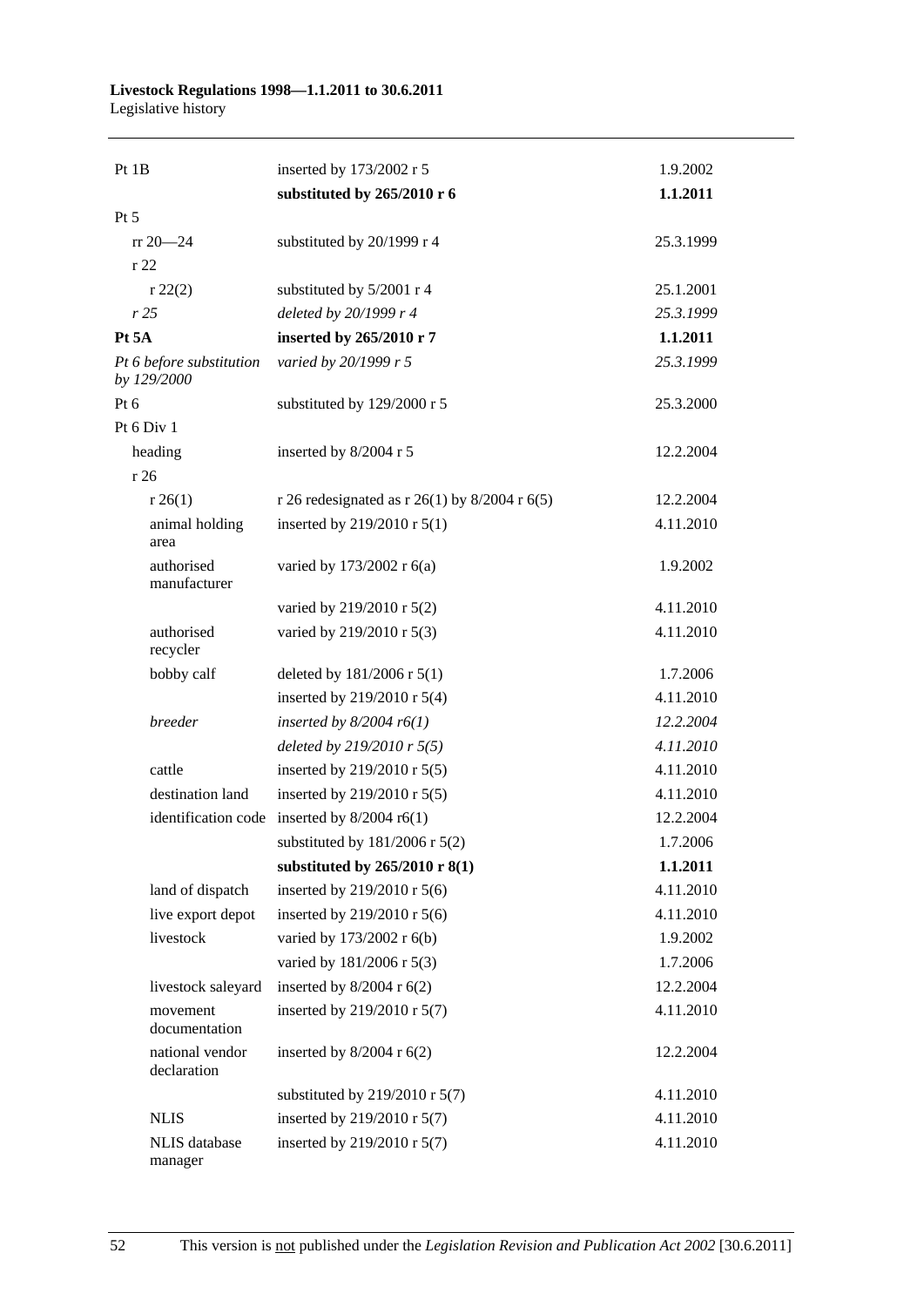| non-functioning<br><b>PID</b>                 | inserted by 219/2010 r 5(7)                          | 4.11.2010 |
|-----------------------------------------------|------------------------------------------------------|-----------|
| over-the-hooks<br>sale                        | inserted by 219/2010 r 5(7)                          | 4.11.2010 |
| permanent<br>identification<br>device         | varied by 173/2002 r $6(c)$                          | 1.9.2002  |
|                                               | substituted by $181/2006$ r 5(4)                     | 1.7.2006  |
|                                               | deleted by 219/2010 r 5(8)                           | 4.11.2010 |
| PID or permanent<br>identification<br>device  | inserted by 219/2010 r 5(8)                          | 4.11.2010 |
|                                               | port for live export inserted by $219/2010$ r $5(8)$ | 4.11.2010 |
| prescribed<br>database manager                | inserted by $8/2004$ r $6(3)$                        | 12.2.2004 |
|                                               | deleted by $219/2010$ r $5(8)$                       | 4.11.2010 |
| prescribed<br>movement details                | inserted by 219/2010 r 5(8)                          | 4.11.2010 |
| prescribed<br>premises                        | inserted by 219/2010 r 5(8)                          | 4.11.2010 |
| property<br>identification code               | deleted by $8/2004$ r $6(4)$                         | 12.2.2004 |
| sheep health<br>statement                     | inserted by 219/2010 r $5(8)$                        | 4.11.2010 |
| special event                                 | inserted by $219/2010$ r $5(8)$                      | 4.11.2010 |
| stock agent                                   | inserted by 219/2010 r $5(8)$                        | 4.11.2010 |
|                                               | deleted by $265/2010$ r $8(2)$                       | 1.1.2011  |
| unmanaged goat                                | inserted by 219/2010 r 5(8)                          | 4.11.2010 |
| r 26(2)                                       | inserted by $8/2004$ r $6(5)$                        | 12.2.2004 |
|                                               | substituted by $219/2010$ r 5(9)                     | 4.11.2010 |
| r 26(3)                                       | inserted by 219/2010 r 5(9)                          | 4.11.2010 |
| rr 26A and 26B                                | inserted by 219/2010 r 6                             | 4.11.2010 |
| r 27 before deletion<br>by 8/2004 r 7         |                                                      |           |
| r 27(1)                                       | varied by 173/2002 r $7(a)$                          | 1.9.2002  |
| $r 27(4)$ and (5)                             | deleted by $173/2002 r 7(b)$                         | 1.9.2002  |
| r 27                                          | deleted by $8/2004$ r $7$                            | 12.2.2004 |
| r 27A—see r 27G                               |                                                      |           |
| r 27B-see r 27H                               |                                                      |           |
| Pt 6 Div 2 before<br>substitution by 219/2010 | inserted by $8/2004$ r 7                             | 12.2.2004 |
| r 27A                                         | substituted by $181/2006$ r 6                        | 1.7.2006  |
| $rr$ 27AB and 27AC                            | inserted by $181/2006$ r 6                           | 1.7.2006  |
| Pt $6$ Div $2$                                | substituted by 219/2010 r 7                          | 4.11.2010 |
| Pt 6 Div 3 before<br>deletion by 219/2010     | inserted by $8/2004$ r 7                             | 1.7.2004  |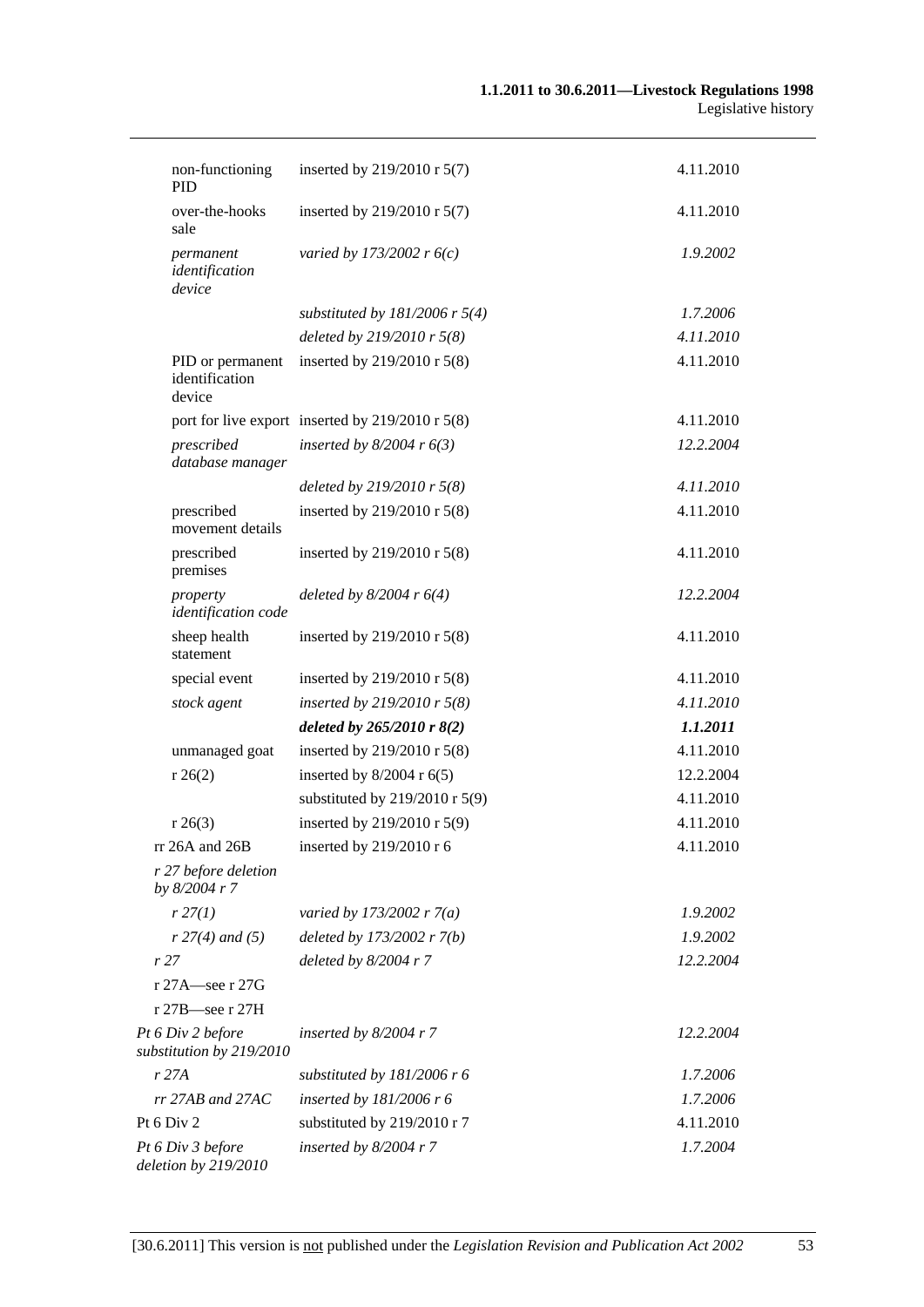|                                          | heading varied by 181/2006 r 7                 | 1.7.2006  |
|------------------------------------------|------------------------------------------------|-----------|
| r27C                                     | substituted by 181/2006 r 8                    | 1.7.2006  |
| r27D                                     | varied by 181/2006 r 9                         | 1.7.2006  |
| $r$ 27 $E$                               |                                                |           |
| $r$ 27 $E(1)$                            | varied by 181/2006 r 10(1)                     | 1.7.2006  |
| $r$ 27 $E(2)$                            | varied by 181/2006 r 10(2)                     | 1.7.2006  |
| Pt 6 Div 3                               | deleted by 219/2010 r 7                        | 4.11.2010 |
|                                          | inserted by 265/2010 r 9                       | 1.1.2011  |
| Pt 6 Div 3A                              | inserted by 181/2006 r 11                      | 1.7.2006  |
|                                          | deleted by 219/2010 r 7                        | 4.11.2010 |
| Pt 6 Div 4                               |                                                |           |
| heading                                  | inserted by 8/2004 r 8                         | 12.2.2004 |
| r 27G                                    | r 27A inserted by 173/2002 r 8                 | 1.9.2002  |
|                                          | r 27A redesignated as r 27G by $8/2004$ r 4(1) | 12.2.2004 |
| $r \, 27G(1)$                            | varied by 8/2004 r 9(1)                        | 12.2.2004 |
| r 27G(2)                                 | varied by $8/2004$ r $9(2)$                    | 12.2.2004 |
|                                          | deleted by 219/2010 r 8                        | 4.11.2010 |
| Pt 6 Div 5                               |                                                |           |
| heading                                  | inserted by 8/2004 r 10                        | 12.2.2004 |
| r 27H                                    | r 27B inserted by 173/2002 r 8                 | 1.9.2002  |
|                                          | r 27B redesignated as r 27H by 8/2004 r4(2)    | 12.2.2004 |
| r27H(1)                                  | varied by 219/2010 r 9(1), (2)                 | 4.11.2010 |
| r28                                      |                                                |           |
| r 28(1)                                  | varied by 219/2010 r 10                        | 4.11.2010 |
| r 28(2)                                  | deleted by 181/2006 r 12                       | 1.7.2006  |
| r 29 before<br>substitution by<br>8/2004 |                                                |           |
| r 29(1)                                  | varied by 173/2002 r $9(a)$                    | 1.9.2002  |
| r 29(2)                                  | varied by 173/2002 r 9(b), (c)                 | 1.9.2002  |
| r 29 before deletion<br>by 265/2010      | substituted by 8/2004 r 11                     | 12.2.2004 |
| r 29(3)                                  | varied by $219/2010$ r $11(1)$                 | 4.11.2010 |
| r 29(7)                                  | varied by 219/2010 r 11(2)                     | 4.11.2010 |
| r 29                                     | deleted by 265/2010 r 10                       | 1.1.2011  |
| r 29A                                    | varied by 173/2002 r 10                        | 1.9.2002  |
|                                          | varied by 219/2010 r 12(1), (2)                | 4.11.2010 |
| r 29B                                    | varied by 173/2002 r 11                        | 1.9.2002  |
|                                          | varied by 8/2004 r 12                          | 12.2.2004 |
|                                          | varied by 219/2010 r 13(1)-(3)                 | 4.11.2010 |
| r 29C before<br>substitution by          |                                                |           |

*219/2010*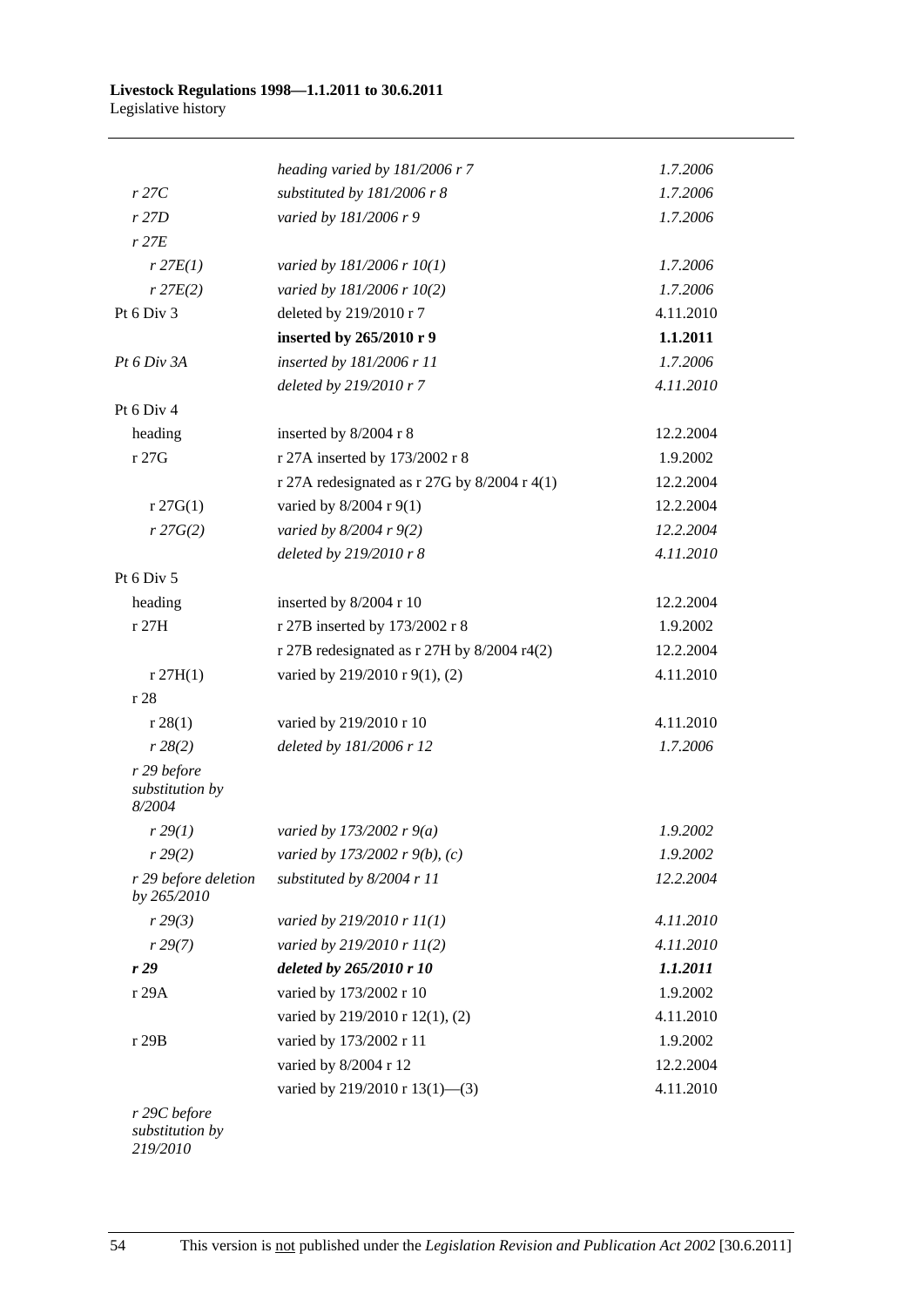| $r \, 29C(1)$                            | r 29C redesignated as $r$ 29C(1) by 181/2006<br>r 13 | 1.7.2006   |
|------------------------------------------|------------------------------------------------------|------------|
| $r \, 29C(2)$                            | inserted by 181/2006 r 13                            | 1.7.2006   |
| rr 29C and 29D                           | substituted by 219/2010 r 14                         | 4.11.2010  |
| r 29DA                                   | inserted by 219/2010 r 14                            | 4.11.2010  |
| r 29E                                    |                                                      |            |
| r 29E(1)                                 | varied by 219/2010 r 15(1), (2)                      | 4.11.2010  |
| r 29E(3)                                 | inserted by 219/2010 r 15(3)                         | 4.11.2010  |
| r 29F                                    | varied by 173/2002 r 12                              | 1.9.2002   |
|                                          | varied by 219/2010 r 16(1), (2)                      | 4.11.2010  |
| Pt 7                                     |                                                      |            |
| r 30                                     |                                                      |            |
| $r \ 30(3)$                              |                                                      |            |
| market                                   | varied by 8/2004 r 13                                | 12.2.2004  |
| Pt 7A                                    | inserted by 5/2001 r 5                               | 25.1.2001  |
| Pt 8                                     | inserted by 143/2000 r 3                             | 1.7.2000   |
| r 33                                     | inserted by 2/2001 r 5                               | 31.1.2001  |
| r 34                                     | inserted by 195/2001 r 3                             | 1.10.2001  |
| r 34A                                    | inserted by 173/2002 r 13                            | 1.9.2002   |
| Pt 9                                     | inserted by 271/2001 r 4                             | 20.12.2001 |
|                                          | substituted by 183/2004 r 4                          | 29.8.2004  |
| Sch 1 before<br>substitution by 57/2005  |                                                      |            |
| Item A1                                  | inserted by $2/2001$ r 6                             | 31.1.2001  |
| Item B1                                  | inserted by 173/2002 r 14                            | 1.9.2002   |
| Item 5                                   | inserted by $8/2004$ r 14                            | 12.2.2004  |
| Sch 1                                    | substituted by 57/2005 r 4                           | 1.7.2005   |
|                                          | substituted by 137/2006 r 4                          | 1.7.2006   |
|                                          | substituted by 125/2007 r 4                          | 1.7.2007   |
|                                          | substituted by 143/2008 r 4                          | 1.7.2008   |
|                                          | substituted by 138/2009 r 4                          | 1.7.2009   |
|                                          | substituted by 57/2010 r 4                           | 1.7.2010   |
|                                          | varied by $265/2010 \text{ r } 11(1)$ —(3)           | 1.1.2011   |
| Sch 2 before<br>substitution by 183/2004 | inserted by $2/2001$ r 7                             | 31.1.2001  |
| cl 1A                                    | inserted by 173/2002 r 15                            | 1.9.2002   |
| Sch 2                                    | substituted by 183/2004 r 5                          | 29.8.2004  |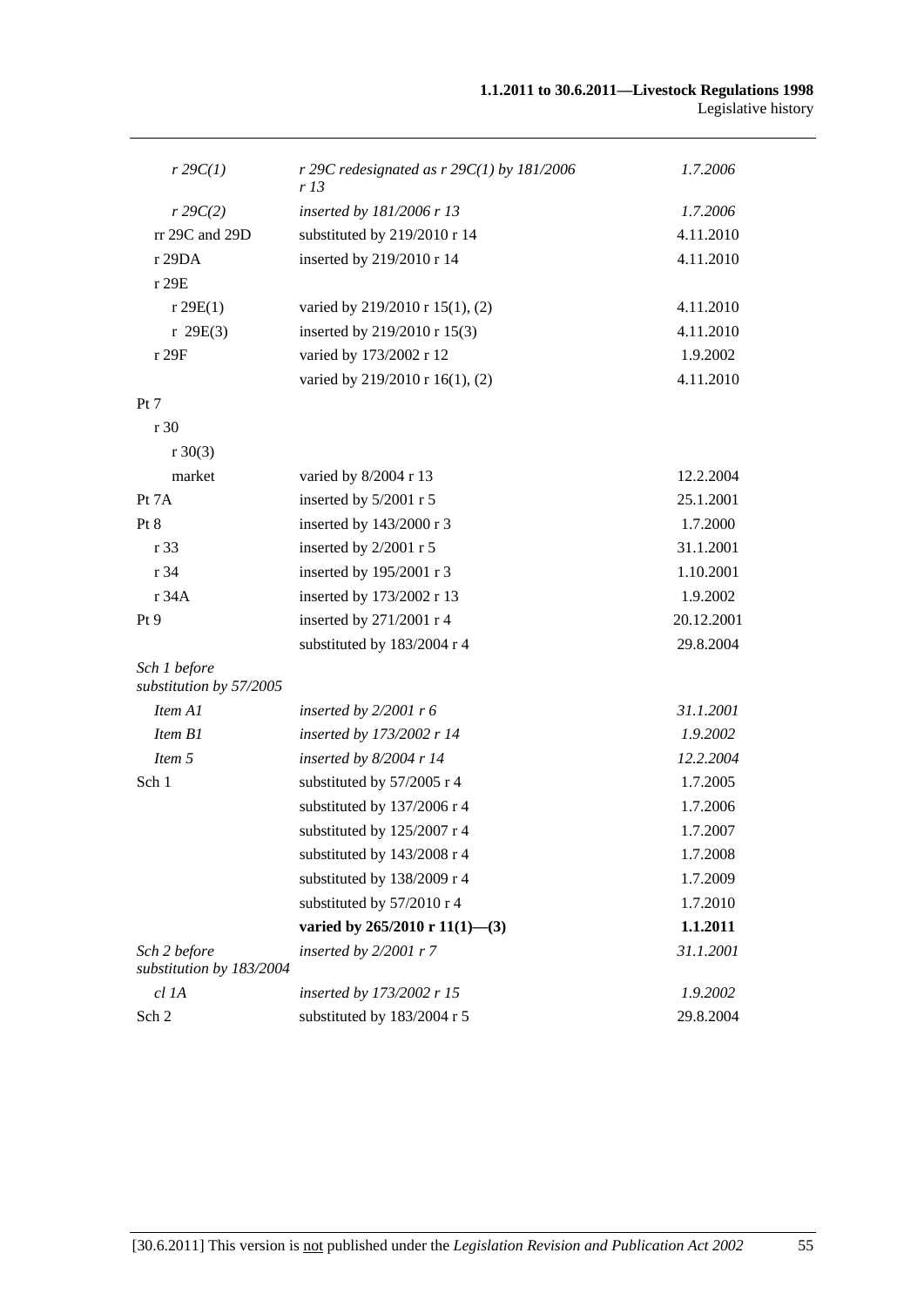## **Transitional etc provisions associated with regulations or variations**

## *Transitional provision from Livestock Variation Regulations 2004 (No 8 of 2004)*

## **1—Register of identification codes**

- (1) If, immediately before 9 February 2004, land has allotted to it a property identification code under regulation 29 of the *[Livestock Regulations 1998](http://www.legislation.sa.gov.au/index.aspx?action=legref&type=act&legtitle=Livestock%20Regulations%201998)*, the property identification code of the land will be taken to be the identification code of the land allotted under that regulation as substituted by these regulations.
- (2) In including an identification code that was formerly a property identification code in the register of identification codes maintained under regulation 29 of the *[Livestock](http://www.legislation.sa.gov.au/index.aspx?action=legref&type=act&legtitle=Livestock%20Regulations%201998)  [Regulations 1998](http://www.legislation.sa.gov.au/index.aspx?action=legref&type=act&legtitle=Livestock%20Regulations%201998)* as substituted by these regulations, the Chief Inspector must specify the person to whom the code is to be taken to be allotted (and the code is to be taken to have been so allotted).

## *Livestock Variation Regulations 2010 (No 219 of 2010), Sch 1—Transitional provision*

## **1—Prescribed database manager to continue as NLIS database manager**

The person designated by notice in the Gazette immediately before the commencement of these regulations as the prescribed database manager will be taken, on that commencement, to be the NLIS database manager.

## *Livestock Variation Regulations 2010 (No 265 of 2010), Sch 1—Transitional provisions*

## **1—Property identification codes**

If, immediately before the commencement of these variation regulations, an identification code for a place is entered on the register kept under regulation 29 of the *[Livestock Regulations 1998](http://www.legislation.sa.gov.au/index.aspx?action=legref&type=subordleg&legtitle=Livestock%20Regulations%201998)* and the expiry date for the code falls after that commencement—

- (a) the code will be taken to have been allocated as the property identification code for the place under regulation 25 of the regulations (as inserted by these variation regulations); and
- (b) the person entered on the register as the person to whom the identification code is allotted will be taken to be the responsible person for the property identification code; and
- (c) subject to the regulations, the property identification code will remain active for 2 years after the day on which the code was last allotted under regulation 29 or, if that period has already expired, the day falling 1 month after the day of commencement of these variation regulations.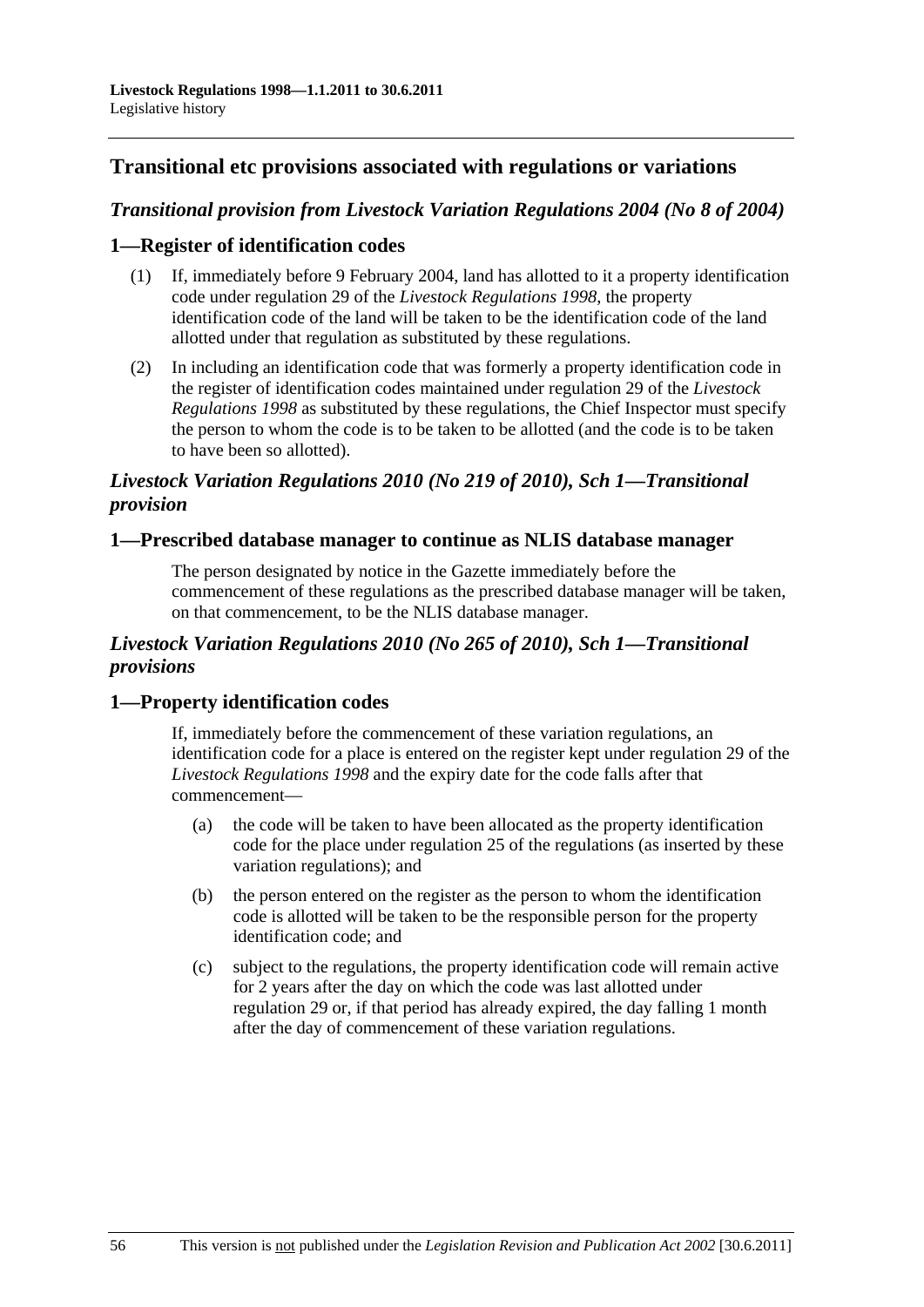## **2—Pig tattoo codes**

If, immediately before the commencement of these variation regulations, a brand is registered under the *[Branding of Pigs Act 1964](http://www.legislation.sa.gov.au/index.aspx?action=legref&type=act&legtitle=Branding%20of%20Pigs%20Act%201964)* and the expiry date for the brand falls after that commencement, the brand will be taken to have been allocated as a pig tattoo code under regulation 25B of the *[Livestock Regulations 1998](http://www.legislation.sa.gov.au/index.aspx?action=legref&type=subordleg&legtitle=Livestock%20Regulations%201998)* (as inserted by these variation regulations) and associated with a property identification code determined by the Chief Inspector.

## **3—Stock agent identification codes**

If, immediately before the commencement of these variation regulations, an identification code of a stock agent is entered on the register kept under regulation 29 of the *[Livestock Regulations 1998](http://www.legislation.sa.gov.au/index.aspx?action=legref&type=subordleg&legtitle=Livestock%20Regulations%201998)* it will be taken to have been allocated as the identification code of the stock agent under regulation 25D of the regulations (as inserted by these variation regulations).

## **4—Registration of keepers of livestock other than pigs or deer**

If, immediately before the commencement of these variation regulations, a person is entered on the register of identification codes kept under regulation 29 of the *[Livestock](http://www.legislation.sa.gov.au/index.aspx?action=legref&type=subordleg&legtitle=Livestock%20Regulations%201998)  [Regulations 1998](http://www.legislation.sa.gov.au/index.aspx?action=legref&type=subordleg&legtitle=Livestock%20Regulations%201998)* as an owner of livestock to whom an identification code is allocated (being an owner of a class of livestock prescribed for the purposes of section 17 of the *[Livestock Act 1997](http://www.legislation.sa.gov.au/index.aspx?action=legref&type=act&legtitle=Livestock%20Act%201997)* other than pigs or deer) and the expiry date for the code falls after that commencement—

- (a) the person will, without application, be taken to have been registered as the keeper of livestock under section 17 of the *[Livestock Act 1997](http://www.legislation.sa.gov.au/index.aspx?action=legref&type=act&legtitle=Livestock%20Act%201997)*; and
- (b) subject to the regulations, the registration of the person under section 17 of the *[Livestock Act 1997](http://www.legislation.sa.gov.au/index.aspx?action=legref&type=act&legtitle=Livestock%20Act%201997)* will be taken to expire 2 years after the day on which the identification code was last allotted under regulation 29 or, if that period has already expired, the day falling 1 month after the day of commencement of these variation regulations.

## **5—Registration of keepers of pigs**

If, immediately before the commencement of these variation regulations, a person is registered as a proprietor of a brand under the *[Branding of Pigs Act 1964](http://www.legislation.sa.gov.au/index.aspx?action=legref&type=act&legtitle=Branding%20of%20Pigs%20Act%201964)* and the expiry date for the brand falls after that commencement—

- (a) the person will, without application, be taken to have been registered as a keeper of pigs under section 17 of the *[Livestock Act 1997](http://www.legislation.sa.gov.au/index.aspx?action=legref&type=act&legtitle=Livestock%20Act%201997)*; and
- (b) subject to the *[Livestock Regulations 1998](http://www.legislation.sa.gov.au/index.aspx?action=legref&type=subordleg&legtitle=Livestock%20Regulations%201998)*, the registration of the person under section 17 of the *[Livestock Act 1997](http://www.legislation.sa.gov.au/index.aspx?action=legref&type=act&legtitle=Livestock%20Act%201997)* will be taken to expire 2 years after the day on which the registration of the brand was last granted or renewed under the *[Branding of Pigs Act 1964](http://www.legislation.sa.gov.au/index.aspx?action=legref&type=act&legtitle=Branding%20of%20Pigs%20Act%201964)* or, if that period has already expired, the day falling 1 month after the day of commencement of these variation regulations.